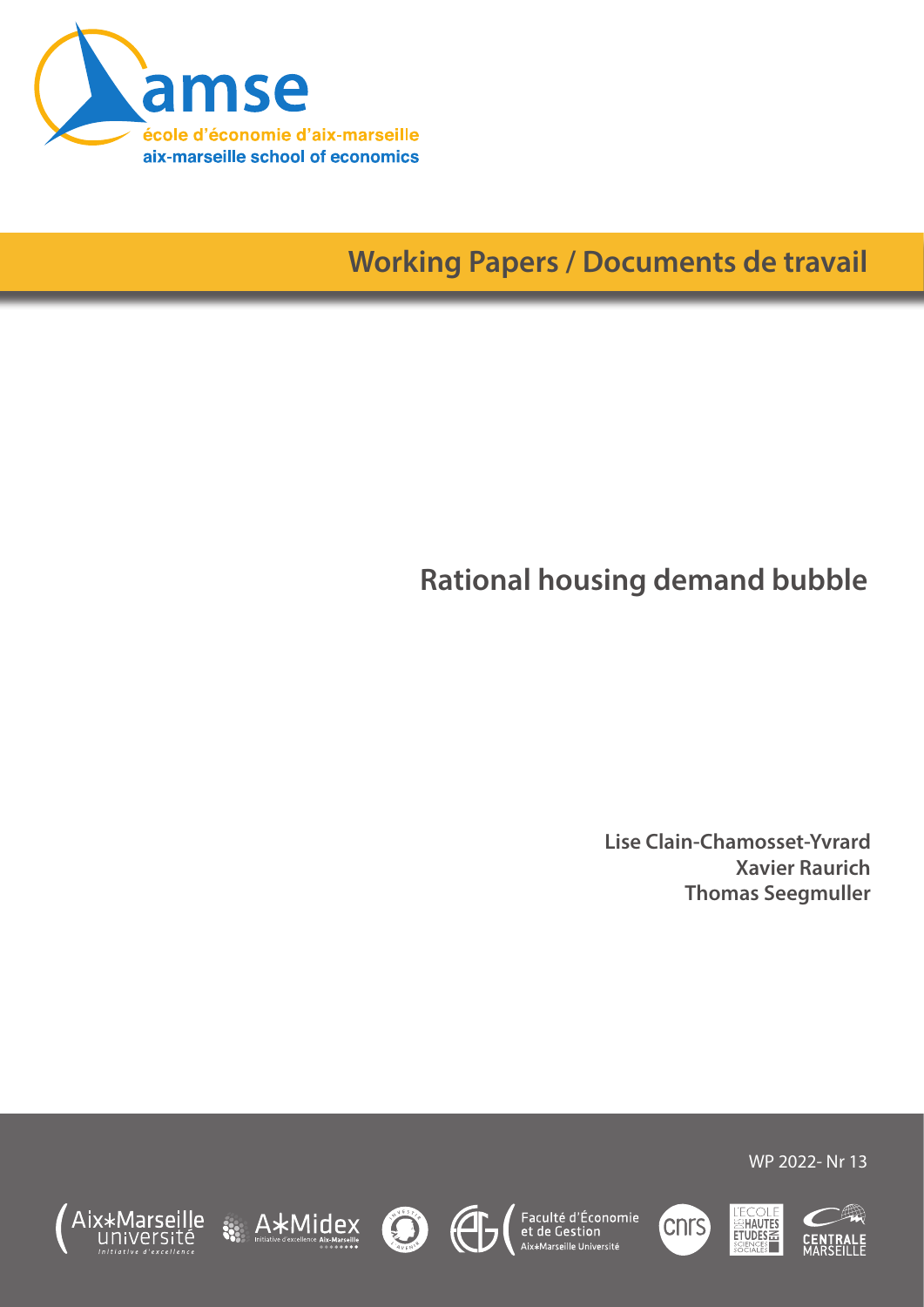# Rational housing demand bubble<sup>∗</sup>

Lise Clain-Chamosset-Yvrard<sup>†</sup> Xavier Raurich<sup>‡</sup>and Thomas Seegmuller<sup>§</sup>

June 16, 2022

#### Abstract

We provide a unified framework with demand for housing over the life cycle and financial frictions to analyze the existence and macroeconomic effects of rational housing bubbles. We distinguish a housing price bubble, defined as the difference between the housing market price and its fundamental value, from a housing demand bubble, which corresponds to a situation where a pure speculative housing demand exists. In an overlapping generation exchange economy, we show that no housing price bubble occurs. However, a housing demand bubble may occur, generating a boom in housing prices and a drop in the interest rate, when households face a binding borrowing constraint. Multiplicity of steady states and endogenous fluctuations can occur when credit market imperfections are moderate. These fluctuations involve transitions between equilibria with and without a housing demand bubble that generate large fluctuations in housing prices consistent with observed patterns. We finally extend the basic framework to a production economy and we show that a housing demand bubble increases the housing price, housing price to income ratio and economic growth.

Keywords: Bubble; Housing; Self-fulfilling fluctuations

JEL Classification: E32, E44, R21

# 1 Introduction

Financial crises are recurrent events in developed economies with substantial repercussions on real economic activity. There is a large consensus amongst economists and policymakers that housing market plays a crucial role in the emergence of financial crises, as emphasized by Bernanke (2008),

<sup>∗</sup>Xavier Raurich thanks the financial support from the Spanish Government through grant RTI 2018-093543-13- 100. Thomas Seegmuller thanks the financial support of the french government under the "France 2030" investment plan managed the French National Research Agency Grant ANR-17-EURE-0020 and by the Excellence Initiative of Aix-Marseille University - A\*MIDEX. This paper benefits from the comments of Julien Albertini, Frederic Jouneau, Céline Gimet, Florence Goffette-Nagot and the participants of the conference Financial and Real Interdependencies 2021.

<sup>†</sup>Univ. Lyon, Universit´e Lumi`ere Lyon 2, GATE UMR 5824, F-69130 Ecully, France. E-mail: clainchamosset@gate.cnrs.fr

<sup>‡</sup>Departament d'Economia and CREB, Universitat de Barcelona. E-mail: xavier.raurich@ub.edu.

<sup>§</sup>Aix-Marseille Univ., CNRS, AMSE, Marseille France. 5 Boulevard Maurice Bourdet CS 50498 F-13205 Marseille cedex 1, France. E-mail: thomas.seegmuller@univ-amu.fr.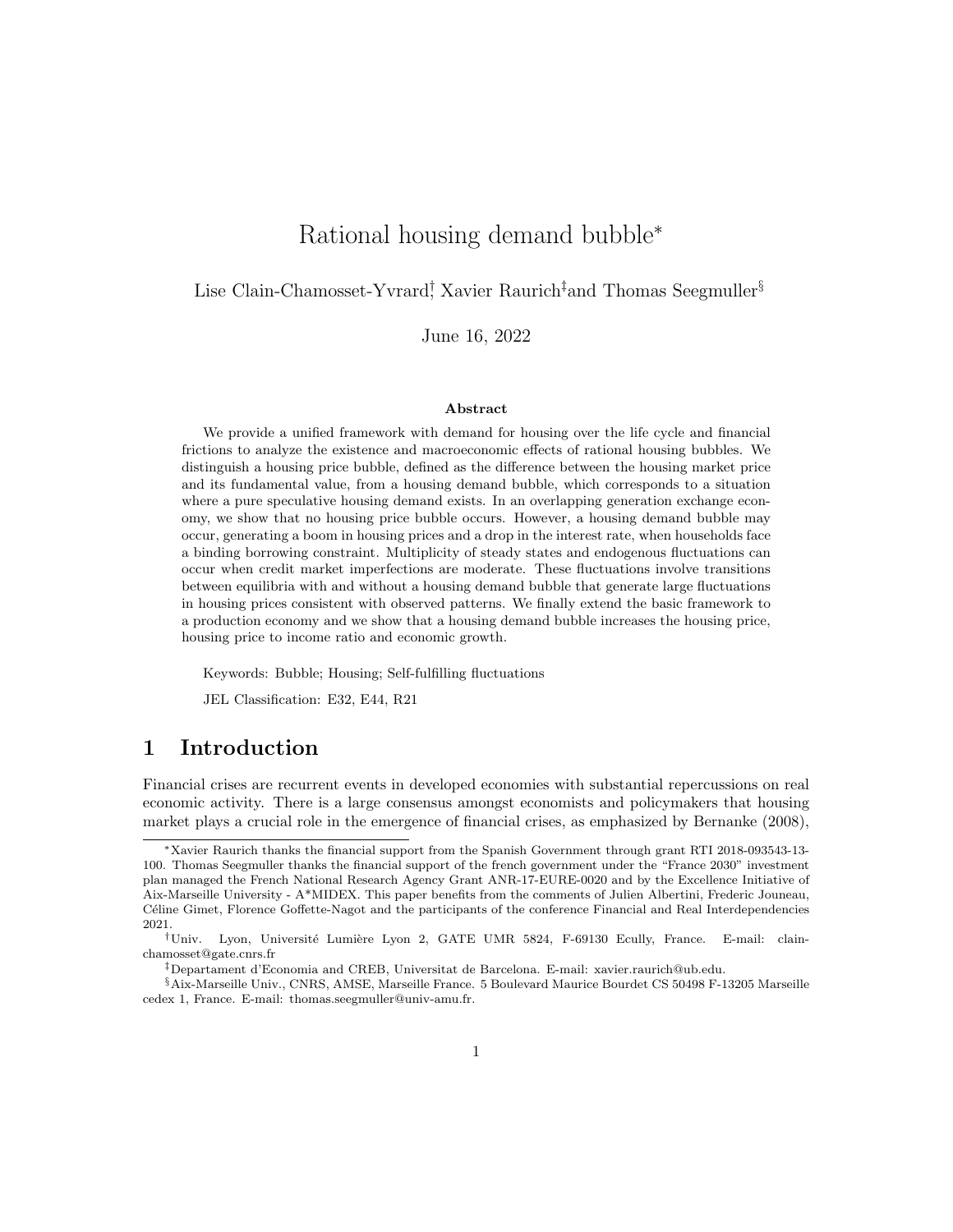Reinhart and Rogoff (2009), Brunnermeier and Oehmke (2013) and, more recently, Fischer (2017). The Lost Decades in Japan and the Great recession in the United States are perfect illustrations that show the relation between housing prices and economic activity. As documented by Miao (2014) and Miao et al. (2014, 2015), episodes of large boom in housing prices are associated with episodes of large housing price to income ratio and also economic expansions, whereas episodes of large and sudden crash in housing price are associated with episodes of decline in housing price to income ratio and recessions.

A recent and growing literature justifies these large movements in housing price and explains the macroeconomic consequences of such movements by the existence of a rational bubble. In the literature about rational bubble, a housing price bubble occurs when the housing price exceeds the fundamental value, which is the present value of future dividends in terms of rents of utility services. A part of the literature considers that houses are pure speculative assets without fundamental value (see, Miao et al. (2014), Chen and Wen (2017), Martin et al. (2021) and Clain-Chamosset-Yvrard and Seegmuller (2019)). The second line in the literature considers that houses also provide housing services or rents (see, Arce and Lopez-Salido (2011), Basco (2014), Hillebrand and Kikuchi (2015), Zhou (2015) and Graczyk and Phan (2019)). Our contribution is in this second line of the literature. We show that a *housing price bubble* cannot occur when houses generate positive utility services. However, we may observe a housing demand bubble. We define a housing demand bubble as a situation where the aggregate demand for houses contains a demand driven only by speculative motives in addition to a demand explained by fundamentals like rents or housing services. By speculative motives, we mean that some agents buy houses because they expect that they will be able to sell them at a higher price. The occurrence of such a bubble generates a boom in housing price due to a raise in housing demand. By introducing this new concept of a rational housing demand bubble, our paper aims to explain large housing price fluctuations and the positive correlation between housing price and economic growth.

We develop a baseline three-period overlapping generations exchange economy in which housing plays a crucial role in portfolio choice over the life-cycle (see Cocco (2004) and Causa et al. (2019)). In our paper, there are four key elements. First, houses are an asset and a consumption good when they provide housing services. By generating housing services, houses have a fundamental value. Second, households realize a portfolio choice between two assets with different roles: houses and bonds. In addition to provide utility services, houses serve as a store of value and as collateral, whereas bonds are used only to save or borrow. Third, we introduce heterogeneity between households in terms of investment decisions. Young households borrow to purchase houses in order to enjoy housing services, whereas adult households save and may purchase houses only for speculative motives to transfer resources when old. Housing demand of adult individuals corresponds to our definition of a housing demand bubble. Finally, young households face credit market imperfections embodied by a borrowing constraint.

In our economy, housing prices are explained by their fundamentals, and hence, no housing price bubbles exist. The housing price is always equal to the fundamental value. In contrast, a housing demand bubble may occur when the borrowing constraint binds generating a boom in housing price and a drop in the interest rate. More precisely, a housing demand bubble exists as soon as bonds and houses are perfect substitutes for adults, and such a situation may occur only when the borrowing constraint binds. In absence of credit market imperfections, a house held only for speculative purposes is always a dominated asset. Therefore, credit market imperfections are necessary for the existence of a housing demand bubble. Furthermore, the equilibrium exhibits multiple steady states and endogenous housing price fluctuations. We show that three steady states, two without a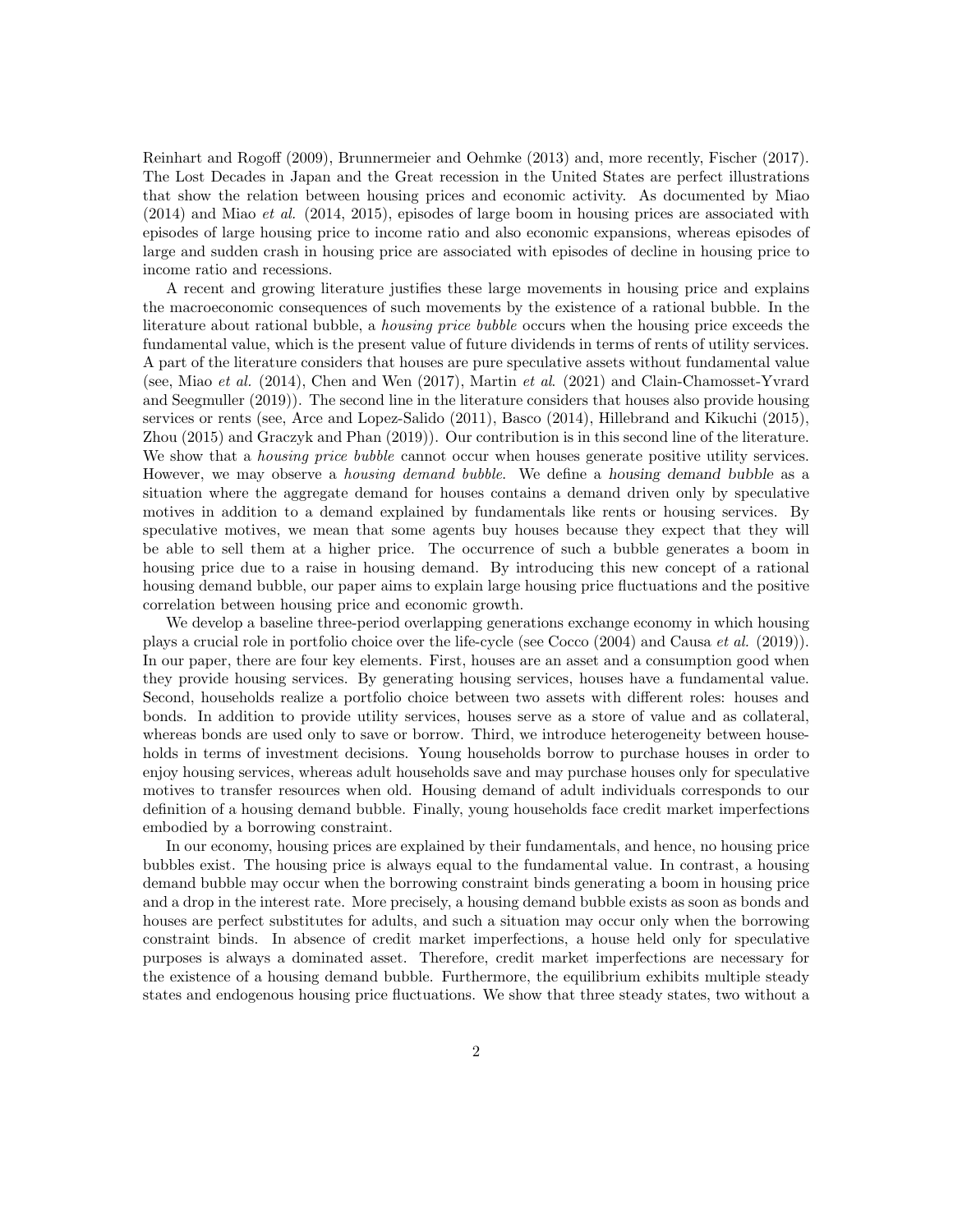housing demand bubble and one with a housing demand bubble, coexist for an intermediate level of credit market imperfections.

We obtain several interesting findings. First, a housing demand bubble may improve the welfare of households at the steady state. Such a bubble implies some transfers of resources from old to adult households through the drop of the interest rate: Adult households benefit from a lower borrowing cost, whereas old households suffer from a lower return of savings. If the gains from a lower interest rate dominate, households are better off with a housing bubble. Second, there exist three sources of fluctuations: local indeterminacy associated with dampened oscillations, global indeterminacy associated with multiplicity of stable steady states and endogenous regime switching. Interestingly, in addition to small fluctuations in the neighborhood of stable steady states, our model can generate large and sudden booms and crashes in housing price that are similar to those observed during the Lost Decades in Japan and the Subprime Crisis. Finally, our economy can endogenously switch between a regime without a housing demand bubble and a regime with a housing demand bubble without requiring any shock on the bubble or fundamentals like income or housing preferences.

In order to study the interplay between housing prices and real economic activity, we then extend our basic framework to an endogenous growth economy with productive capital. A housing demand bubble generating a boom in housing price appears under the same conditions as in the exchange economy. Furthermore, we obtain a similar conclusion as in the literature about rational bubble in that a housing demand bubble has two effects on economic growth: a crowding-out effect and a crowding-in effect. The first effect occurs since a part of the savings are used to purchase houses, whereas the second one occurs because adult individuals can sell their houses at a higher price and get more liquidity to invest in physical capital when a housing demand bubble occurs. This crowding-in effect of the housing demand bubble corresponds to a liquidity effect. When the crowding-in effect dominates, the housing price to income ratio and economic growth are higher. Therefore, our model provides an explanation of the observed patterns in Miao (2014) and Miao et al. (2014) that show a positive correlation between housing prices and economic growth.

The rest of the paper is organized as follows. Section 2 discusses the contributions of our paper to the existing literature. Section 3 is devoted to the presentation of the baseline model. In Section 4, we study equilibria in an exchange economy. Global dynamics and endogenous regime switching are studied in Section 5. In Section 6, we extend the basic model to a production economy. A last section provides concluding remarks, whereas some technical details are relegated to an Appendix.

# 2 Related literature

Our paper is related with the literature that studies the existence of rational housing bubbles, and that also studies how a housing bubble affects welfare and economic growth. It is well-known in the literature about rational bubbles that an asset price bubble cannot exist when the asset provides positive rents (Tirole, 1985). In our OLG (overlapping generations) model in which houses may generate utility, we confirm this result: the market price of a house is always equal to its fundamental value even in presence of financial frictions. Our result contrasts with some recent papers dealing with housing bubbles. Hillebrand and Kikuchi (2015) show that a housing price bubble may emerge in an OLG model with housing services and a perfect credit market. In their paper, households can borrow an unlimited amount from a financial sector which makes possible a sustainable housing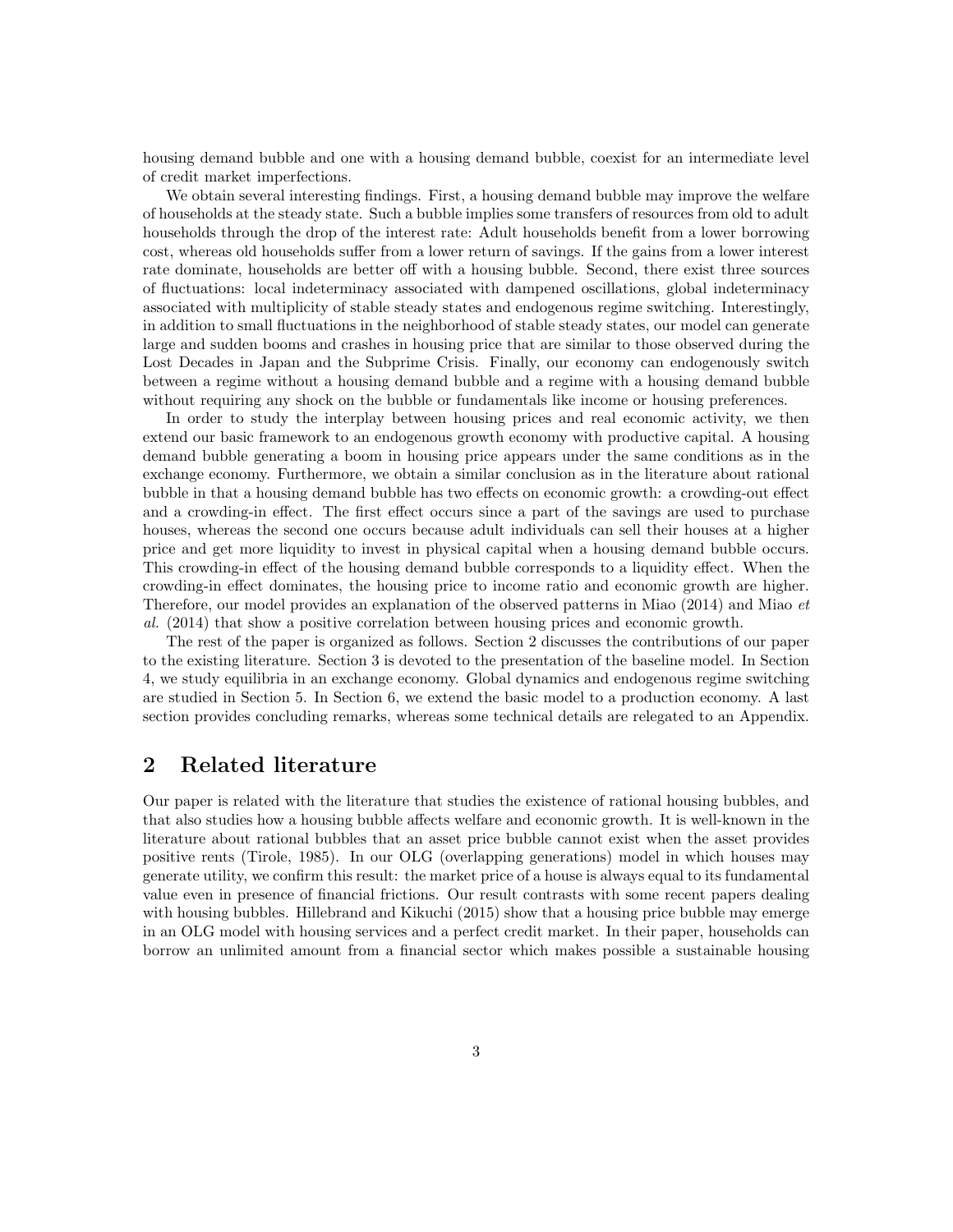price bubble.<sup>1</sup> However, as debt is the counterpart of the bubble, the housing price bubble is de facto a predetermined variable in their model. Unlike Hillebrand and Kikuchi (2015), the housing demand bubble in our model is a non-predetermined variable, which is consistent with the classical view of an asset bubble as in Tirole (1985). To explain boom-bust cycles in housing price, Martin et al. (2021) develop a small open OLG economy, producing housing and non-housing goods, in which a housing bubble in the land market may emerge. The authors consider two types of land: new one which is used to produce goods for one period and old one which is intrinsically useless and traded on the land market. In their model, the bubble appears in old land prices, namely an asset which has no fundamental value. Graczyk and Phan (2019) model a housing price bubble in a pure exchange OLG economy in which houses may generate utility to analyze the welfare effect of a housing bubble. However, the bubble appears in a particular case when houses become intrinsically useless assets by generating no additional utility, and thus having no fundamental value. In contrast to Martin *et al.* (2021) and Grazyck and Phan (2019), we explain booms in housing price through the existence of a housing demand bubble attached to houses which have a positive fundamental value.

Some papers in the literature about rational bubble provide alternative explanations for housing bubbles, which do not rely on the existence of a bubble in housing price, such as Arce and Lopez-Salido (2011), Basco (2014) and Zhao (2015). These papers are close to our paper in that they develop an OLG model with housing services, credit market imperfections and heterogeneity among agents in terms of investment decisions and motives for purchasing houses. Zhao (2015) considers heterogeneity among agents born in the same period, whereas Arce and Lopez-Salido (2011), Basco (2014) and our paper consider heterogeneity among agents born in different periods. Zhao (2015) shows the existence of an equilibrium in which some investors held houses only for speculative purposes and not for rents. Referring to the bubbly view of money developed by Tirole (1985), the author considers that this equilibrium depicts a housing bubble even if the housing price is equal to the housing fundamental value. Instead, Arce and Lopez-Salido (2011) and Basco (2014) show that a shortage of asset exists in their model, justifying the existence of a housing bubble. In our paper, we follow Zhao (2015), and derive the optimal housing demand for purely speculative motives which corresponds to the housing demand bubble. Modeling such a housing demand allows us to clarify the result found by Arce and Lopez-Salido (2011) and Basco (2014) and connect it to Zhao (2015). This also allow us to deeply analyze the global dynamics of the exchange economy, and highlight a new result with respect to these papers, namely the existence of regime switching between periods with housing bubbles and periods without. Through this result, our paper overcomes a recurrent criticism about rational bubble models in which a bubble cannot arise after its bursting (see Martin and Ventura  $(2012, 2021)$  and Guerron-Quintana *et al.*  $(2018)$ ). Furthermore, we can explain large fluctuations in housing price without requiring any shock on fundamentals unlike Arce and Lopez-Salido (2011), Basco (2014) and Zhao (2015).

A significant contribution with respect to Arce and Lopez-Salido (2011), Basco (2014) and Zhao (2015) is that we extend our exchange economy to a production one in order to study how a housing bubble positively affects economic activity. Several papers analyze the interplay between housing bubble and capital accumulation, for instance Miao *et al.* (2014), Martin *et al.* (2021), Clain-Chamosset-Yvrard and Seegmuller (2019), and show that bubbles crowd investment and output in.

<sup>&</sup>lt;sup>1</sup>In their model, the housing price does not contain a bubble component at the steady state. The authors are interested in a particular equilibrium path, namely a divergent path (the bubble) in an OLG framework without economic growth. This result echoes Kamihigashi (2008) who gets a similar result in a Lucas asset pricing model with wealth preferences.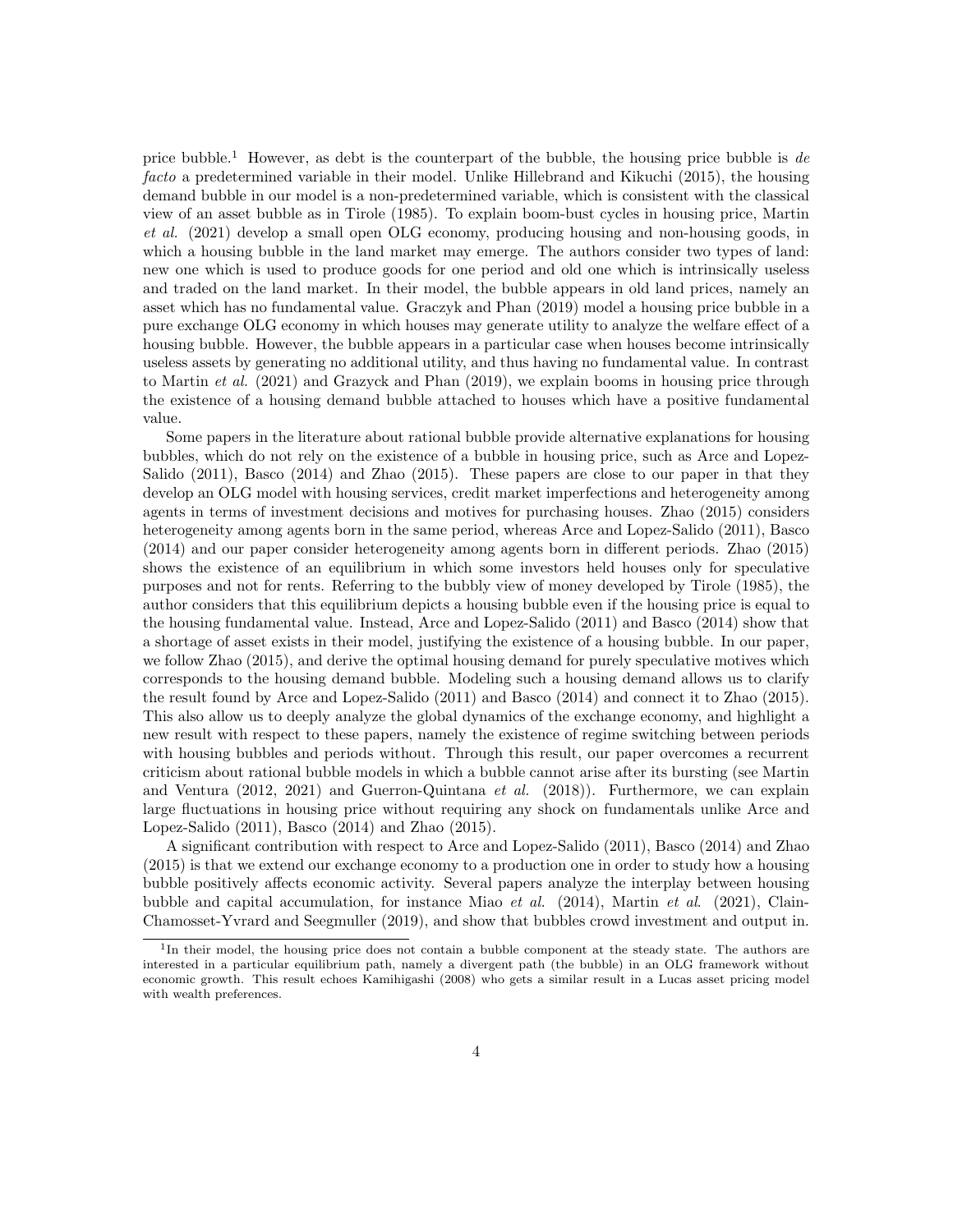However, all of these studies model the housing bubble as a pure bubble, namely a bubble in an asset without a fundamental value. By contrast, we consider a model in which houses are useful assets by generating utility and have a positive fundamental value. In addition, the crowding-in effect of a housing demand bubble does not require the existence of any exogenous bubble shock like in Martin et al. (2021) or altruism like in Clain-Chamosset-Yvrard and Seegmuller (2019). The mechanism relies on the liquidity effect of the housing demand bubble, which is line with many papers in the literature of rational bubbles like Farhi and Tirole (2012), Martin and Ventura (2012), Miao et al. (2014) and Hirano and Yanagawa (2017).

Few papers analyze how a housing bubble affects the welfare of households in a framework where houses generate utility. A housing bubble has an ambiguous effect on welfare because it has opposite effects on borrowers and savers in Zhao (2015) and on entrepreneurs and households in Miao et al. (2014). In Graczyk and Phan (2019), a housing bubble has a regressive effect on welfare, meaning that it redistributes wealth from lower-income households to higher-income households through the rise of the interest rate. In our paper, we provide a different result and show that a housing demand bubble may improve household welfare by reducing the interest rate and thus easing borrowing.

## 3 Baseline model

We consider a discrete time  $(t = 0, 1, ..., +\infty)$  OLG exchange economy with three period-lived households, a consumption good, bonds and houses. Houses are both an asset and a consumption good since they provide housing services.

## 3.1 Households

The economy is populated by a constant number of households that live for three periods: young, adult and old. The population size of each generation is normalized to 1.

Each household born in t obtains utility from consumption at each period of time, and from houses at period  $t + 1$ . Preferences are represented by the additively separable life-cycle utility function:

$$
\alpha ln(c_{1,t}) + \beta [(1-\mu)lnc_{2,t+1} + \mu lnh_{2,t+1}] + \gamma lnc_{3,t+2}
$$
\n(1)

where  $\alpha, \beta, \mu, \gamma$  are positive preference parameters that satisfy  $\alpha + \beta + \gamma = 1$  and  $0 \leq \mu < 1$ .  $c_{i,t+i-1}$ and  $h_{i,t+i-1}$  represent consumption and housing services of a household born at t, where the index  $i = 1, 2, 3$ , respectively, identifies young, adult and old individuals.

In the first period of life, the household is young. She is endowed with  $\omega > 0$  units of a final good. With her endowments, she can consume an amount  $c_{1,t}$  of a final good, invest  $a_{1,t}$  in bonds, and buy  $h_{2,t+1}$  houses at price  $p_t$  to enjoy housing services when adult. Note that when  $a_{1,t} < 0$ the household contracts loans and when  $a_{1,t} > 0$  she invests in a deposit. In the second period of life, the household is an adult. She receives no endowments, but the returns on bonds  $R_{t+1}a_{1,t}$  and sells her houses at price  $p_{t+1}$ . Furthermore, she can consume an amount  $c_{2,t+1}$  of the final good, invest  $a_{2,t+1}$  in bonds, and buy  $h_{3,t+2}$  houses at price  $p_{t+1}$ . Since we assume that old individuals do not derive utility from housing services,  $h_{3,t+2}$  is purely a store of value used to transfer resources to the last period of life. Therefore adult's housing demand is not driven by fundamentals like housing services, but only by speculative motives. Therefore, if  $h_{3,t+2} > 0$  at the equilibrium, then a housing demand bubble exists. In the rest of the paper, we define  $h_{3,t+2}$  as the housing demand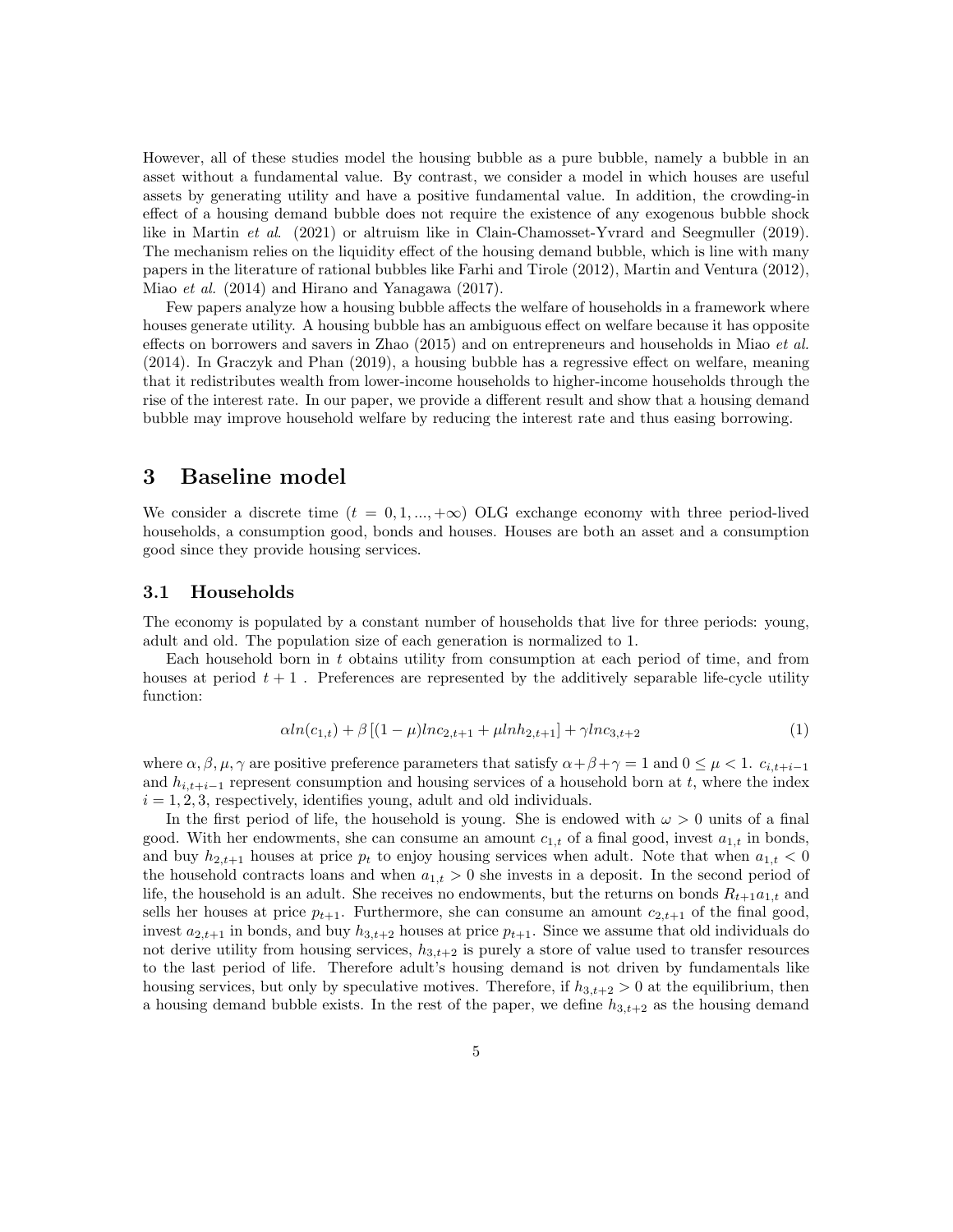bubble. Finally, in the third period, she is old. She receives no endowments, but the returns on her savings  $R_{t+2}a_{2,t+1}$ , sells her houses at price  $p_{t+2}$ , and consumes an amount  $c_{3,t+2}$ .

Let us define the growth factor of the housing price by the variable  $R_{t+1}^h \equiv p_{t+1}/p_t$ . The budget constraints write:

$$
c_{1,t} + a_{1,t} + p_t h_{2,t+1} = \omega \tag{2}
$$

$$
c_{2,t+1} + a_{2,t+1} + p_{t+1}h_{3,t+2} = R_{t+1}a_{1,t} + R_{t+1}^h p_t h_{2,t+1}
$$
\n
$$
\tag{3}
$$

$$
c_{3,t+2} = R_{t+2}a_{2,t+1} + R_{t+2}^h p_{t+1}h_{3,t+2}
$$
\n<sup>(4)</sup>

This three-period structure aims to replicate the life-cycle portfolio decisions observed in the data. Households borrow to buy a house in the early part of their working life, and they accumulate financial assets after acquiring their house (see, among others, Poterba and Samwick (2001), Ameriks and Zeldes (2004), Fernandez-Villaverde and Krueger (2007)).

When young, a household born at period  $t$  faces the following collateral constraint:

$$
\theta p_t h_{2,t+1} \ge -a_{1,t} \tag{5}
$$

We adopt the borrowing constraint used in Arce and Lopez-Salido (2011), Basco (2014) and Zhao (2015). Because of credit market imperfections, young households can borrow up to a fraction  $\theta$ of their housing stock value. This parameter measures the degree of pledgeability of houses. Note that  $1 - \theta$  represents the down-payment rate required for borrowing. The higher  $\theta$ , the greater the borrowing capacity. Therefore, the parameter  $\theta$  measures credit market imperfections.<sup>2</sup> Adult households do not face an equivalent borrowing constraint, because they will realize positive deposits  $(a_{2,t+1} > 0)$  at the equilibrium with  $h_{3,t+2} = 0$  to consume in their old age and clear the bond market.

Given her endowment  $\omega$  and prices  $(p_t, p_{t+1}, R_{t+1})$ , a household chooses final goods  $c_{1,t}, c_{2,t+1}$ and  $c_{3,t+2}$ , bond holdings  $a_{1,t}$  and  $a_{2,t+1}$ , housing holdings  $h_{2,t+1}$  and  $h_{3,t+2}$  to maximize her utility function (1) subject to her budget constraints  $(2)$  -  $(4)$ , the borrowing constraint  $(5)$ , and the nonnegativity constraint  $h_{3,t+2} \geq 0$ . We use the following variables in the solution of the household's problem:

$$
\widetilde{R}_{t+1} \equiv (1 - \theta) \frac{\alpha}{\beta (1 - \mu)} \frac{c_{2,t+1}}{c_{1,t}} + \theta R_{t+1} \text{ and } div_{t+1} \equiv \frac{\mu}{1 - \mu} \frac{c_{2,t+1}}{h_{2,t+1}} \tag{6}
$$

The variable  $\tilde{R}_{t+1}$  measures the cost of borrowing for a young individual. The variable  $div_{t+1}$  is the marginal rate of substitution between consumption and housing services, which can be interpreted as a dividend of a house obtained when adults. The optimal behavior of a household born at time

<sup>&</sup>lt;sup>2</sup>Some papers consider an alternative borrowing constraint of the following form  $-R_{t+1}a_{1,t} \leq \tilde{\theta}R_{t+1}^h p_th_{2,t+1}$  (see for instance Iacoviello (2005)). Results are qualitatively equivalent to our model with the borrowing constraint (5). More details are available upon request.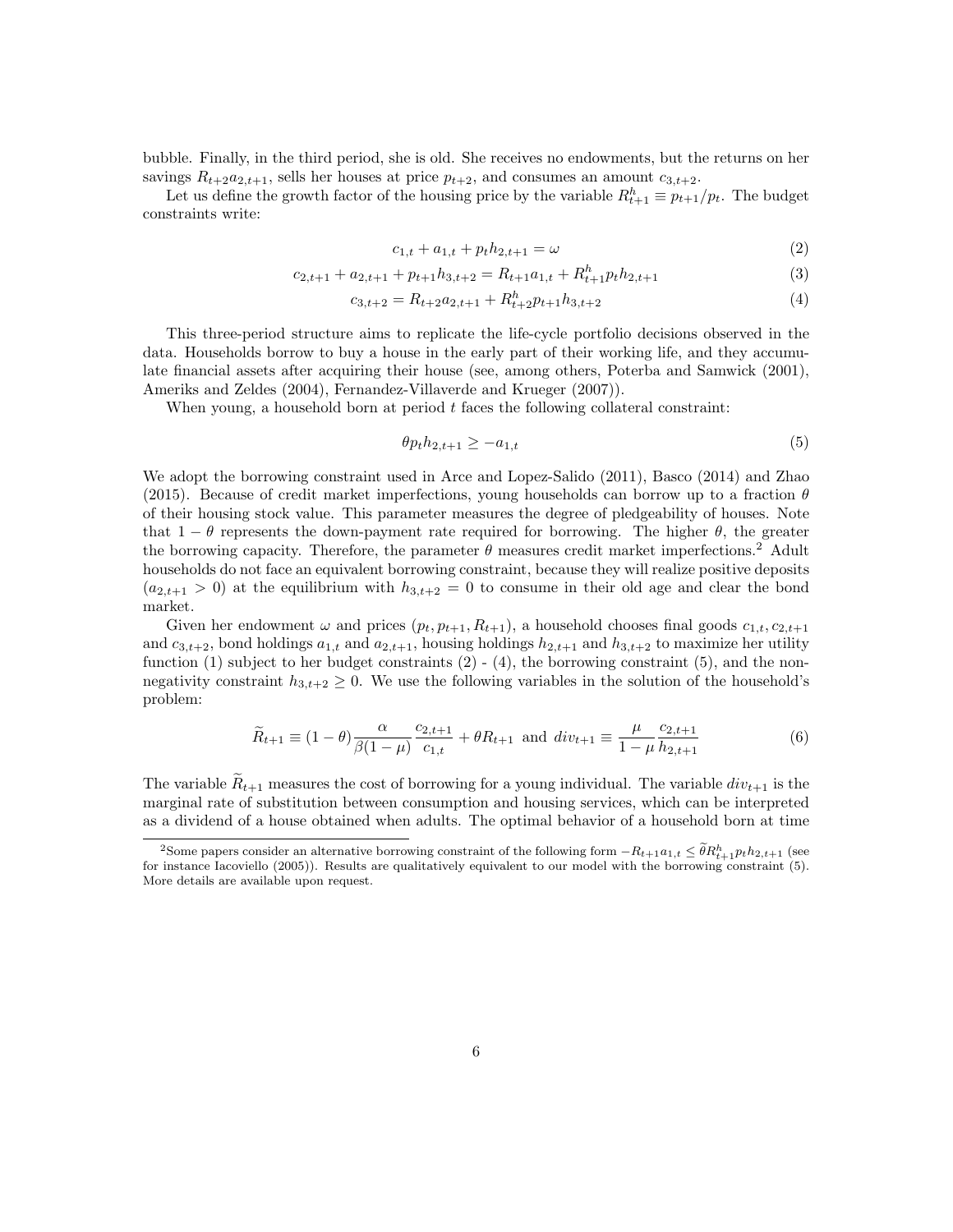t is summarized by the following equations (see also Appendix 8.1):

$$
\widetilde{R}_{t+1} = \frac{p_{t+1} + div_{t+1}}{p_t} \tag{7}
$$

$$
\frac{\alpha}{\beta(1-\mu)} \frac{c_{2,t+1}}{c_{1,t}} \geq R_{t+1} \tag{8}
$$

$$
\frac{\beta(1-\mu)}{\gamma} \frac{c_{3,t+2}}{c_{2,t+1}} = R_{t+2} \tag{9}
$$

$$
(R_{t+2} - R_{t+2}^h) p_{t+1} h_{3,t+2} = 0 \tag{10}
$$

$$
\theta p_t h_{2,t+1} + a_{1,t} \geq 0 \tag{11}
$$

where the variable  $R_{t+1}^h$  represents the growth factor of the housing price, and also measures the return factor of the housing demand bubble. Eq. (7) depicts the house price equation. This equation establishes that the cost of borrowing equals the return of a house purchased by a young individual. The return  $R_{t+1}$  is the sum of the growth of the house price and of the housing services obtained by an adult individual. Since houses purchased by young households provide strictly positive dividends in terms of housing services, the return factor of houses purchased when young  $\widetilde{R}_{t+1}$  is strictly greater than the return factor of housing demand bubble  $R_{t+1}^h$  ( $\widetilde{R}_{t+1} > R_{t+1}^h$ ).

Using  $(6)$  and  $(7)$ , Inequality  $(8)$  rewrites:

$$
\widetilde{R}_{t+1} = \frac{p_{t+1} + div_{t+1}}{p_t} \ge R_{t+1}
$$
\n(12)

We distinguish two possible solutions of household's problem. When the return factor of a house purchased by young households  $R_{t+1}$  is greater than the return on bonds  $R_{t+1}$  ( $R_{t+1} > R_{t+1}$ ), the borrowing constraint is binding and it is not binding when both returns are equal. Note that the case  $R_{t+1} < R_{t+1}$  cannot be an equilibrium, since nobody would like to contract loans in the economy. When  $R_{t+1} = R_{t+1}$ , young households are indifferent between buying houses or investing in deposits and the borrowing constraint never binds at the equilibrium. In this case, (8) holds with equality, and depicts the standard intertemporal trade-off between the first and second-period consumption. When  $R_{t+1} > R_{t+1}$ , an arbitrage opportunity exists for young households. They can benefit from a leverage effect, since the return factor of a house held by a young household is greater than the return factor of borrowing. As a result, a young household borrows until the borrowing constraint binds.

Eq. (9) depicts the standard intertemporal trade-off between the second and third period that arises because households can smooth consumption between these two periods by investing in bonds  $a_{2,t+1}$  and/or houses  $h_{3,t+2}$  to smooth consumption between the second and third periods of life. According to (10), adults do not invest in houses if the return of bonds  $R_{t+2}$  is greater than the return of housing demand bubble  $R_{t+2}^h$   $(R_{t+2} > R_{t+2}^h)$  and may invest in houses if both returns are equal  $(R_{t+2} = R_{t+2}^h)$ . In other words, adult individuals invest in the housing demand bubble when bonds and the housing demand bubble are perfect substitutes.

## 3.2 Asset markets

In our model, two asset markets coexist: a market for bonds and a market for housing. The market clearing condition on bonds requires:

$$
a_{1,t} + a_{2,t} = 0 \tag{13}
$$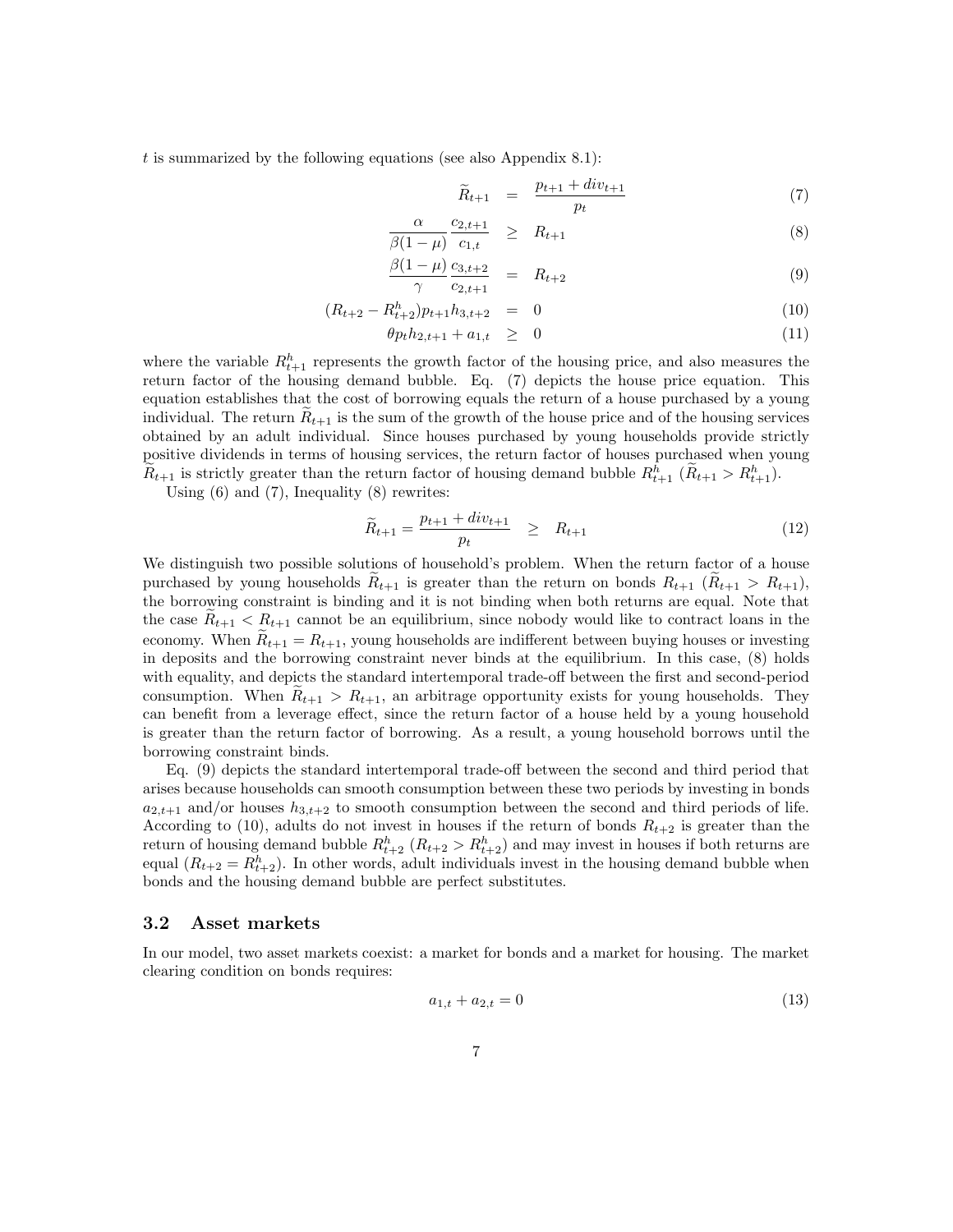We do not model a housing construction sector, and assume a constant housing supply, normalized to 1. Moreover, we do not explicitly rationalize a rental market. In any case, if this market is perfect, this does not change our analysis. These assumptions allow us to emphasize the demand effect of housing which seems to play an important role in the Great Recession in the United States (see Mian and Suffi  $(2011)$ ).<sup>3</sup> The market clearing condition on housing requires:

$$
h_{2,t} + h_{3,t} = 1\tag{14}
$$

Before analyzing any equilibrium of this economy, we determine the house price and show that a housing price bubble does not exist. Using Eq. (7), we deduce that:

$$
p_{t} = \sum_{i=1}^{+\infty} \frac{div_{t+i}}{\prod_{s=1}^{i} \widetilde{R}_{t+s}} + \lim_{j \to +\infty} \frac{p_{t+j}}{\prod_{s=1}^{j} \widetilde{R}_{t+s}}
$$
(15)

This equation decomposes the housing price in two components. The first one is the fundamental component that we denote  $f_t$  and it is equal to the discounted value of future services generated by the house. The second one is the bubble component that we denote  $b_t$  satisfying:

$$
b_t = \frac{b_{t+1}}{\widetilde{R}_{t+1}} \tag{16}
$$

Eq. (16) indicates that the bubble component grows by a factor of  $\widetilde{R}_{t+1}$ . This return of the bubble must be lower or equal to the growth rate of the economy, meaning  $\widetilde{R}_{t+1} \leq 1$ . Otherwise, the bubble will grow too fast to be sustained. Using this result, we can apply an argument, similar to one developed in Tirole (1985), to show that the house price cannot contain a bubble component. If there is a bubble, then  $\widetilde{R}_{t+s} \leq 1$  and  $\prod_{s=1}^{i} \widetilde{R}_{t+s} \leq 1$ . This implies:

$$
\sum_{i=1}^{+\infty} \operatorname{div}_{t+i} \le \sum_{i=1}^{+\infty} \frac{\operatorname{div}_{t+i}}{\prod\limits_{s=1}^{i} \widetilde{R}_{t+s}} = f_t
$$

Since dividends are always positive, the fundamental value of a house  $f_t$  would be infinite when a bubble exists. Therefore, the house price cannot contain a bubble component. Despite demand for resale motives only, no housing price bubble exists. In similar OLG models, Arce and Lopez-Salido (2011), Basco (2014) and Zhao (2015) assert that some agents may buy houses only for speculative motives, which corresponds in our framework to  $h_{3,t+2} > 0$ . As underlined by Zhao (2015), these authors do not demonstrate the existence of any housing price bubble.<sup>4</sup> The fact that houses serve as collateral for young households and provide liquidity for adults is not sufficient for a housing price bubble to exist. However, as in our paper, a housing demand driven by speculative motives may exist in these papers due to a shortage of assets in the economy. Whereas these authors define this speculative demand as a bubble, we argue that they show that a housing demand bubble exists, but not a housing price bubble.

 $3B$ asco (2014) models a housing supply which consists of new houses and the stock of undepreciated houses of the previous period. A competitive firm produces new houses using labor only under a decreasing returns to scale technology. However, the existence and the size of housing bubble do not depend on the housing supply elasticity.

<sup>4</sup>See Footnote 2 and the proof of Corollary 1 in Zhao (2015).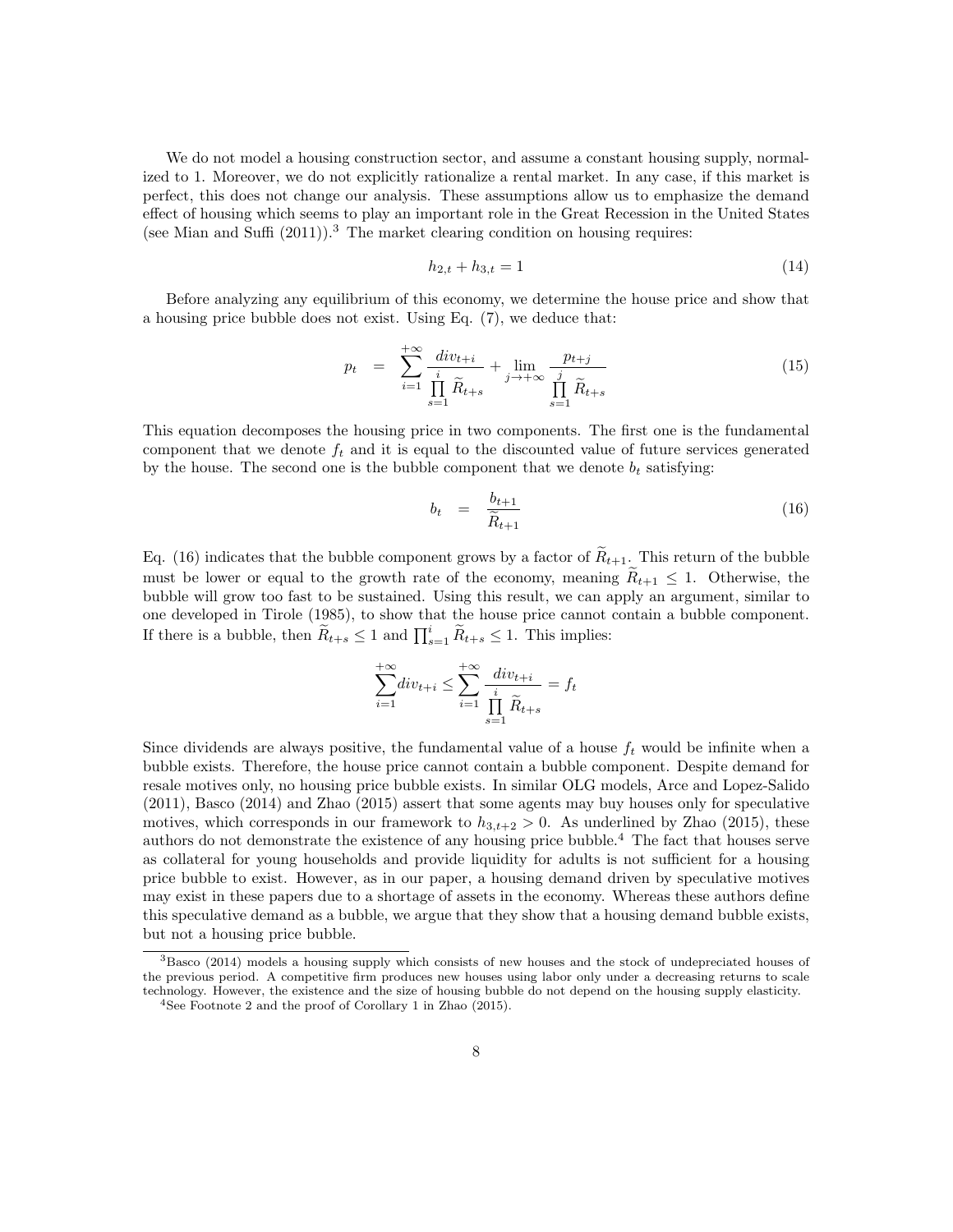## 4 Equilibria in an exchange economy

In this section, we first study equilibria without a binding borrowing constraint, then equilibria when the borrowing constraint binds. We show that a steady state without a bubble exists in each regime, while a steady state with a housing demand bubble only exists when the borrowing constraint binds. Therefore, when the borrowing constraint binds, both steady states coexist. We also study the local dynamic properties of our model, and we show that the equilibrium exhibits local indeterminacy which means that there exist multiple equilibria path that converges to a steady state. We show that our economy displays fluctuations, either through dampened oscillations or through expectation-driven fluctuations in the neighborhood of the steady state.

#### 4.1 Equilibria without a binding borrowing constraint

We consider the economy when the borrowing constraint is not binding, and young individuals are indifferent between buying houses or contracting loans in each period. Therefore, the return factor of a house purchased by young households  $R_{t+1}$  and the return on one-period bonds  $R_{t+1}$  are equal in each period, and greater than the return on housing demand bubble:

$$
\widetilde{R}_{t+1} = R_{t+1} > R_{t+1}^h, \ \forall t \ge 0
$$

This implies that adults prefer investing in bonds rather than in houses. No housing demand bubble may occur when the borrowing constraint does not bind, *i.e.*  $h_{3,t+1} = 0 \forall t \geq 0$ . Remind that, in Section 3.2, we claim that if the dividends in terms of utility, i.e.  $div_{t+1} = \mu c_{2,t+1}/[(1-\mu)h_{2,t+1}],$ do not converge to zero when time goes to infinity, then no housing price bubble exists. As shown in Appendix 8.1, in this equilibrium,  $div_{t+1} = R_{t+1}\beta\mu\omega$ . Since  $R_{t+1}$  is strictly positive along an intertemporal equilibrium, dividends are also strictly positive. In line with Section 3.2, a housing price bubble does not exist. We conclude that the equilibrium exhibits neither a housing price bubble nor a housing demand bubble when the credit constraint does not bind.

From the optimal solutions of a household born at t, namely Eqs.  $(2)-(10)$ , we deduce that (see also Appendix 8.1):

$$
(R_{t+1} - R_{t+1}^h) p_t h_{2,t+1} = R_{t+1} \beta \mu \omega \tag{17}
$$

$$
a_{1,t} + p_t h_{2,t+1} = (\beta + \gamma)\omega \tag{18}
$$

$$
a_{2,t+1} = R_{t+1} \gamma \omega \tag{19}
$$

$$
a_{1t} + \theta p_t h_{2,t+1} > 0 \tag{20}
$$

Eq. (17) determines the housing demand of young households. Eqs. (18) and (19) respectively measure the savings of young and adult individuals. Note that young households save a constant fraction of their endowments, since preferences are log-linear.

Using the market clearing conditions on bonds (13) and housing (14) at t, equations (17)-(20) rewrite as:

$$
(R_{t+1} - R_{t+1}^h)p_t = R_{t+1}\beta\mu\omega
$$
\n(21)

$$
a_{1,t} = (\beta + \gamma)\omega - p_t \tag{22}
$$

$$
R_t = \frac{p_t - (\beta + \gamma)\omega}{\gamma \omega} \equiv R(p_t)
$$
\n(23)

$$
p_t < \frac{\beta + \gamma}{1 - \theta} \omega \equiv p_C^* \tag{24}
$$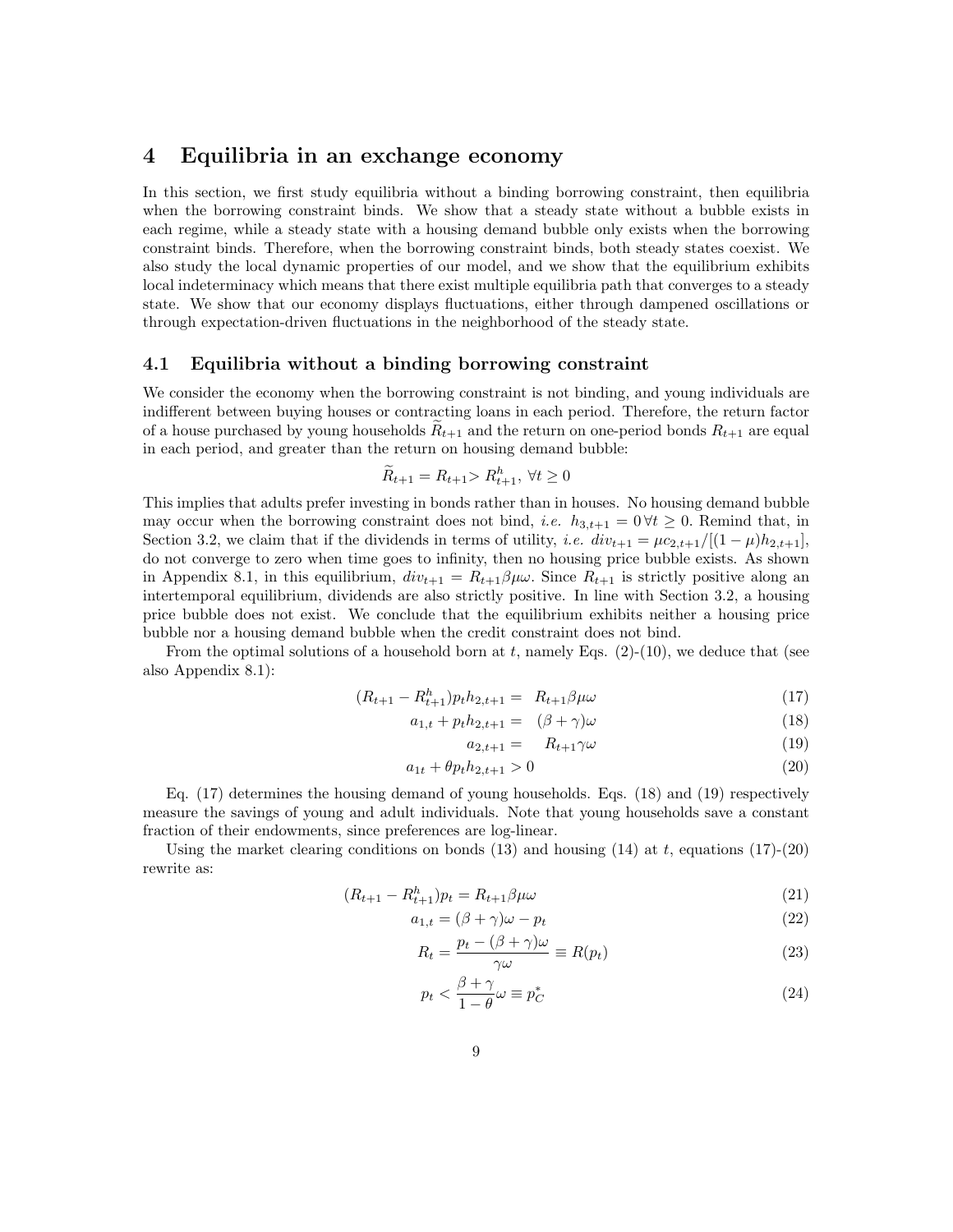If  $p_t > p_C^*$ , then a young household would face a binding borrowing constraint. Note that the upper bound on housing price  $p_C^*$  increases with the degree of pledgeablity  $\theta$ . It follows that the stronger the credit market imperfections are, the lower the borrowing capacity of a young household is. From Eq. (23), the following inequality must be satisfied at the intertemporal equilibrium:

$$
p_t > (\beta + \gamma)\omega \equiv \underline{p} \tag{25}
$$

Since adults do not invest in housing assets, they make a deposit in order to consume when old. Market clearing in the credit market implies that young households contract loans, implying  $a_{1,t} < 0$ .

Substituting Eq. (23) taken one period later into Eq. (21), we derive the intertemporal equilibrium, which is a sequence  ${p_t}_{t=0}^{+\infty}$ , given  $p_0 > p$ , which satisfies for all  $t \geq 0$ :

$$
p_{t+1} = p\frac{p_t - \overline{p}}{p_t - \widetilde{p}} \equiv g(p_t) > \underline{p},\tag{26}
$$

with  $\widetilde{p} \equiv \omega(\beta \mu + \gamma)$  and  $\overline{p} \equiv \omega \beta \mu < \widetilde{p}$ . Note that  $q(p_t)$  is a decreasing function of  $p_t$ .

Note that the dynamics of the equilibrium reduce to a first-order recursive equation in one nonpredetermined variable  $p_t$ . Furthermore, along an intertemporal equilibrium, inequalities (24) and (25) must hold, namely:

$$
\underline{p} < p_t < p_C^* \text{ and } \underline{p} < p_{t+1} = g(p_t) < p_C^*
$$

Note that there exists a value  $p_a = \frac{\beta \mu \theta + \gamma}{\rho}$  $\frac{d^2y}{dt^2} \omega > 0$  such that  $p_C^* = g(p_a)$ . Figure 1 qualitatively illustrates the dynamics of the economy when the borrowing constraint does not bind.<sup>5</sup>

Proposition 1. Let

$$
\theta_1 \equiv \frac{-[\beta(1-\mu) + 2\gamma] + \sqrt{[\beta(1-\mu) + 2\gamma]^2 + 4\beta\mu\gamma}}{2\beta\mu}, \quad \text{and } \tilde{\tilde{p}} = \max\{\underline{p}, \underline{p}_a\} \tag{27}
$$

If  $\theta > \theta_1$ , then the intertemporal equilibrium defined by  $p_{t+1} = g(p_t)$  satisfies inequalities (24) and (25) for all  $p_t \in (\tilde{p}, p^*_{\mathcal{C}})$ . Moreover, there exists a unique steady state  $p^*_{NC} \in (\tilde{p}, p^*_{\mathcal{C}})$ . For each  $p_t \in (\tilde{\tilde{p}}, p_C^*)$ , there exists an equilibrium path  $\{p_t\}_{t=0}^{+\infty}$  converging to the locally stable steady state<br>with democracy equilibrium along which neither a housing wise hubble nor a housing democy hubble with dampened oscillations, along which neither a housing price bubble nor a housing demand bubble exist.

Proof. See Appendix 8.2

 $\Box$ 

Proposition 1 asserts that an intertemporal equilibrium along which the collateral constraint is not binding exists for all  $p_t \in (\tilde{p}, p_c^*)$  with  $\tilde{p} = max\{p, p_a\}$ . If agents initially coordinate  $p_t$ <br>such that  $p_c \leq p_t$  then young households buy houses and save in bonds (see Eq. (18)). Since such that  $p_t < p$ , then young households buy houses and save in bonds (see Eq. (18)). Since adult individuals also save, the asset market cannot be in equilibrium. If, instead, agents initially coordinate  $p_t > p_C^*$ , then the house price is so high that young household will borrow as much as possible to buy houses for housing services til the collateral constraint binds. Finally, if  $p < p_a$  and agents initially coordinate  $p_t \in (p, p_a)$ , then  $p_{t+1} > p_C^*$  and young households of the next generation will borrow as much as possible to buy houses for housing services til the collateral constraint binds.

 ${}^{5}$ The construction of Figure 1 is given in Appendix 8.2.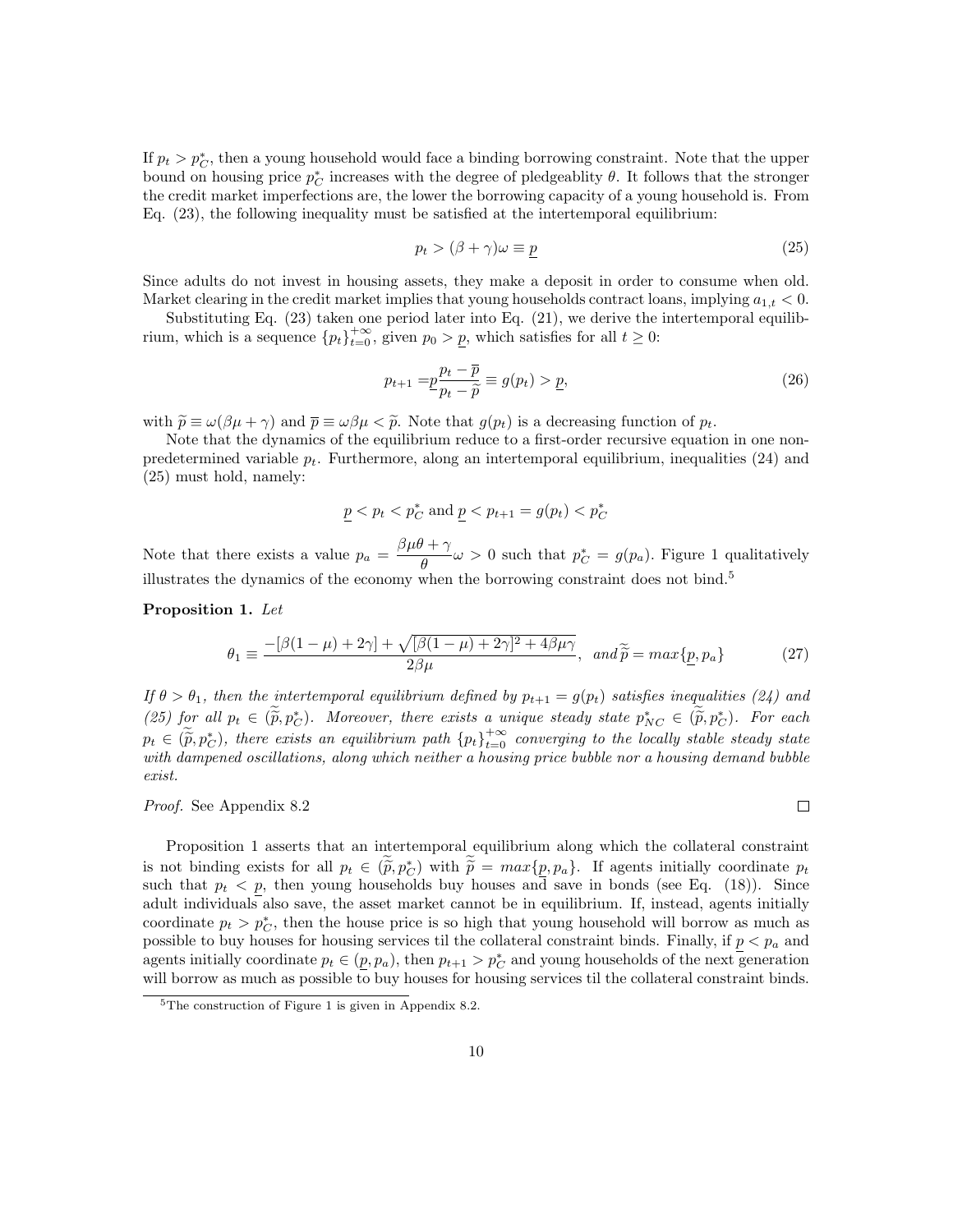

Figure 1: Dynamics when the borrowing constraint does not bind

These two last configurations  $p_t > p_C^*$  or  $p_t \in (p, p_a)$  cannot be an equilibrium without a binding borrowing constraint.

From Proposition 1, we also claim that a unique bubbleless steady state without a binding borrowing constraint exists when financial frictions are not too strong  $(\theta > \theta_1)$ . In this case, the intertemporal equilibrium is such that the price at the next period is strictly lower than  $p_C^*$  for all  $p_t \in (\tilde{p}, p_C^*)$ . In other words, if the current young households are not borrowing constrained because<br>housing price is low enough, then the port young households will do not face a hinding borrowing housing price is low enough, then the next young households will do not face a binding borrowing constraint as well, and housing price will also be low enough. When the financial frictions are severe  $(\theta \leq \theta_1)$ , young household's borrowing capacity reduces. We show in Appendix 8.2 that when  $\theta \leq \theta_1$ , the intertemporal equilibrium is such that  $p_{t+1} = g(p_t) \geq p_c^*$  for all  $p_t \in (\tilde{p}, p_c^*)$ . This means that the next young generation will be borrowing constrained. Therefore, no steady state without a binding collateral constraint can exist under a high degree of financial frictions  $(\theta \leq \theta_1)$ .

Proposition 1 shows that the steady state  $p_{NC}^*$  is locally stable, and dynamic equilibrium is locally indeterminate. This means that there exists multiple equilibria which converge to a steady state, and that the economy can jump from one equilibrium path to another one due to a change in agents' expectations. Therefore, housing price fluctuations driven by self-fulfilling changes in expectations can emerge. The intuition relies on the three-period structure and is the following. Because preferences are log-linear, consumption  $c_{1,t}$  and total savings of young households  $s_t =$  $p_th_{2,t+1} + a_{1t}$  are a positive constant fraction of endowments and do not depend on asset returns:

$$
c_{1,t} = \alpha \omega
$$
 and  $s_t = (\beta + \gamma)\omega$ 

On the other hand, consumption when adult  $c_{2,t+1}$ , savings when adults  $a_{2,t+1}$  and consumption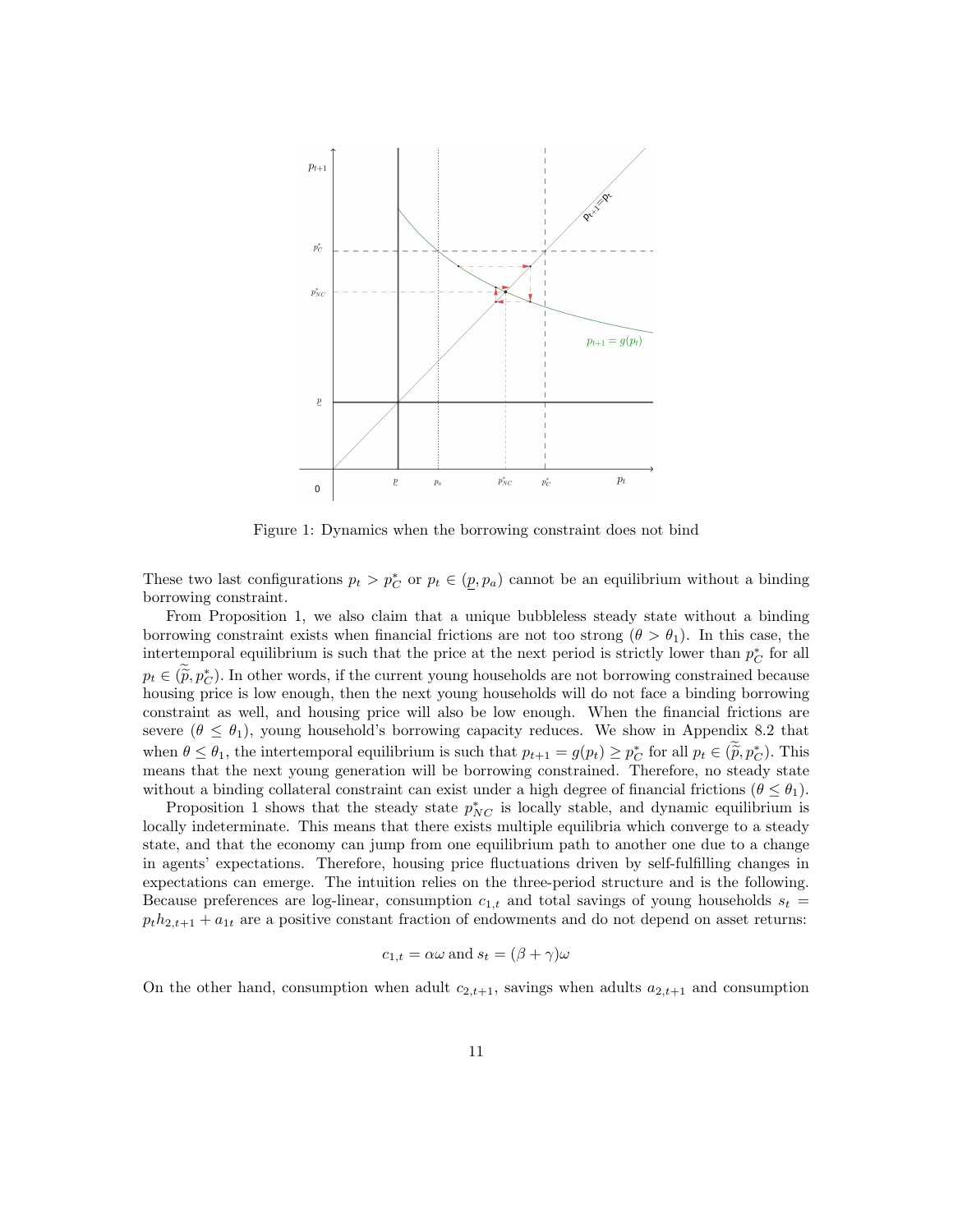when old  $c_{3,t+2}$  depend on asset returns:

$$
c_{2,t+1} = R_{t+1}\beta(1-\mu)\omega
$$
,  $a_{2,t+1} = R_{t+1}\gamma\omega$  and  $c_{3,t+2} = R_{t+2}R_{t+1}\gamma\omega$ 

Assume that households face a higher bond return between t and  $t+1$  at adult age. In  $t+1$ , adults will get a higher income. Since consumptions are normal goods, an increase in adult individuals' income leads to an increase in adult individuals' savings in  $t + 1$ . To understand what happens in  $t + 2$ , let us rewrite the equilibrium condition on the consumption good market:

$$
\omega = c_{1,t+2} + c_{2,t+2} + c_{3,t+2} = \alpha \omega + R_{t+2}\beta(1-\mu)\omega + R_{t+2}R_{t+1}\gamma\omega
$$

To clear the consumption good market, the remunerated savings of old households in  $t + 2$  must decrease, which imply a decrease in the return  $R_{t+2}$ . This explains oscillations in  $R_{t+1}$ .

Now, let us explain the oscillations of housing price. We know that adult individuals' savings in  $t + 1$  increase if households face a high bond return between t and  $t + 1$ . Since adult individuals save only through deposits, there is a raise in deposits, and as a consequence, the credits made by young individuals also increase. With more credits available, the demand for houses by young households in  $t + 1$  increases. Since housing supply is fixed, the housing price in  $t + 1$  increases. These effects reverse at  $t+2$ , since bond return decreases in  $t+2$ . As a consequence, the savings of adults, the amount of deposits and the amount of credits decrease in  $t + 2$ . Young households in  $t + 2$  will reduce their demand for houses. As housing supply is fixed, the housing price in  $t + 2$  will decrease as well. This mechanism explains housing price oscillations.

We now consider the case in which young households face a binding borrowing constraint.

#### 4.2 Equilibria with a binding borrowing constraint

Remind that young households face a binding borrowing constraint when  $R_{t+1} > R_{t+1}$ . In such an economy, young households borrow to buy houses till the borrowing constraint binds. Furthermore, when the borrowing constraint binds, two cases appear. In one case, bonds provide a strictly higher return than housing demand bubble,  $R_{t+1} > R_{t+1}^h$ , and housing demand bubble does not occur,  $h_{3,t+1} = 0$ . In the second case, bonds and housing demand bubble are perfect substitutes and provide the same return  $R_{t+1}$ . In this case, a housing demand bubble occurs,  $h_{3,t+1} > 0$ . Therefore, when the borrowing constraint binds, the following inequalities hold:

$$
\widetilde{R}_{t+1} > R_{t+1} \ge R_{t+1}^h > \theta R_{t+1} \,\forall t \ge 0
$$

Facing a binding borrowing constraint, a young household borrows  $\theta p_t$  to buy one unit of houses at price  $p_t$ . When adult, the household must repay her borrowing, i.e.  $\theta p_t R_{t+1}$ . The returns of selling a house must be greater than the cost of borrowing to ensure a positive income when adult and old, *i.e.*  $p_{t+1} > \theta R_{t+1} p_t$  or equivalently  $R_{t+1}^h > \theta R_{t+1}$ . From the optimal solutions of a household born at t, namely Eqs.  $(2)-(10)$ , we deduce that (see also Appendix 8.1):

$$
p_t h_{2,t+1} = \frac{\beta + \gamma}{1 - \theta} \omega \equiv p_C^* > 0 \tag{28}
$$

$$
(R_{t+2} - R_{t+2}^h) p_{t+1} h_{3,t+2} = 0 \tag{29}
$$

$$
a_{1,t} = -\theta p_t h_{2,t+1} < 0 \tag{30}
$$

$$
a_{2,t+1} + p_{t+1}h_{3,t+2} = \overline{\theta}(R_{t+1}^h - \theta R_{t+1})p_t h_{2,t+1}
$$
\n(31)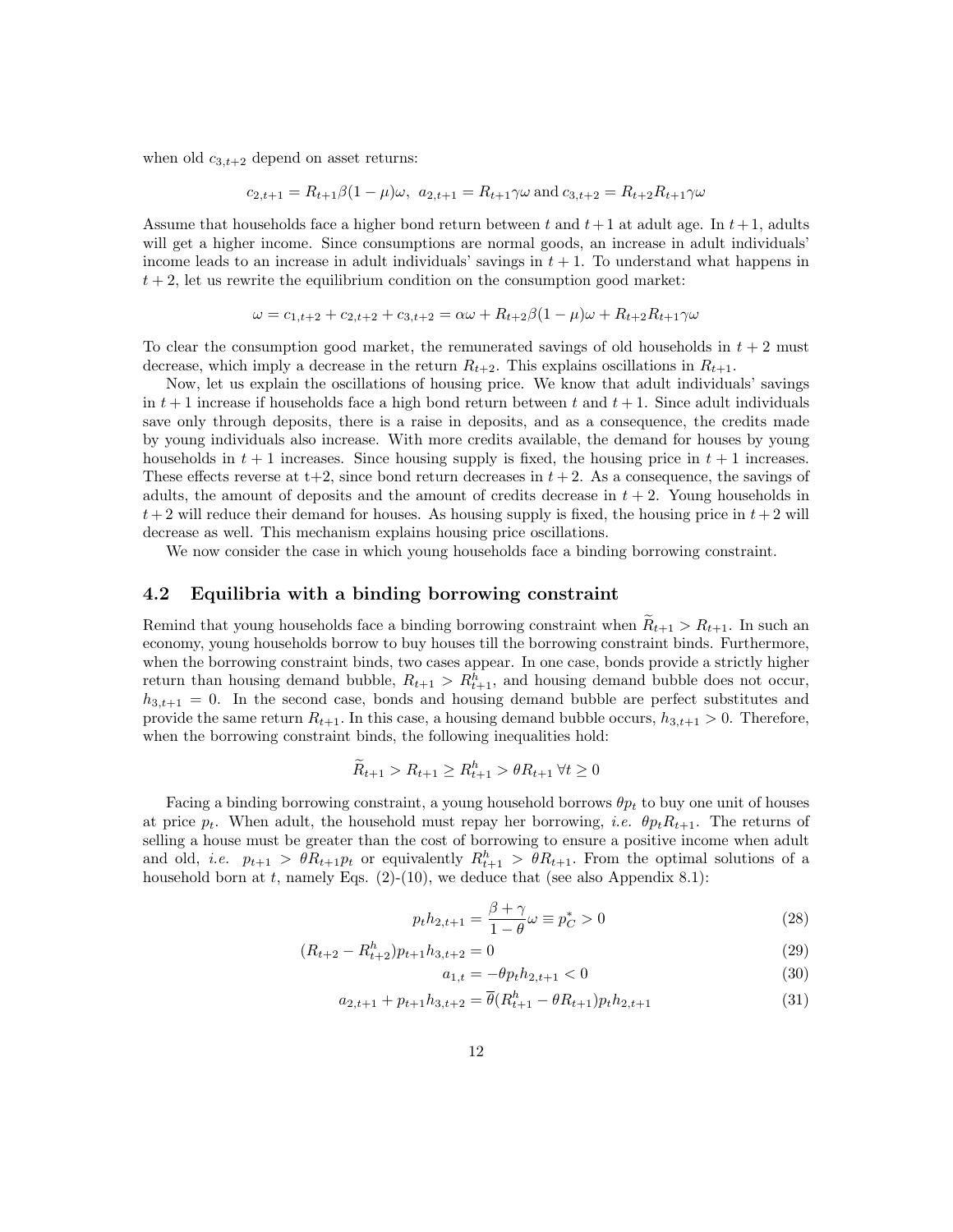with  $\overline{\theta} \equiv \gamma/[\beta(1-\mu)+\gamma]$ .

Savings of young households are given by  $s_t \equiv p_t h_{2,t+1} + a_{1,t}$ . Using Eqs. (28) and (30), we obtain that  $s_t = (\beta + \gamma)\omega$ . Note that a credit constrained young household saves the same amount as a non credit constrained young household. However, the portfolio choice depends on the borrowing constraint being binding. Furthermore, because of credit market imperfections, adults can now invest in bonds  $a_{2,t+1}$  and houses  $h_{3,t+2}$  if  $R_{t+2} = R_{t+2}^h$  (see Eq. (29)). This means that a housing demand bubble can exist. To clarify the conditions under which a housing demand bubble can exist and the mechanisms behind such a phenomenon, we consider first the economy without a housing demand bubble  $(h_{3,t+1} = 0)$ , and second with a housing demand bubble  $(h_{3,t+1} \geq 0)$ .

#### 4.2.1 Equilibrium without a housing demand bubble  $(h_{3,t+1}=0)$

We analyze the equilibrium when  $R_{t+1} > R_{t+1}^h$  in each period, implying that housing demand bubble is a dominated asset and  $h_{3,t+1} = 0 \forall t \geq 0$ . As discussed in Section 3.2, the positive dividends exclude the possibility of a housing price bubble as well.

Using the market clearing conditions on housing (14),  $h_{2,t+1} = 1$  for all  $t \geq 0$ . Therefore, using Eq. (28) we deduce that the housing price  $p_t$  is constant over time in this economy:

$$
p_t = p_C^* > \underline{p} \tag{32}
$$

In addition, Eqs. (30) and (31) give:

$$
a_{1,t} = -\theta p_C^* \tag{33}
$$

$$
a_{2,t+1} = \bar{\theta}(R_{t+1}^h - \theta R_{t+1})p_C^*
$$
\n(34)

with  $a_{2,t+1} > 0$  since  $R_{t+1}^h > \theta R_{t+1}$ . Since the price is constant,  $R_{t+1}^h = 1$  and using the bond market clearing condition, we deduce that the bond return  $R_{t+1}$  is constant over time as well:

$$
R_{t+1} = \frac{1}{\theta} - \frac{1}{\theta} \equiv R_C^*
$$
\n(35)

Note from Eq. (35) that  $1 > \theta R_C^*$  is always satisfied, whereas  $R_C^* > 1$ , and thus  $h_{3,t+1} = 0$ , introduces an upper bound on  $\theta$ , *i.e.*:

$$
\theta < \frac{\gamma}{\beta(1-\mu)+2\gamma} \equiv \theta_2 \quad < \overline{\theta} \tag{36}
$$

**Proposition 2.** If  $\theta \in (\theta_1, \theta_2)$ , then there exists a unique equilibrium  $p_t > p$  with  $p_0 = p_C^*$  such that  $p_t = p_C^*$  for all  $t \geq 0$  satisfying the binding borrowing constraint. A higher degree of pledgeability  $\theta$ implies a higher housing price  $p_C^*$  at the steady state.

Proof. See Appendix 8.3.

 $\Box$ 

The higher  $\theta$ , the greater the borrowing capacity. Therefore, the demand for houses increases. Because of the housing supply is fixed, the housing price rises.

The next section aims to prove the existence of a housing demand bubble in the economy when young households face a binding borrowing constraint.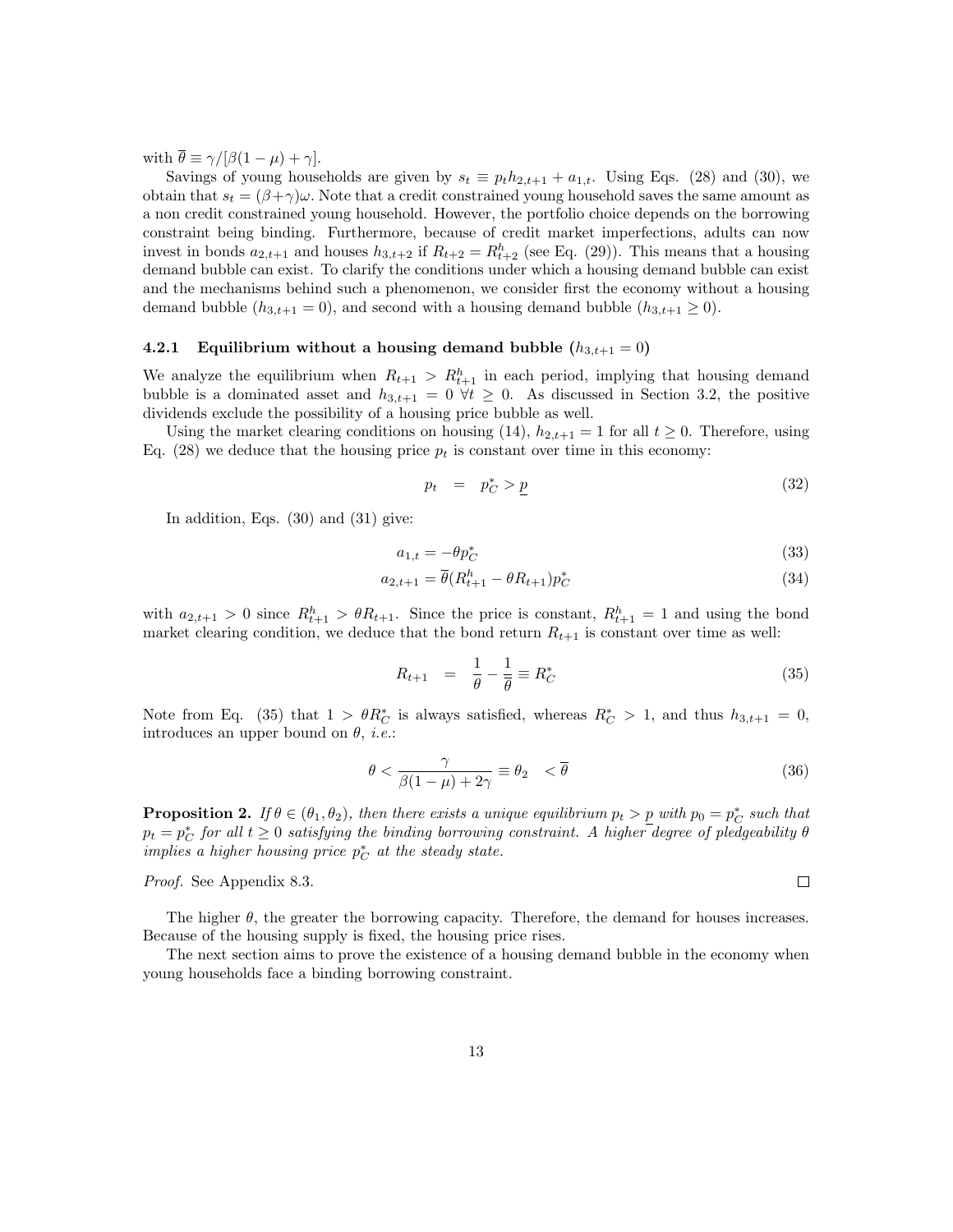#### 4.2.2 Equilibria with a housing demand bubble  $(h_{3,t+1} > 0)$

We now analyze the equilibrium when  $R_{t+1} = R_{t+1}^h$  in each period t. The demand for assets when young are given by Eqs. (28) and (30), and when adults by:

$$
a_{2,t+1} + p_{t+1}h_{3,t+2} = \overline{\theta}(1-\theta)R_{t+1}^h p_C^* > 0
$$
\n(37)

Using the market clearing conditions on bonds  $a_{1,t+1} + a_{2,t+1} = 0$  with Eqs. (28), (30) and (37), we have:

$$
p_{t+1}h_{3,t+2} = \left[\bar{\theta}(1-\theta)R_{t+1} - \theta\right]p_C^*
$$
\n(38)

Note that a housing demand bubble occurs  $(h_{3,t+2} > 0)$  when  $R_{t+1} > \theta[\beta(1-\mu)+\gamma]/[\gamma(1-\theta)]$ . This inequality ensures that the economy experiences a shortage of assets when bonds and housing demand provide the same return  $(R_{t+1} = R_{t+1}^h)$ . In other words, this condition corresponds to a situation where the savings from adult individuals is larger than loans to be financed. Speculative demand for houses allows clearing the bond market  $a_{2,t} = -a_{1,t}$ . Moreover, the dividends are given by  $div_{t+1} = p_{t+1}\beta\mu(1-\theta)/[\beta(1-\mu)+\gamma]$ . Since the house price is strictly positive, the dividends are also strictly positive and do not tend to zero along an intertemporal equilibrium. In line with Section 3.2, a housing price bubble does not exist in an economy characterized by a binding borrowing constraint and a housing demand bubble.

The market clearing condition on housing,  $h_{2,t+2} + h_{3,t+2} = 1$ , implies:

$$
p_{t+1}h_{3,t+2} = p_{t+1} - p_C^*
$$
\n(39)

Using Eqs. (38) and (39), we deduce that the intertemporal equilibrium, which is a sequence  ${p_t}_{t=0}^{+\infty}$ , given  $p_0 > p$ , satisfies for all  $t \geq 0$ :

$$
p_{t+1} = \underline{p} \frac{p_t}{p_t - \overline{p}} \equiv h(p_t) \tag{40}
$$

with 
$$
\overline{p} = p\overline{\theta} > 0
$$
 (41)

The dynamics reduce to a first-order recursive equation in a non-predetermined variable  $p_t$ . Note that  $h(p_t)$  is a decreasing function of  $p_t$ . Since young households buy houses for housing services, houses must be valued at the equilibrium (see Eq. (28)), and thus  $p_t > 0$  at t. As regards Eqs. (39) and (40), a housing demand bubble occurs at each period only when:

$$
p_t > p_C^* \text{ and } p_{t+1} = h(p_t) > p_C^* \tag{42}
$$

Note that the second inequality, which corresponds to  $R_{t+1} > \theta[\beta(1-\mu) + \gamma]/[\gamma(1-\theta)]$  (see Eq. (38)), is also equivalent to  $p_t < p_d$  with  $p_d > 0$  is given by  $p_C^* = h(p_d)$ . Figure 2 gives a qualitative illustration of the dynamics when the borrowing constraint binds and a housing demand bubble occurs.<sup>6</sup> We deduce the following proposition:

Proposition 3. Let

$$
p_C^{**} = \frac{\overline{\theta}}{\theta_2} \underline{p} > \underline{p} \tag{43}
$$

 ${}^{6}$ The construction of Figure 2 is given in Appendix 8.4.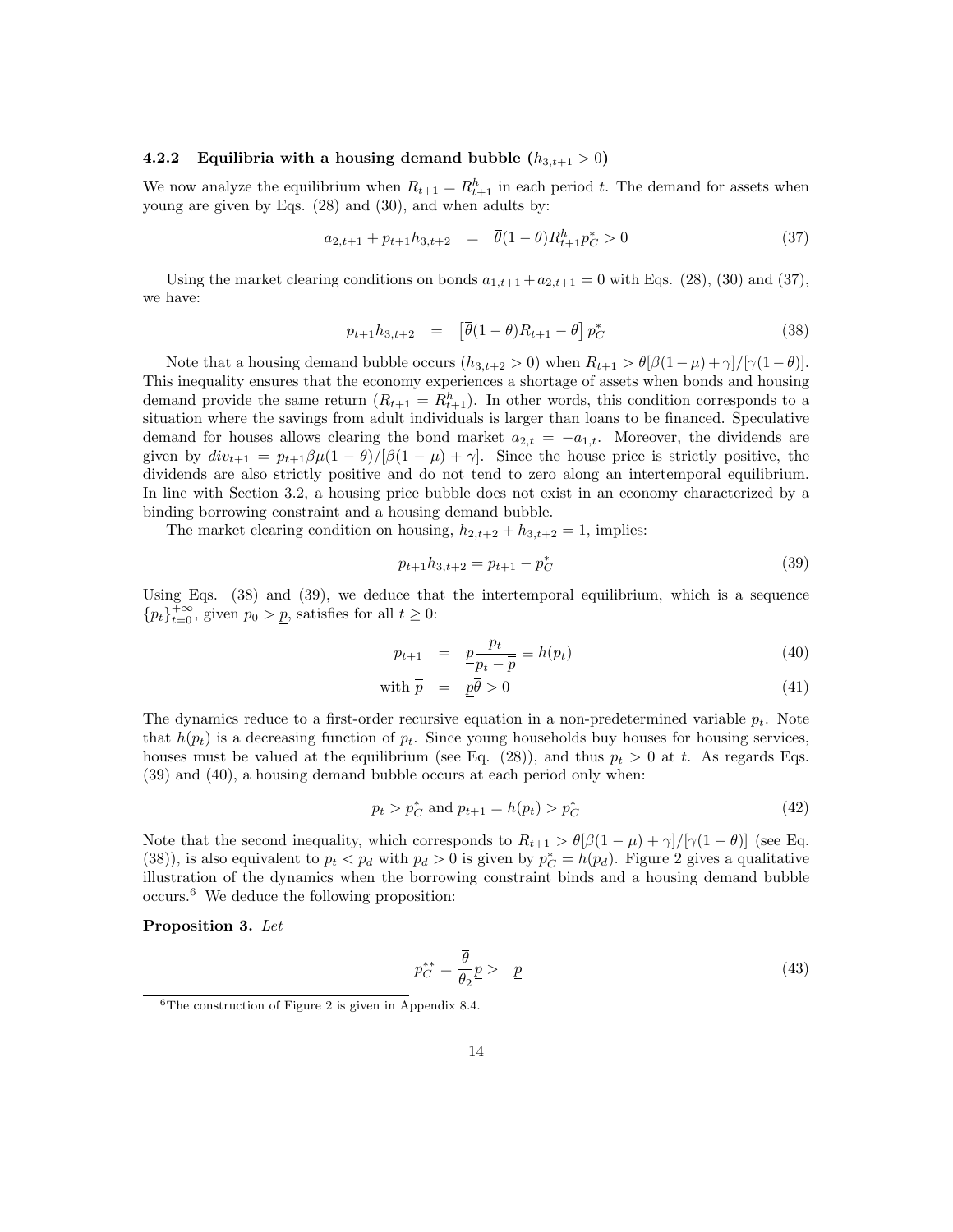

Figure 2: Dynamics when the borrowing constraint binds and a housing demand bubble exists

If  $\theta < \theta_2$  and  $p_0 \in (p_C^*, p_d)$ , then there exists a continuum of equilibria depending on agents expectations along which a housing demand bubble exists, but not a housing price bubble. For each  $p \in (p_{C}^{*}, p_{d})$ , there exists an equilibrium path  ${p_{t}}_{t=0}^{+\infty}$  converging to the locally stable steady state  $p_C^{**}$  with dampened oscillations. The housing price  $p_C^{**}$  does not depend on the degree of pledgeability θ.

Proof. See Appendix 8.4.

Proposition 3 indicates that if agents coordinate initially in a price  $p_0$  such that  $p_0 \in (p_C^*, p_d)$ , then a bubble housing demand bubble exists, and housing price endogenously fluctuates around the steady state value  $p_C^{**}$ . Obviously, the steady state with a housing demand bubble features a higher housing price than the steady state without a housing demand bubble. When a housing demand bubble occurs, the aggregate housing demand increases. Since the housing supply is fixed, the housing price increases as well. If agents, and thus adults, initially choose  $p_0$  such that  $p_0 \geq p_d$ , the house price at the next period will be so low that next young households will not face a binding borrowing constraint. Therefore, this cannot be an equilibrium with a binding borrowing constraint.

According to Proposition 3, the threshold  $\theta_2$  is a critical value for the existence of a steady state with a housing demand bubble. Such a steady state may occur when credit market imperfections are severe, *i.e.*  $\theta < \theta_2$ . If they are not  $(\theta > \theta_2)$ , the borrowing capacity is sufficiently large to allow young households to not be credit constrained and contract enough loan to absorb all savings. In this case, housing demand bubbles are ruled out. Interpreting  $\theta$  as the loan-to-value ratio, which is a macroprudential tool aimed to control mortgage loan creation, we can claim that a restrictive macroprudential policy, namely implementing a low  $\theta$  such that  $\theta < \theta_2$ , promotes the occurrence of the housing demand bubble all other things being equal. We can also note that  $\theta < \theta_2$  is equivalent

 $\Box$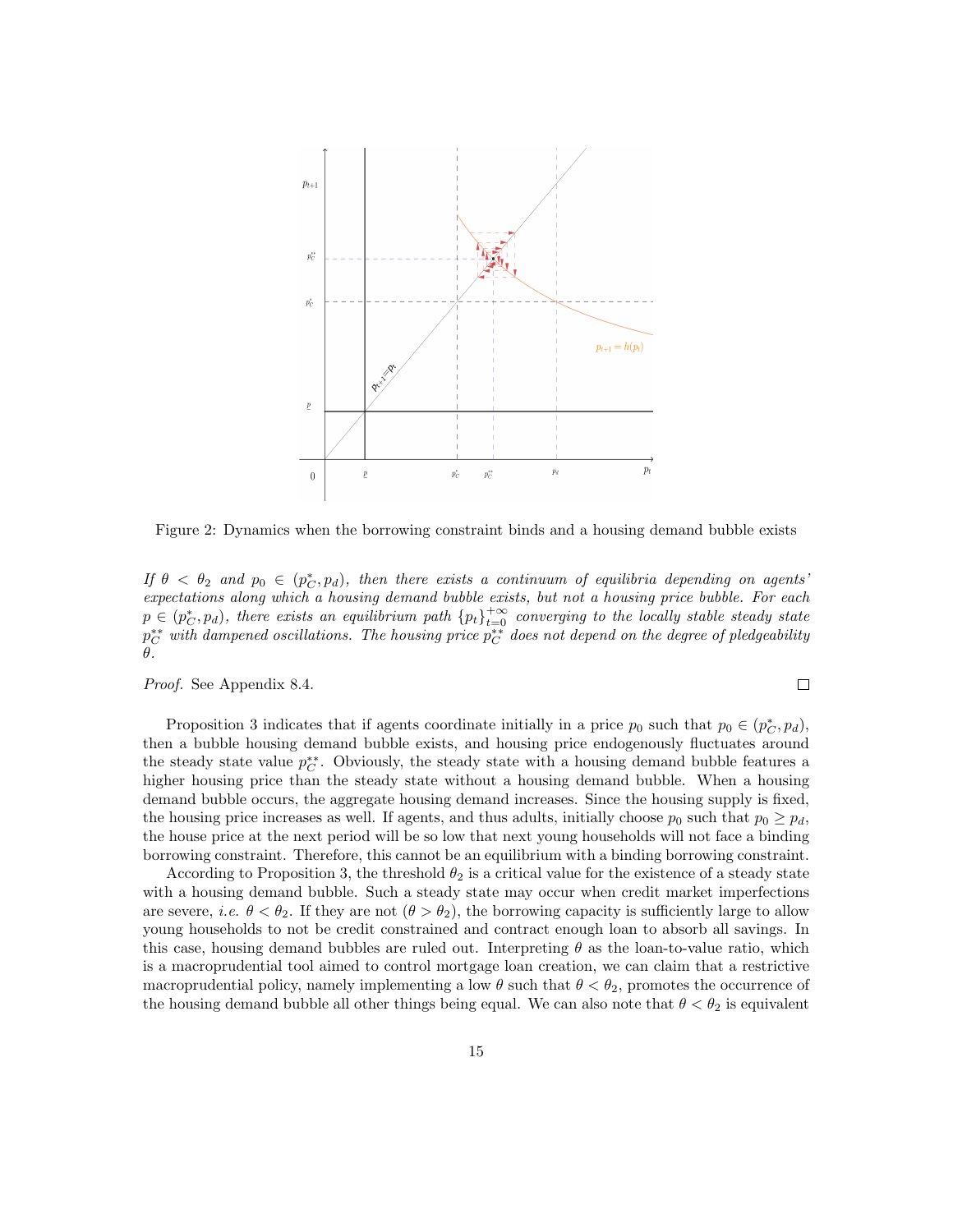to a bond return, R, greater than one at the bubbleless steady state  $(R_C^* > 1)$ . Remind that, in our paper, a steady state with a housing demand bubble may occur when the bond return is equal to one  $(R = 1)$  and the bond demand is larger than bond supply  $(a_2 + a_1 > 0)$ . Since in a credit constrained economy the bond demand decreases with the bond return, whereas the supply does not depend on the return, a steady state with a housing demand bubble exists only if  $R_C^* > 1$ . This results contrasts with the results in the classical rational bubble models as of Samuelson (1958) and Tirole (1985) in which a return lower than one is necessary at the bubbleless steady state for the occurrence of a bubble.

Furthermore, we can note that the existence of a steady state with a housing demand bubble corresponds to a zero lower bound environment, namely a bond return equal to one (or, equivalently, an interest rate equal to zero) in absence of inflation. In contrast to Bonchi (2022), a housing demand bubble does not allow a central bank to escape from the zero lower bound.<sup>7</sup> Our result also means that an expansionary monetary policy where a central bank lowers interest rates to zero to stimulate the economy will create an excess of bond demand and makes room for the existence of a housing demand bubble. This result contrasts with Gali (2014), who argues that the monetary authority should lower the nominal interest rates when the bubble grows to stabilize the economy.

Finally, Proposition 3 also shows that the steady state  $p_C^*$  is locally indeterminate as in the economy without a binding borrowing constraint. Therefore, endogenous housing price fluctuations driven by self-fulfilling changes in expectations can emerge. In presence of credit market imperfections, a change in housing price or in bond return only affects the portfolio choice and not the savings of young agents  $(p_t h_{2,t+1} + a_{1t})$ . Indeed, savings of young households are constant, positive and only depend on endowments  $\omega$  because preferences are log-linear. Moreover, consumption and savings of adults,  $c_{2,t+1}$  and  $a_{2,t+1} + p_{t+1}h_{3,t+2}$ , are linear in bond return  $R_{t+1}$ . Therefore, the intuition to explain oscillations of housing price is similar to the one of the model without a binding borrowing constraint.

#### 4.3 Some remarks about welfare

Depending on the degree of pledegeability  $\theta$ , the economy can feature only one steady state or several. Remind that  $\theta_1 < \theta_2$ . When credit market imperfections are minor  $(\theta \ge \theta_2)$ , there is a unique steady state  $p_{NC}^*$  such that the borrowing constraint does not bind and a housing demand bubble does not exist  $h_3 = 0$ . When credit market imperfections are severe  $(\theta \le \theta_1)$ , there is a unique steady state  $p_C^{**}$  such that the borrowing constraint binds and a housing demand bubble exists  $h_3 > 0$ . For intermediate degrees of credit market imperfections  $(\theta \in (\theta_1, \theta_2))$ , three steady states coexist:  $p_{NC}^*$ ,  $p_C^{**}$  and  $p_C^*$ . In this last steady state, the borrowing constraint is binding and  $h_3 = 0$ . We next focus on the case  $\theta \in (\theta_1, \theta_2)$  and compare the level of welfare attained in these three steady states to determine the effect on welfare of a housing demand bubble.

At a steady state, the welfare level  $W$  a is given by:

$$
W = \alpha ln(c_1) + \beta [(1 - \mu)lnc_2 + \mu lnh_2] + \gamma lnc_3 \tag{44}
$$

where  $c_i$  with  $i = 1, 2, 3$  and  $h_2$  are evaluated at a steady state. Because preferences are loglinear, young households consume the same constant fraction of endowments, namely  $\alpha\omega$ , whatever

<sup>&</sup>lt;sup>7</sup>In a three-period OLG model, Bonchi (2022) studies how a pure asset bubble affects monetary policy by relaxing the zero lower bound constraint. Despite financial frictions, the author shows that a pure bubble occurs when the interest rate is lower than the growth rate of the economy in the bubbleless steady state as Tirole (1985), and raises the interest rate.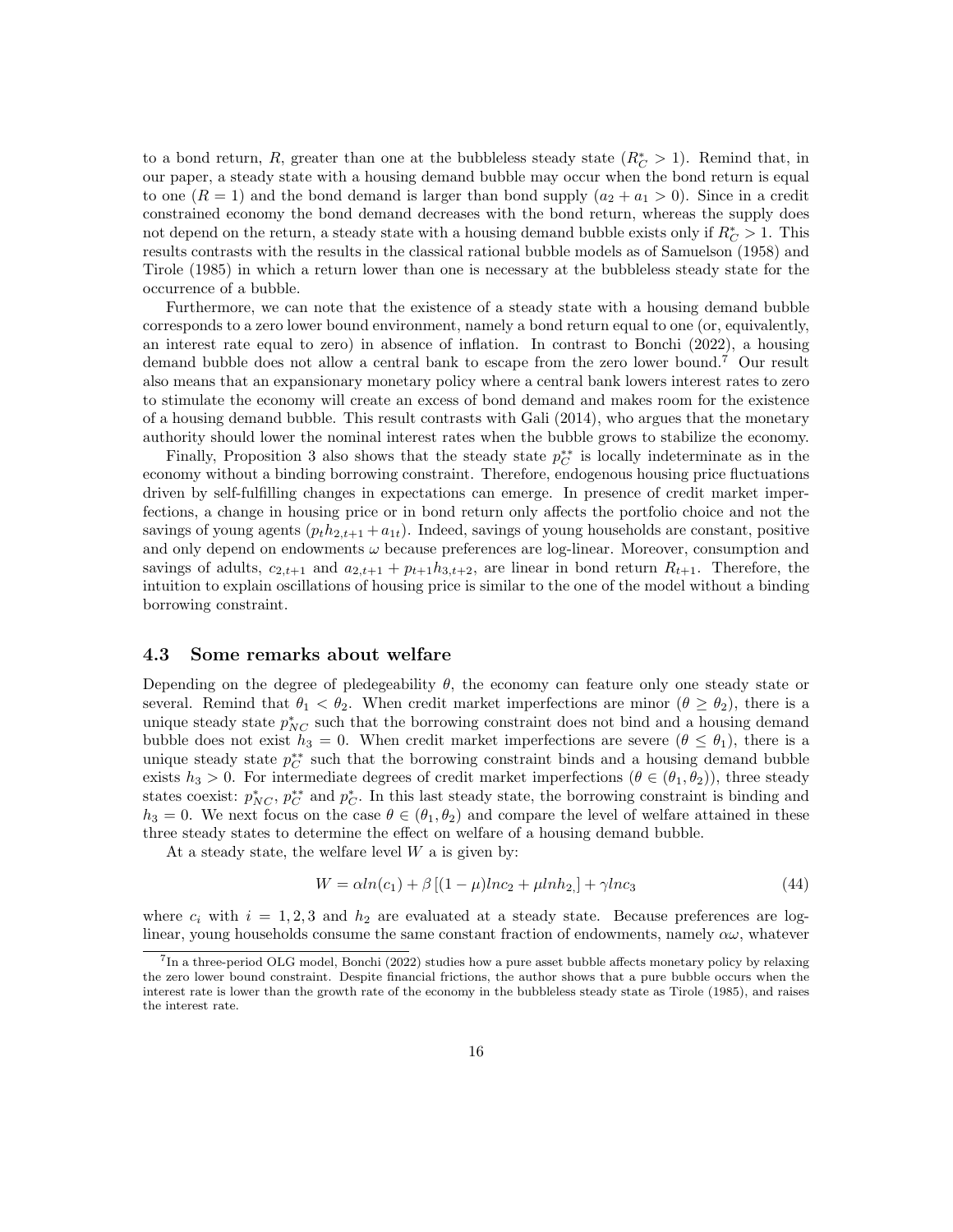the steady state. The housing demand bubble and credit market imperfections do not affect the behavior of young households. The following lemma summarizes the consumption of adults and old households at the different steady states.

**Lemma 1.** Define  $c_{2,NC}^*$ ,  $c_{2,C}^*$ ,  $c_{3,NC}^*$ ,  $c_{3,C}^*$  and  $c_{3,C}^{**}$  as the levels of adult and old households' consumption at the steady states  $p_{NC}^*$ ,  $p_C^*$  and  $p_C^{**}$ , respectively. If  $\theta \in (\theta_1, \theta_2)$ ,  $c_{2,NC}^* < c_{2,C}^* < c_{2,C}^{**}$ and  $c_{3,NC}^* > c_{3,C}^* > c_{3,C}^{**}$ .

Proof. See Appendix 8.5.

 $\Box$ 

Housing demand bubbles hurt old individuals, have no effect on young individual and an ambiguous effect on adult individuals since they reduce housing services but increase consumption. As a result, housing demand bubbles increase welfare only when adult individuals care little about housing services ( $\mu$  small) and old individuals are not so important ( $\gamma$  small). Using Lemma 1, we can derive the following proposition:

**Proposition 4.** Define  $W_{NC}^*$ ,  $W_C^*$  and  $W_C^{**}$  as the levels of welfare at the steady states  $p_{NC}^*$ ,  $p_C^*$ and  $p_C^{**}$  respectively. If  $\theta \in (\theta_1, \theta_2)$  and  $\mu$  and  $\gamma$  are sufficiently small, then  $W_{NC}^* < W_C^* < W_C^{**}$ .

Proof. Use Eq. (44) and Lemma 1.

$$
\Box
$$

Proposition 4 indicates that the steady states are Pareto-ranked, and households are better off in the steady state with a housing demand bubble. The intuition is the following. From the analyses of each type of equilibrium, we know that the housing price is higher when the borrowing constraint binds and even higher when a housing demand bubble exists, that is  $p_{NC}^* < p_C^* < p_C^{**}$ . In contrast, the bond return is lower when the borrowing constraints binds and even lower when a housing demand bubble exists, that is  $R_{NC}^* > R_C^* > R_C^{**} = 1$ , where  $R_{NC}^*$  is the bond return when the borrowing constraint does not bind and  $R_C^{**}$  when a housing demand bubble occurs. In other words, adult households sell at a higher price the house and face a lower borrowing cost, and thus are richer, when the borrowing constraint binds and even more when a housing demand bubble occurs. In contrast, old households obtain a lower return on savings, and thus are poorer, when the borrowing constraint binds and even more when a housing demand bubble occurs. As a consequence, adult individual consume more when the borrowing constraint binds and even more when a housing demand bubble occurs, whereas old individuals consume less when the borrowing constraint binds and even less when a housing demand bubble occurs. To a certain extent, the fall of the interest rate, generated by the existence of credit market imperfections and of a housing demand bubble, indirectly induces transfers of resources from old to adult households. If the weight of housing services  $\mu$  in the utility function and the weight of consumption when old  $\gamma$  are sufficiently small, then the housing demand bubble has a positive welfare effect.

# 5 Global dynamics and endogenous regime switching

The existence of multiple steady states makes the analysis of equilibrium global dynamics relevant. We show the equilibrium may exhibit global indeterminacy, which is a source of expectation-driven housing price fluctuations. In contrast to local indeterminacy, global indeterminacy means that a change in agents' expectations may make the equilibrium converge to a different steady state. Furthermore, some equilibria display fluctuations characterized by endogenous transitions between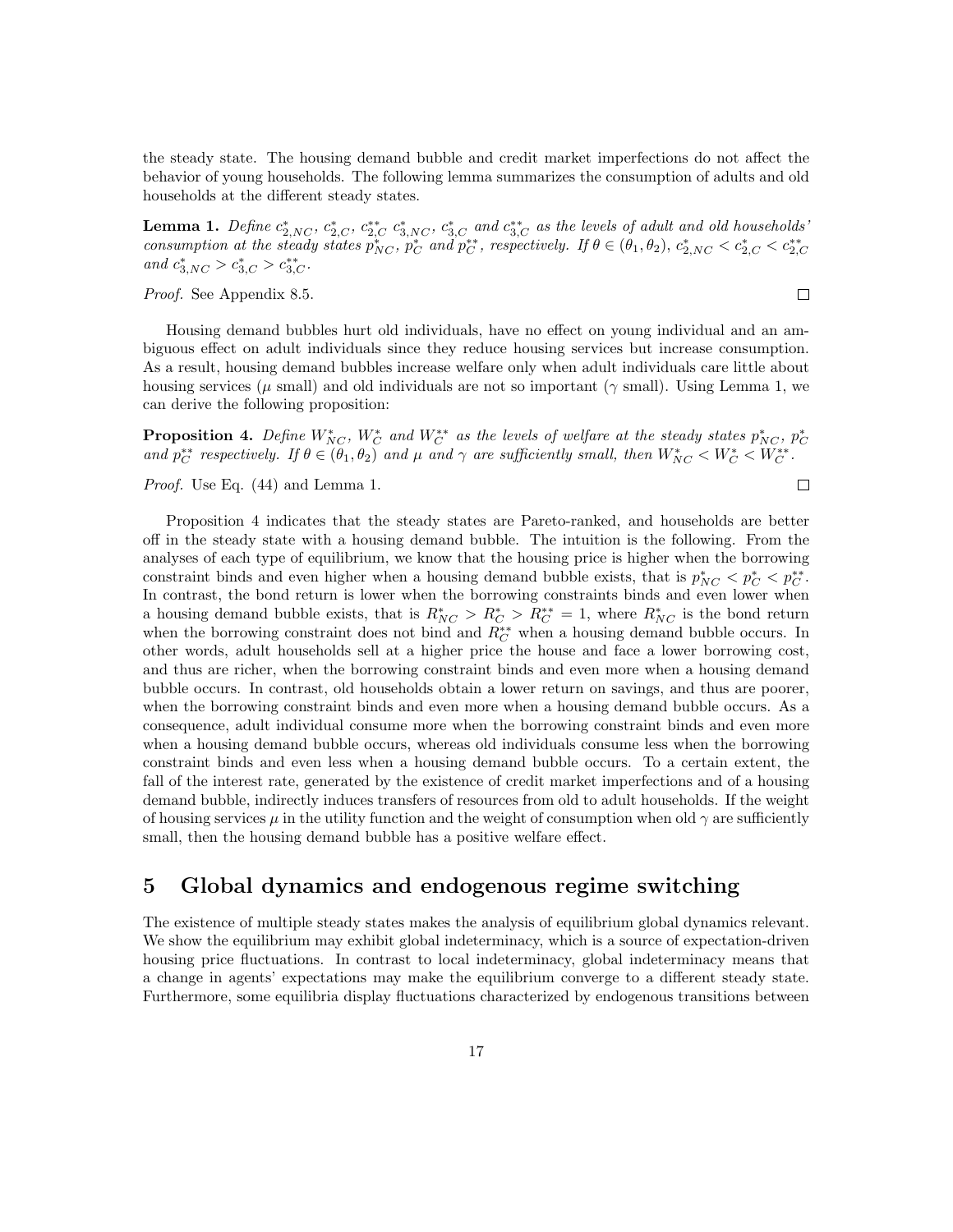

Figure 3: Global dynamics

the two regimes according to agents' expectations about the initial housing price. We show that along the transition periods with a housing demand bubble alternate with periods without such a bubble.

Using the dynamic analysis of each regime, we can now study global dynamics. We restrict our attention to the case  $\theta \in (\theta_1, \theta_2)$  in which Propositions 1-3 apply. Assuming  $\theta \in (\theta_1, \theta_2)$ , the dynamics of the economy is summarized by this dynamic equation:

$$
p_{t+1} = \begin{cases} g(p_t) & \forall p_t \in (\underline{p}, p_C^*) \\ p_t & \text{when } p_t = p_C^* \\ h(p_t) & \forall p_t \in (p_C^*, +\infty) \end{cases}
$$
(45)

where  $g(p_t)$  and  $h(p_t)$  are given respectively by Eqs. (26) and (40).

**Assumption 1.** Let  $\theta_3 = max{\theta_1, \hat{\theta}}$ , where  $\hat{\theta}$  is defined in Appendix 8.6. We assume  $\theta \in (\theta_3, \theta_2)$ .

Figure 3 gives a qualitative illustration of global dynamics under Assumption 1. Using Propositions 1, 2 and 3 and Figure 3, we deduce the following proposition<sup>8</sup>:

Proposition 5. Under Assumption 1, the following generically holds:

<sup>8</sup>The construction of Figure 3 is given in Appendix 8.6. Figure 3 does not depict case 8 of Proposition 5 .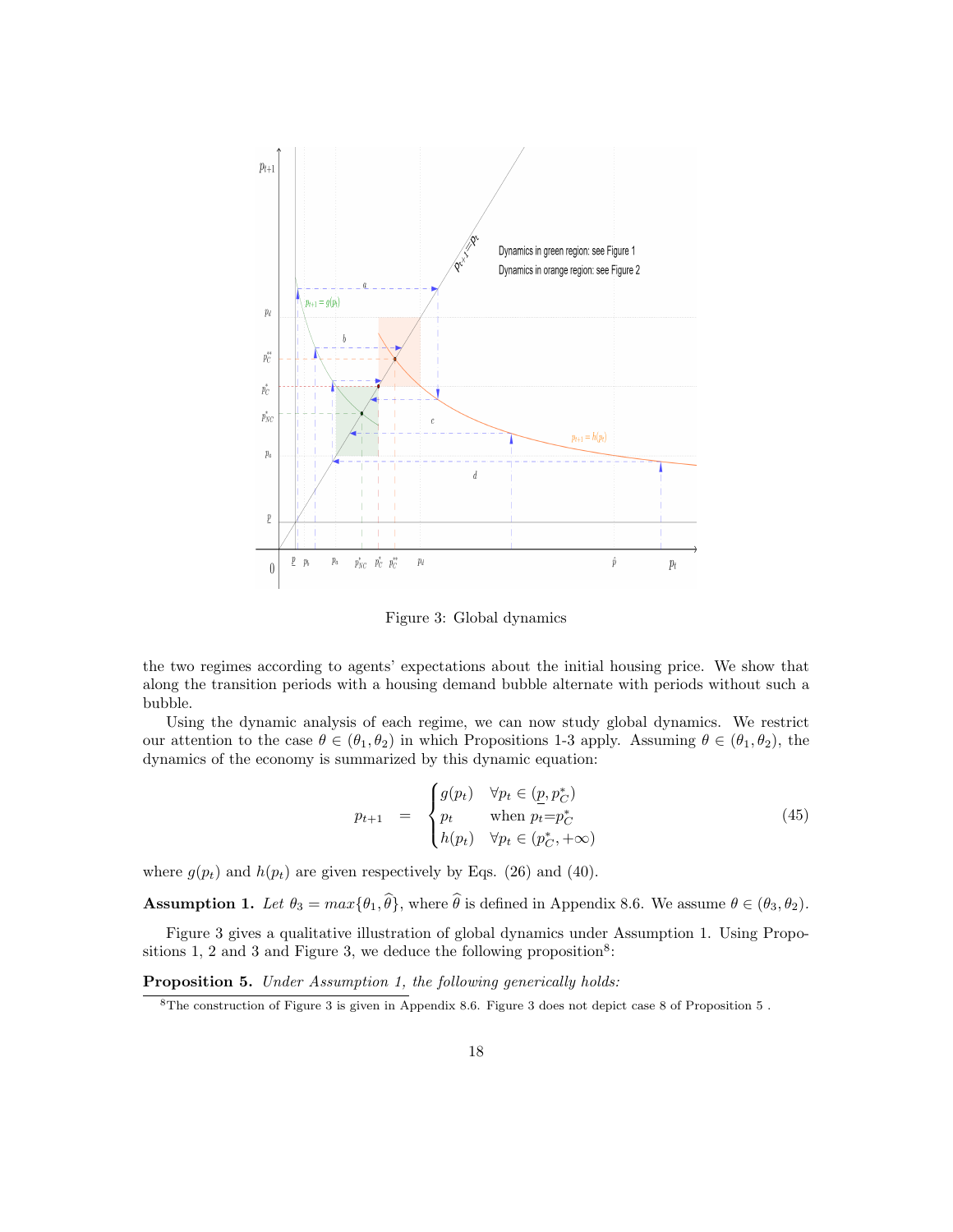- 1. If  $p_t \leqslant p$ , there is no equilibrium.
- 2. If  $p_t \in (p, p_b)$ , then  $p_{t+1} > p_d$  and the long run equilibrium is as in cases 6, 7 or 8 (case a in Figure 3 ).
- 3. If  $p_t \in (p_b, p_a)$ , then  $p_{t+i} \in (p_C^*, p_d)$  for all  $i \geq 1$  and  $p_{t+i}$  converges to  $p_C^{**}$  (case b in Figure 3).
- 4. If  $p_t \in (p_a, p_C^*)$ , then  $p_{t+i} \in (p_a, p_C^*)$  for all  $i \geqslant 1$  and  $p_{t+i}$  converges to  $p_{NC}^*$  (See Figure 1).
- 5. If  $p_t \in (p_C^*, p_d)$ , then  $p_{t+i} \in (p_C^*, p_d)$  for all  $i \geq 1$  and  $p_{t+i}$  converges to  $p_C^{**}$  (See Figure 2).
- 6. If  $p_t \in (p_d, \hat{p})$ , then  $p_{t+i} \in (p_a, p_C^*)$  for all  $i \geq 1$  and  $p_{t+i}$  converges to  $p_{NC}^*$  (case c in Figure 3).
- 7. If  $p_t \in (\hat{p}, p_B)$ , then  $p_{t+1} \in (p_b, p_a)$  and  $p_{t+i} \in (p_C^*, p_d)$  for all  $i \geqslant 2$  and  $p_{t+i}$  converges to  $p_C^{**}$ (case  $d$  in Figure 3).
- 8. If  $p_t > p_B$ , then  $p_{t+1} \in (p, p_b)$ , and case 2 determines the long run equilibrium.

Proof. See Appendix 8.6

 $\Box$ 

Proposition 5 shows that our economy displays global indeterminacy. This result is in connection with the existence of multiple equilibrium paths converging with dampened oscillations to different steady states. Indeed, two stable steady states - one without a housing demand bubble  $p_{NC}^*$  and one with a housing demand bubble  $p_C^{**}$  - exist. Our economy may switch between equilibrium paths that converge to these two different steady states  $p_{NC}^*$  and  $p_C^{**}$  depending on agents' expectations (sunspots). In particular, this global indeterminacy implies that regime-switching sunspot equilibria may occur.<sup>9</sup>

Our economy can endogenously switch from a regime without credit constrained young households to a regime with credit constrained households, and *vice versa*. Therefore, endogenous fluctuations may also occur due to regime changes. For instance, if agents initially coordinate on  $p_0$  $\in (p, p_b)$  (case 2), then the initial housing price  $p_0$  is so low that the initial young households do not face a binding borrowing constraint and adults do not purchase houses for speculative motives  $h_{3,0} = 0$ . No housing demand bubble emerges. At the next period,  $p_1$  is so high that the next generation of young households now face a binding borrowing constraint and the adult individuals purchase houses for speculative motives  $h_{3,1} > 0$ . A housing demand bubble appears. At time  $t = 1$ , the dynamics of the economy is given by the dynamics under a binding borrowing constraint regime with housing demand bubbles. The price at the next period  $p_2$  will be so low that the next young households do not face a binding borrowing constraint and the next adults do not purchase houses for speculative motives  $h_{3,2} = 0$ . The housing demand bubble endogenously bursts. At time  $t = 2$ , the dynamics of the economy are given by the dynamics under an unconstrained regime without housing demand bubbles. We conclude that transitions between a regime without credit constrained households nor housing demand bubble and a regime with credit constrained households and housing demand bubble can occur in this economy. Our basic model can generate

<sup>9</sup>More precisely, we could construct regime-switching sunspot equilibria in which the borrowing constraint is not binding and no housing demand bubble occurs in one state and the borrowing constraint is binding and a housing demand bubble occurs in the other state, assuming that agent's expectations about future housing price (a sunspot variable) follow a two-state Markov process.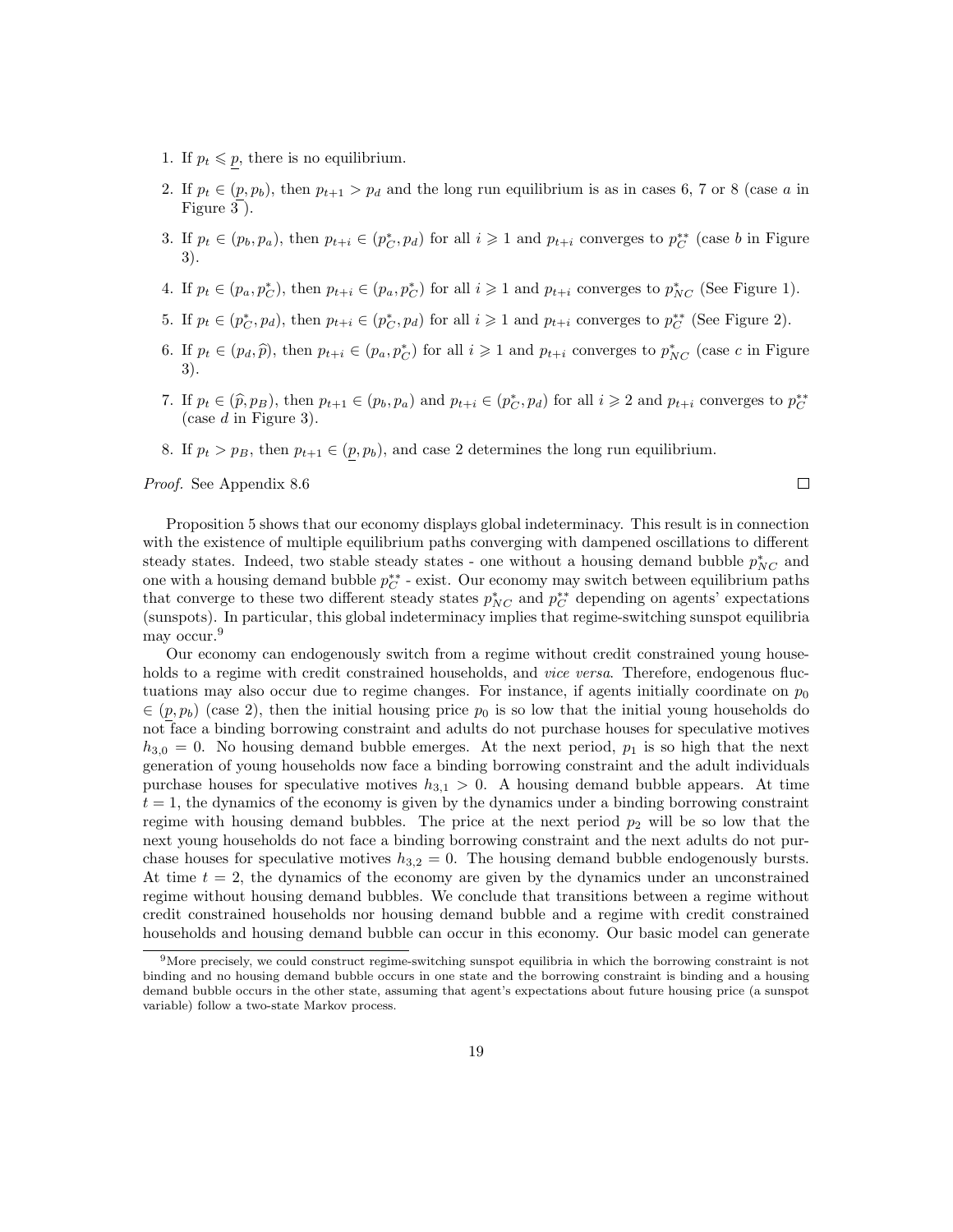small endogenous housing price fluctuations in the neighborhood of steady states, but also large and sudden booms and crashes in housing price when the equilibrium exhibits transition from a regime with a housing demand bubble to a regime without housing demand bubbles. These large fluctuations in house prices may explain the observed fluctuations that occur around financial crisis (see Miao  $(2014)$  and Miao *et al.*  $(2015)$ ).

This result, showing that our economy can endogenously switch from a regime without a housing demand bubble to a regime with a housing demand bubble, is in contrast to models with rational price bubbles. The difference relies on the nature of the bubble: housing price bubble versus housing demand bubble. From the rational bubble literature, an asset price bubble exists if it will persist with a positive probability at the next period. Moreover, if an asset price bubble bursts, such a bubble cannot reappear. In contrast, a housing demand bubble can reappear after its burst. This result overcomes a criticism about rational bubble models (see Martin and Ventura (2012, 2021) and Guerron-Quintana *et al.* (2018)). Our result also echoes the results of Michel and Wigniolle (2003, 2005) where a rational bubble may arise after its bursting. Michel and Wigniolle (2003, 2005) develop a monetary OLG economy in which the demand of money is rationalized by a cash-in-advance constraint. When the cash-in-advance constraint binds, money is held to finance transactions. When the constraint does not bind, money is held for speculative motives only. In the second case, money depicts a pure bubble. The authors show that the economy may oscillate from periods where the cash-in-advance constraint binds, and periods where the constraint does not bind, and a bubble emerges on money.

Now, we turn to study whether the housing demand bubble is growth-enhancing. To do this, we extend our basic framework to endogenous growth in the next section.

# 6 Extension to a production economy

We extend the model to an endogenous growth framework. We assume that there exists a production sector with a simple  $Ak$  type technology. Aggregate output is produced by a continuum of firms, of unit size, using labor,  $l_t$ , and capital,  $k_t$ , as inputs. A production externality exists that embodies a learning-by-doing process, and generates sustained growth. Following Frankel (1962) or Ljungqvist and Sargent (2004, chapter 14), this externality depends on the average capital-labor ratio.

Let  $z_t \equiv k_t/l_t$ , and  $\overline{z}_t$  represents the average capital to labor ratio. Firms produce the final good using the following technology:

$$
y_t = F(k_t, \bar{z}_t l_t)
$$

The technology  $F(k_t, \bar{z}_t l_t)$  has the usual neoclassical properties: a strictly increasing and concave production function satisfying the Inada conditions, and homogeneous of degree one with respect to its two arguments.

Profit maximization under perfect competition implies that the wage  $w_t$  and the return of capital  $q_t$  are given by<sup>10</sup>:

$$
\omega_t = F_2(k_t, \bar{z}_t l_t) \bar{z}_t \tag{46}
$$

$$
q_t = F_1(k_t, \bar{z}_t l_t) \tag{47}
$$

All equilibria we will consider are symmetric ones, *i.e.*  $z_t = \overline{z}_t$ . Let us define  $s \equiv F_1(1,1)/F(1,1) \in$  $(0, 1)$  the capital share in total production and  $A \equiv F(1, 1) > 0$ . Using (46) and (47), we deduce

<sup>&</sup>lt;sup>10</sup>We denote by  $F_i(.,.)$  the derivative with respect to the *i*th argument of the function.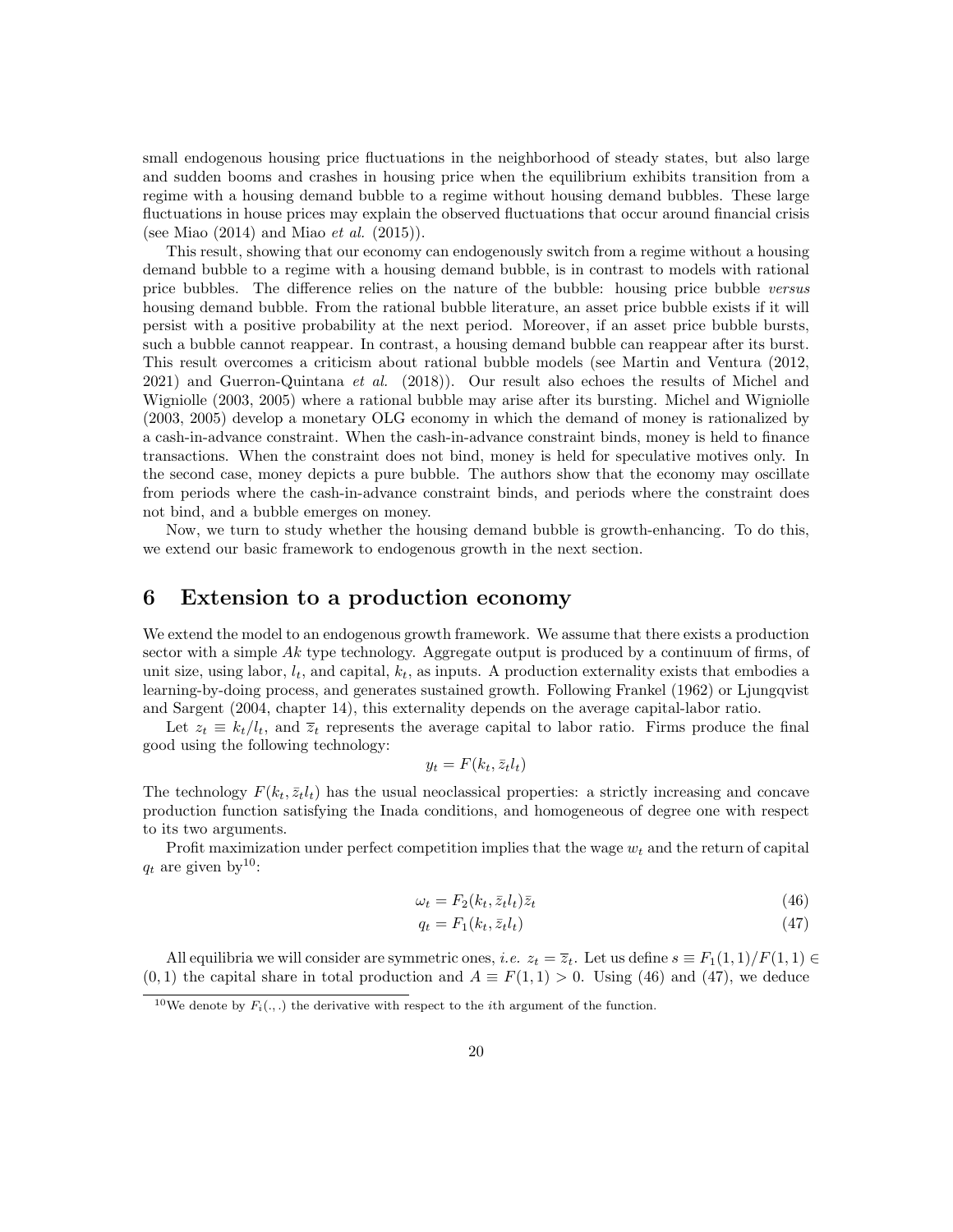$\omega_t = (1 - s)Az_t \equiv \omega(z_t)$  (48)

$$
q_t = sA \tag{49}
$$

which give the wage and the return of capital at an equilibrium.

As regards the household's problem, young households now work. They supply one unit of labor, earn the wage  $\omega_t$ , consume, purchase houses to enjoy housing services when adult and save or borrow through bonds. Adult individuals do not work, consume and can now save through a diversified portfolio, which consists of deposits  $\tilde{a}_{2,t+1}$ , houses  $h_{3,t+2}$ , and physical capital  $k_{t+2}$ .<sup>11</sup> As in Clain-Chamosset-Yvrard and Seegmuller (2019), we assume that young individuals cannot invest in physical capital. Interpreting  $k_{t+2}$  as the value of firms, our assumption is in line with some empirical studies. For instance, Poterba and Samwick (2001) show that stock market participation rates are very low when young, increase during middle-aged to reach a peak around age 50 and may decrease during retirement. Furthermore, Heaton and Lucas (2000) show that households who finance their houses through a mortgage contract have a limited financial wealth to participate in stock market.

A household maximizes the utility (1) under the following budget and borrowing constraints:

$$
c_{1,t} + a_{1,t} + p_t h_{2,t+1} = \omega_t \tag{50}
$$

$$
c_{2,t+1} + \widetilde{a}_{2,t+1} + k_{t+2} + p_{t+1}h_{3,t+2} = R_{t+1}a_{1,t} + R_{t+1}^h p_t h_{2,t+1}
$$
(51)

$$
c_{3,t+2} = R_{t+2}\tilde{a}_{2,t+1} + q_{t+2}k_{t+2} + R_{t+2}^h p_{t+1}h_{3,t+2}
$$
\n
$$
(52)
$$

$$
\theta p_t h_{2,t+1} \ge -a_{1,t} \tag{53}
$$

Solving the household problem, we deduce that deposits and physical capital are perfect substitutes, *i.e.*  $q_{t+2} = R_{t+2}$ . Therefore, the problem is equivalent to the exchange economy with  $\omega = \omega_t$ ,  $a_{2,t+1} = \tilde{a}_{2,t+1} + k_{t+2}$  and  $q_{t+2} = R_{t+2}$ .

From the analysis of the exchange economy, we know that a housing demand bubble occurs when the borrowing constraint binds. As the household problem with a production sector is equivalent to the exchange economy, it seems interesting to focus only on equilibria for which the borrowing constraint binds. Young households face a binding borrowing constraint when  $R_{t+1} > R_{t+1}$ . Using Eqs.  $(28)-(31)$ , we deduce that:

$$
p_t h_{2,t+1} = \frac{\beta + \gamma}{1 - \theta} \omega_t > 0 \tag{54}
$$

$$
(R_{t+2} - R_{t+2}^h) p_{t+1} h_{3,t+2} = 0 \tag{55}
$$

$$
a_{1,t} = -\theta p_t h_{2,t+1} < 0 \tag{56}
$$

$$
\widetilde{a}_{2,t+1} + k_{t+2} + p_{t+1}h_{3,t+2} = \overline{\theta}(R_{t+1}^h - \theta R_{t+1})p_t h_{2,t+1}
$$
\n(57)

where  $\bar{\theta}$  is defined in Eq. (31).

Like in the exchange economy, deposits  $\tilde{a}_{2,t+1}$  are the counterpart of loans made by young adults  $(a_{1,t} < 0)$ . Therefore, adults have to make strictly positive deposits  $\tilde{a}_{2,t+1} > 0$  to clear the bond market, which implies  $R_{t+1}^h > \theta R_{t+1}$ . Like in the exchange economy, two types of equilibria exist

that:

 $11$  For tractability, we assume that adults do not work. Relaxing this assumption will not change qualitatively our results.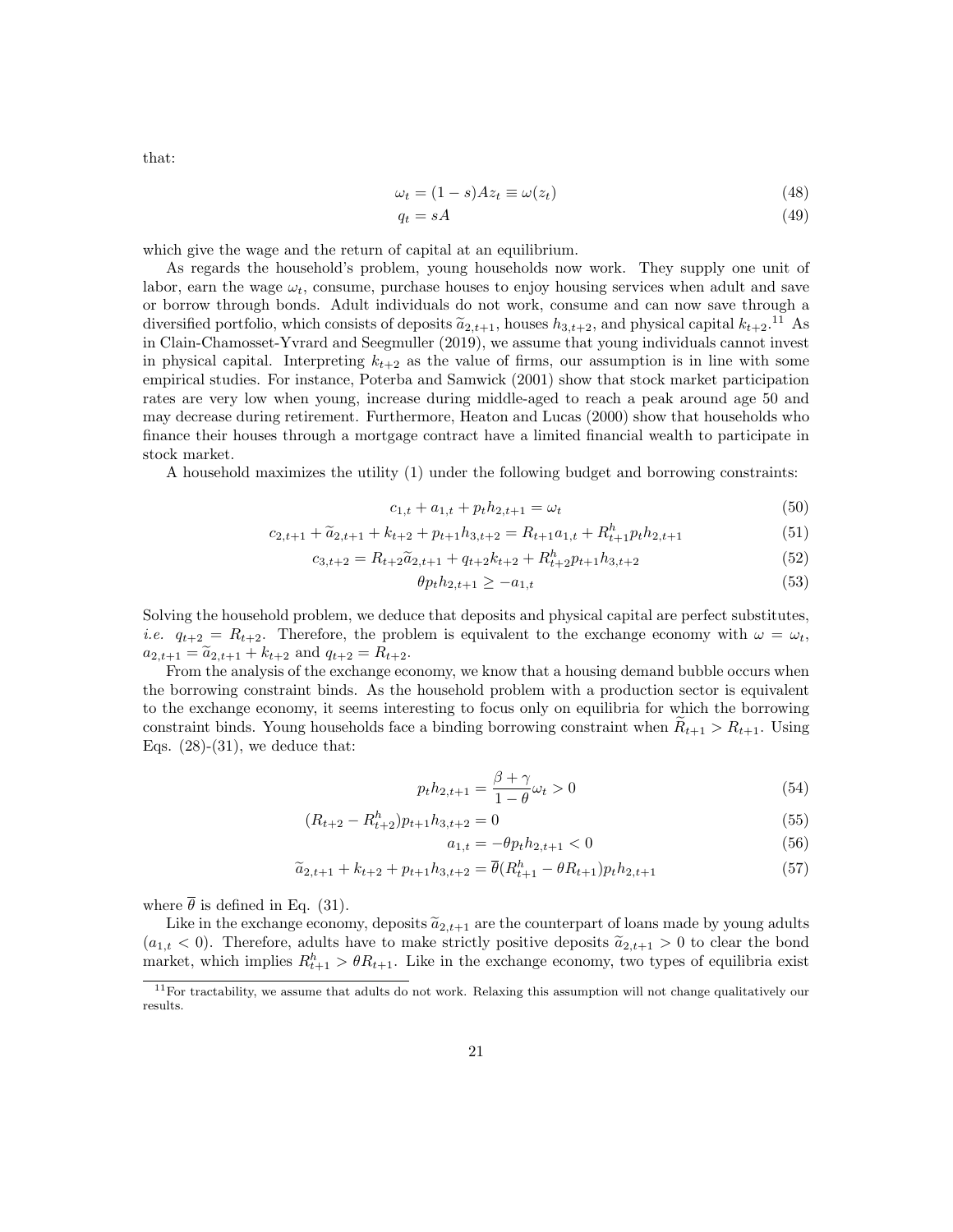when the borrowing constraint binds: an equilibrium without a housing demand bubble  $(h_{3,t+1} = 0)$ when  $R_{t+1}^h < R_{t+1} = q_{t+1}$  and an equilibrium with a housing demand bubble  $(h_{3,t+1} > 0)$  when  $R_{t+1}^h = R_{t+1} = q_{t+1}$ . Therefore, the following inequalities must hold:

$$
\widetilde{R}_{t+1} > R_{t+1} = q_{t+1} \ge R_{t+1}^h > \theta R_{t+1} \,\forall t \ge 0 \tag{58}
$$

Since we consider an endogenous growth framework, we must define  $x_t \equiv p_t/k_t$  and  $g_{t+1} \equiv$  $k_{t+1}/k_t$ . Taking into account that the population size of each generation is constant and normalized to one, the equilibrium in the labor market requires  $l_t = 1$ . Hence, we have  $k_{t+1} = z_{t+1}l_{t+1} = z_{t+1}$ . Using the definition of dividends in Eq.  $(6)$ , the optimal consumption when adult in Eq.  $(94)$ , the optimal behavior of the firm in Eqs. (48) and (49) and market clearing conditions on bond  $a_{1,t} + \tilde{a}_{2,t} = 0$  and housing  $h_{2,t} + h_{3,t} = 1$ , Inequality (58) and Eqs. (54)-(57) rewrite:

$$
g_{t+1}\frac{x_{t+1}}{x_t} + \frac{\beta\mu}{\beta(1-\mu)+\gamma}(g_{t+1}\frac{x_{t+1}}{x_t} - \theta sA) > sA \ge g_{t+1}\frac{x_{t+1}}{x_t} > \theta sA \,\forall t \ge 0 \tag{59}
$$

$$
x_t - x_t h_{3,t+1} = \frac{\beta + \gamma}{1 - \theta} (1 - s) A \equiv x_C > 0
$$
 (60)

$$
(sA - g_{t+2} \frac{x_{t+2}}{x_{t+1}})x_{t+1}h_{3,t+2} = 0
$$
\n
$$
(61)
$$

$$
x_C \theta + g_{t+2} + x_{t+1} h_{3,t+2} = \overline{\theta} (g_{t+1} \frac{x_{t+1}}{x_t} - \theta s A) x_C \frac{1}{g_{t+1}}
$$
(62)

From Inequality (59), we observe that a housing demand bubble occurs when  $g_{t+1}x_{t+1}/x_t = sA$ and does not occur when  $q_{t+1}x_{t+1}/x_t < sA$ . Since the most interesting case is the equilibrium with a housing demand bubble, we will deeply analyze this type of equilibria and study its dynamics.<sup>12</sup>

Remind that in presence of a housing demand bubble, the borrowing constraint is always binding. We deduce from Eq. (60) that a housing demand bubble exists when  $x_t > x_C$ . Using Eqs. (60) and (62), the equilibrium when  $h_{3,t+1} > 0$  is driven by a two-dimensional dynamic system:

$$
g_{t+1} + x_t - x_C = x_C \frac{sA\overline{\theta}(1-\theta) - \theta g_t}{g_t} \equiv \Gamma(g_t)
$$
\n(63)

$$
g_{t+1} \frac{x_{t+1}}{x_t} = sA \tag{64}
$$

with one predetermined variable,  $g_t = k_t/k_{t-1}$ . Note that  $g_{t+1} + x_t - x_C > 0$ , which is equivalent to  $\Gamma(g_t) > 0$ , implies an upper bound on growth:  $\tilde{g} \equiv sA\theta(1-\theta)/\theta > 0$ . If  $g_t > \tilde{g}$ , then the income of an adult individual in t will be so low that they cannot save enough to clear the bond market. Therefore,  $g_t > \tilde{g}$  cannot be an equilibrium.

From Eqs. (63) and (64), we deduce that a balanced growth path (BGP),  $g_t = g^*$  and  $x_{t+1} =$  $x_t = x^*$ , with a housing demand bubble  $(x^* > x_C)$ , is given by:

$$
\begin{cases}\n g^* &= sA \\
x^* &= \Omega - sA + x_C\n\end{cases}
$$
\n(65)

<sup>12</sup>We abstract from the analysis of equilibria without a housing demand bubble. In this case, we have a unique unstable BGP with a predetermined variable. Therefore, there is a nul probablilty that we reach the BGP without a housing demand bubble. More details are available upon request.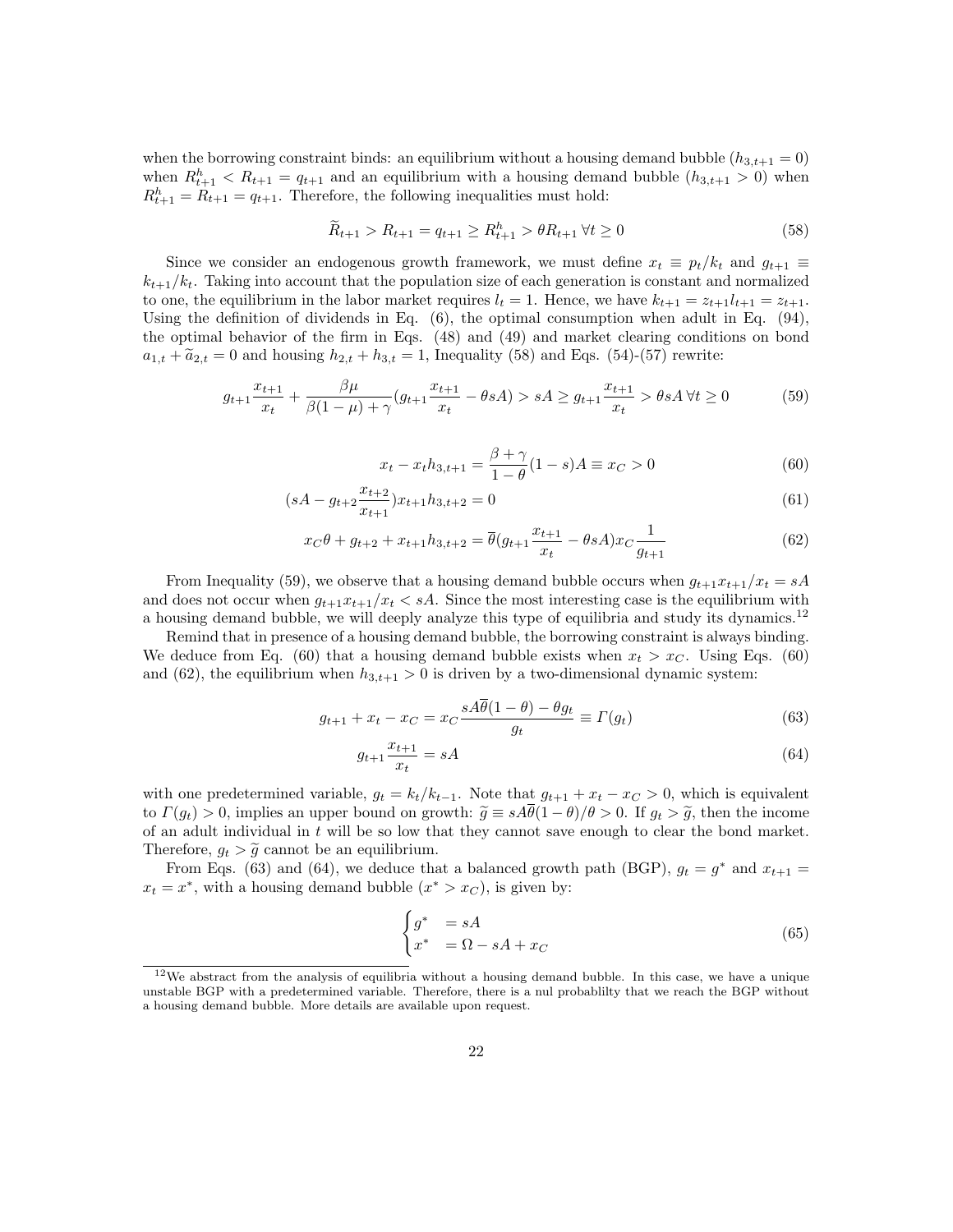where  $\Omega \equiv x_C (\bar{\theta} - \theta) (sA - \bar{g})/sA$  with  $\bar{g} \equiv sA\theta \bar{\theta}/(\bar{\theta} - \theta_2)$  and  $\bar{g} < sA$  if  $\theta < \theta_2$ .<sup>13</sup> Moreover, if  $s < (\beta + \gamma)\overline{\theta}(\theta_2 - \theta)/[\theta_2(1 - \theta)] \equiv \overline{s}$  and  $\theta \in (\theta_1, \theta_2)$ , then  $\Omega(sA, x_C) > sA$ .

Denote by  $g_C$  the economic growth factor along the BGP without a housing demand bubble. We deduce, from Inequality (59), that growth is lower than the interest factor along a BGP without a housing demand bubble  $(g_C < sA)$ , whereas it equals the interest factor along a BGP with a housing demand bubble  $(g^* = sA)$ . Therefore, a BGP with a housing demand bubble is characterized by a higher economic growth than the BGP without a housing demand bubble  $(g^* > g_C)$ . We deduce the following proposition:

**Proposition 6.** If  $\theta \in (\theta_1, \theta_2)$  and  $s < \overline{s}$ , then there exists a unique BGP with a housing demand bubble that satisfies  $x^* > x_C$  and  $g^* \in (g_C, \tilde{g})$ . This BGP is a stable saddle path. Therefore, in the vicinity of the BCP vicinity of the BGP, there exists a unique equilibrium path converging to the BGP.

Proof. See Appendix 8.7

 $\Box$ 

To understand the crowding-in effect of a housing demand bubble, let us write the total savings of the economy, namely the sum of the savings of young households and adults in period  $t$ , using Eqs. (48), (49), (60), (61) and (62):

$$
k_{t+1} + p_t = (\beta + \gamma)\omega_t + \overline{\theta}(R_t^h - \theta sA) \frac{\beta + \gamma}{1 - \theta} \omega_{t-1}
$$
\n(66)

The left-hand side of Eq. (66) is the total savings in the economy which consist of physical capital  $k_{t+1}$  and the value of houses  $p_t$ . The right-hand side of Eq. (66) is the sum of two terms. The first one corresponds to a share of young households' income  $\omega_t$ . The second one depicts a share of adult individuals' income  $(R_t^h - \theta sA)(\beta + \gamma)\omega_{t-1}/(1-\theta)$ . As in the rational bubble literature, the housing demand bubble have two effects on economic growth. The first one is the *crowding-out effect* on future physical capital, since part of the savings are used to purchase houses. The second one is the *crowding-in effect* through adult individuals' income. When a housing demand bubble occurs, the growth factor of housing price  $R_t^h$  increases, which has a positive effect on adult individuals' income. Since adult individuals invest in physical capital, a higher income allows them to invest more in physical capital.<sup>14</sup> Note that the crowding-in effect of the housing demand bubble is akin to a liquidity effect, because adult individuals have more liquidity to buy physical capital.

Furthermore, Proposition 6 shows that in the presence of a housing demand bubble, the housing price-physical capital ratio  $x^*$  is higher than the one without a housing demand bubble  $x_C$ . This result means, using Eq. (48), that the housing price to output ratio  $(p/y)_C^*$  in the presence of the housing demand bubble is higher than the one without the housing demand bubble  $(p/y)_C$ .

By extending our framework to a production economy, our concept of housing bubble demand explains the crowding-in effect of a boom in housing price on economic growth. These results are consistent with the stylized facts mentioned in Miao  $(2014)$  or in Miao *et al.*  $(2014)$ , namely episodes of large boom in housing prices are associated with episodes of economic expansions, whereas episodes of large and sudden crash in housing price are associated with episodes of recessions without requiring any exogenous shocks on fundamentals or bubbles in contrast to Martin and Ventura (2012), Zhao (2015) and Martin et al. (2021).

<sup>&</sup>lt;sup>13</sup>Remind that  $\theta_2 \in (\theta_1, \overline{\theta})$  is defined in inequality (36).

<sup>&</sup>lt;sup>14</sup>Note that if adult individuals work, their labor income will reinforce this crowding-in effect.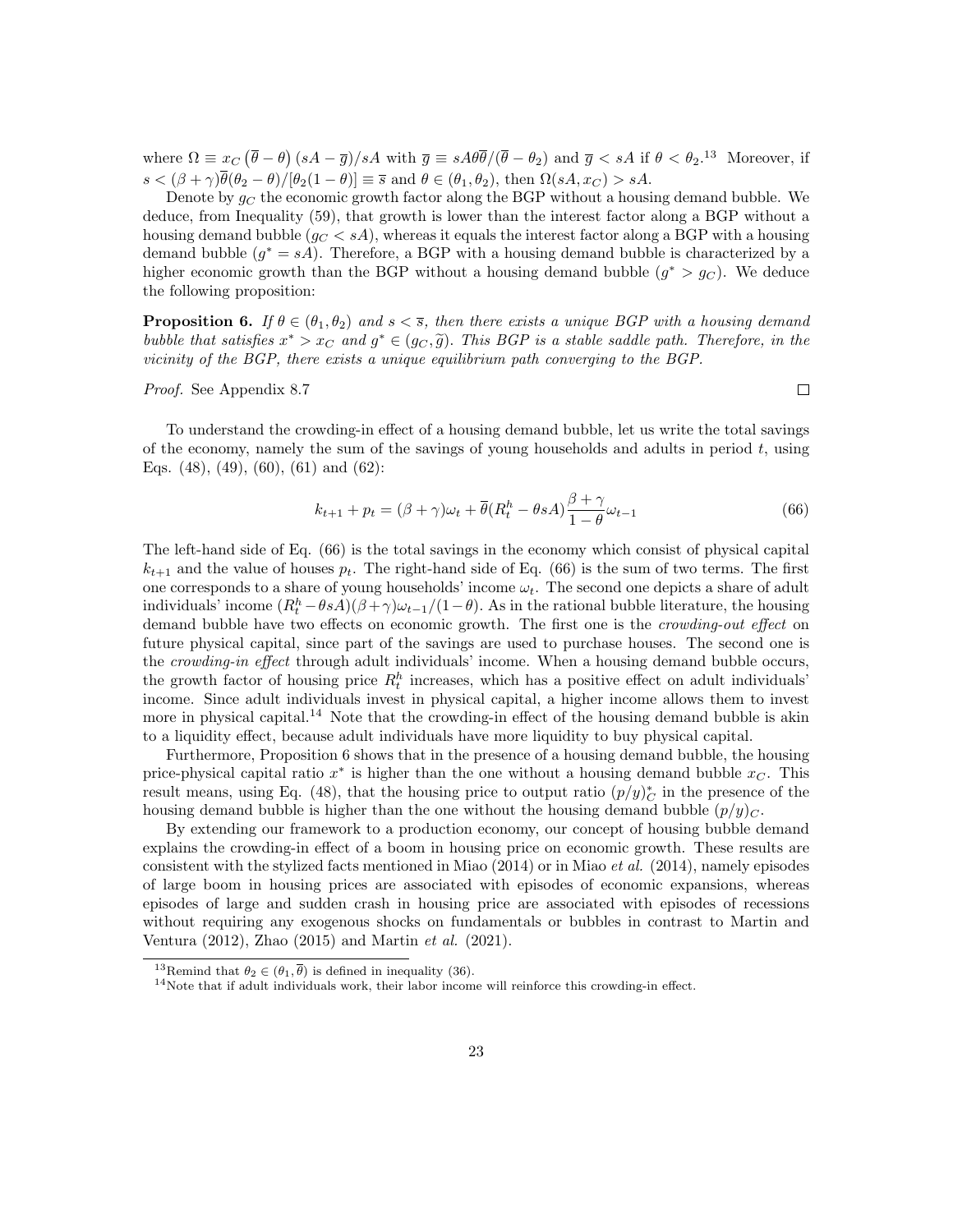# 7 Concluding remarks

Introducing the concept of a housing demand bubble in an OLG model, we can explain large fluctuations in housing prices and co-movements between housing price and economic growth, as observed in the data.

We develop a basic three-period OLG exchange economy with three ingredients: housing, heterogeneity in terms of investment decisions and credit market imperfections embodied in a borrowing constraint. Housing plays three roles: It is a store of value, it can be used as a collateral, and it generates utility services. Households make different investment decisions at different periods of life. Young households borrow to purchase houses for enjoying housing services and face a borrowing constraint. Adults may invest in deposits and a housing asset. The housing demand of adults only results from speculative motives. If such a demand exists in the equilibrium, then a housing demand bubble occurs generating a boom in housing prices.

We show that housing prices are explained by their fundamentals, and hence, no housing price bubble occurs in this economy. However, a housing demand bubble may occur when the borrowing constraint binds. In addition to explain the occurrence of housing demand bubble, credit market imperfections promote multiplicity of steady states and endogenous fluctuations. For not too strict and not too weak credit market imperfections, we show that three steady states may coexist: one stable without a housing demand bubble when the borrowing constraint does not bind and two -one unstable without a housing demand bubble and one stable with a housing demand bubblewhen the borrowing constraint binds. Because of this multiplicity of stable steady states, our model can generate large and sudden booms and crashes in housing price due to a change in agents' expectations in addition to small fluctuations in the neighborhood of stable steady states. Furthermore, we also show that the deterministic dynamics allow this economy to switch from a regime without a housing demand bubble to a regime with a housing demand bubble.

We then extend the basic framework to a production economy in order to study the crowding-in effect of the housing demand bubble. Focusing on the case where the borrowing constraint always binds, we show that a housing demand bubble boosts the housing price and economic growth. Based on our results, we can conjecture that a monetary policy or a fiscal policy designed to prevent a financial crisis by ruling out a housing bubble, that is "leaning against the wind" such as increasing the interest rates or taxing the housing value, would be detrimental for economic growth.

# 8 Appendix

## 8.1 Proof of optimal household's behavior

We maximize the Lagrangian function:

$$
\alpha ln c_{1,t} + \beta [(1 - \mu)ln c_{2,t+1} + \mu lnh_{2,t+1}] + \gamma ln c_{3,t+2}
$$
  
+  $\lambda_{1,t} (\omega - c_{1,t} - a_{1,t} - p_t h_{2,t+1})$   
+  $\lambda_{2,t+1} [R_{t+1}a_{1,t} + R_{t+1}^h p_t h_{2,t+1} - c_{2,t+1} - a_{2,t+1} - p_{t+1} h_{3,t+2}]$   
+  $\lambda_{3,t+2} [R_{t+2}^h p_{t+1} h_{3,t+2} + R_{t+2}a_{2,t+1} - c_{3,t+2})$   
+  $\lambda_{4,t+1} (\theta p_t h_{2,t+1} + a_{1,t})$   
+  $\lambda_{5,t+2} h_{3,t+2}$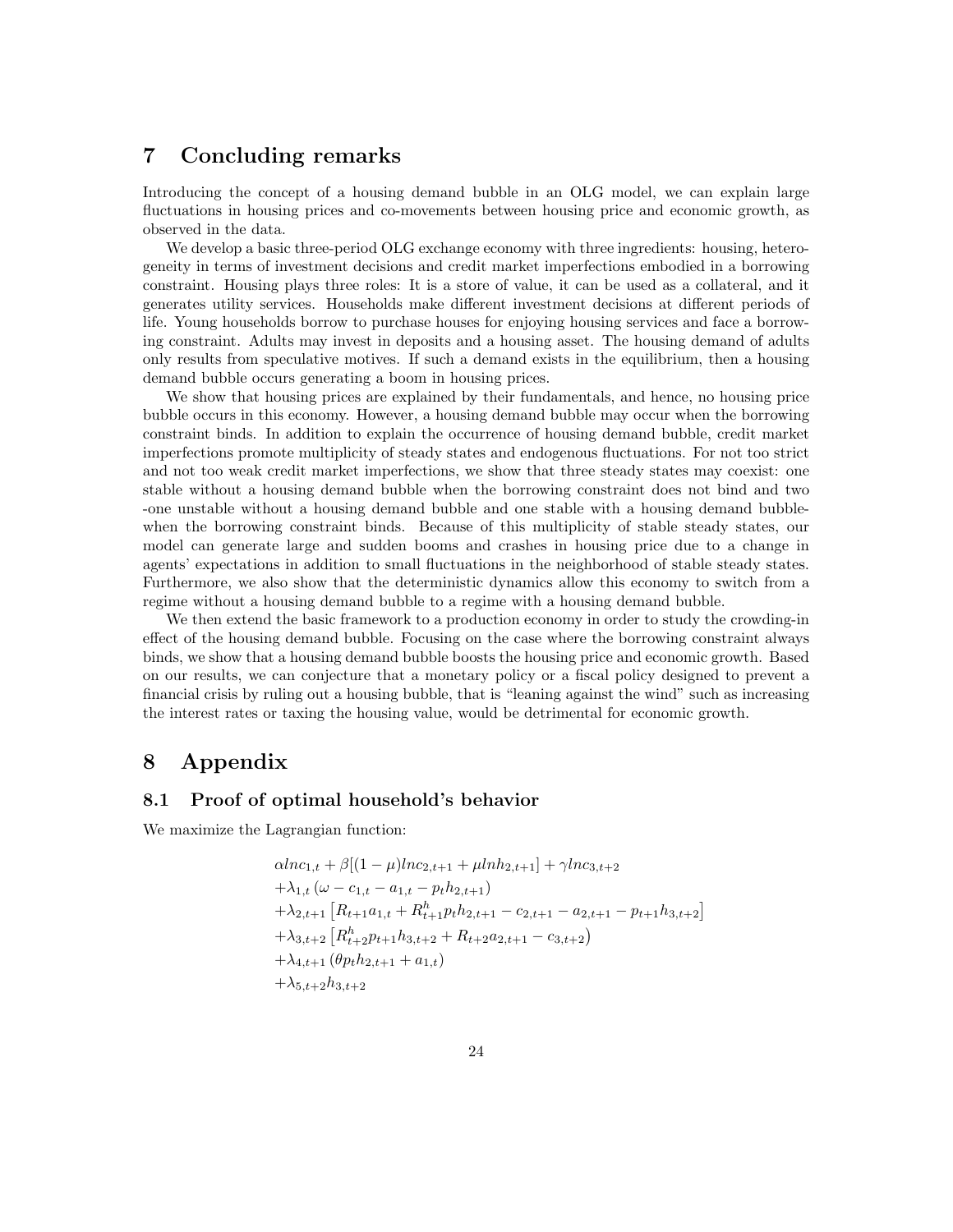with respect to:  $c_{1,t}, c_{2,t+1}, c_{3,t+2}, a_{1,t}, a_{2,t+1}, h_{2,t+1}, h_{3,t+2}, \lambda_{1,t}, \lambda_{2,t+1}, \lambda_{3,t+2}, \lambda_{4,t+1}, \text{and}\lambda_{5,t+2}.$ First-order conditions are given by:

$$
c_{1,t} : \frac{\alpha}{c_{1,t}} = \lambda_{1,t} \tag{67}
$$

$$
c_{2,t+1} : \frac{\beta(1-\mu)}{c_{2,t+1}} = \lambda_{2,t+1}
$$
\n(68)

$$
c_{3,t+2} : \frac{\gamma}{c_{3,t+2}} = \lambda_{3,t+2} \tag{69}
$$

$$
h_{2,t+1} : \frac{\beta \mu}{h_{2,t+1}} - p_t \lambda_{1,t} + R_{t+1}^h p_t \lambda_{2,t+1} + \theta p_t \lambda_{4,t+1} = 0 \tag{70}
$$

$$
h_{3,t+2} : -p_{t+1}\lambda_{2,t+1} + R_{t+2}^h p_{t+1}\lambda_{3,t+2} + \lambda_{5,t+2} = 0
$$
\n(71)

$$
a_{1,t} : \lambda_{1,t} = R_{t+1}\lambda_{2,t+1} + \lambda_{4,t+1}
$$
\n<sup>(72)</sup>

$$
a_{2,t+1} : \lambda_{2,t+1} = R_{t+2}\lambda_{3,t+2} \tag{73}
$$

We distinguish two cases: the optimal behavior when the borrowing constraint is not binding, meaning  $\lambda_{4,t+1} = 0$ , and the optimal behavior when the borrowing constraint is binding, meaning  $\lambda_{4,t+1} > 0.$ 

Consider first that the borrowing constraint is not binding, *i.e.*  $\lambda_{4,t+1} = 0$ . Using the first-order conditions, we get:

$$
R_{t+1}p_t = \frac{\mu}{1-\mu} \frac{c_{2,t+1}}{h_{2,t+1}} + R_{t+1}^h p_t \tag{74}
$$

$$
(R_{t+2} - R_{t+2}^h) p_{t+1} h_{3,t+2} = 0 \tag{75}
$$

$$
c_{2,t+1} = \frac{\beta}{\alpha} (1 - \mu) R_{t+1} c_{1,t} \tag{76}
$$

$$
c_{3,t+2} = \frac{\gamma}{\beta} \frac{1}{1-\mu} R_{t+2} c_{2,t+1} \tag{77}
$$

We note from Eq. (74) that

$$
R_{t+1} > R_{t+1}^h \equiv \frac{p_{t+1}}{p_t} \tag{78}
$$

Note that if young households of the next generation do not face a binding borrowing constraint, then  $R_{t+2} > R_{t+2}^h$ . This means that  $h_{3,t+2} = 0$ . Let  $h_{3,t+2} = 0$ . Using the budget constraints  $(2)-(4)$  and Eqs.  $(74)-(77)$ , we obtain the following optimal solutions:

$$
c_{1,t} = \alpha \omega \tag{79}
$$

$$
c_{2,t+1} = R_{t+1}\beta(1-\mu)\omega \tag{80}
$$

$$
c_{3,t+2} = R_{t+2}R_{t+1}\gamma\omega \tag{81}
$$

$$
p_t h_{2,t+1}(R_{t+1} - R_{t+1}^h) = R_{t+1} \beta \mu \omega \tag{82}
$$

$$
a_{1,t} + p_t h_{2,t+1} = (1 - \alpha)\omega \tag{83}
$$

$$
a_{2,t+2} = R_{t+1}\gamma\omega \tag{84}
$$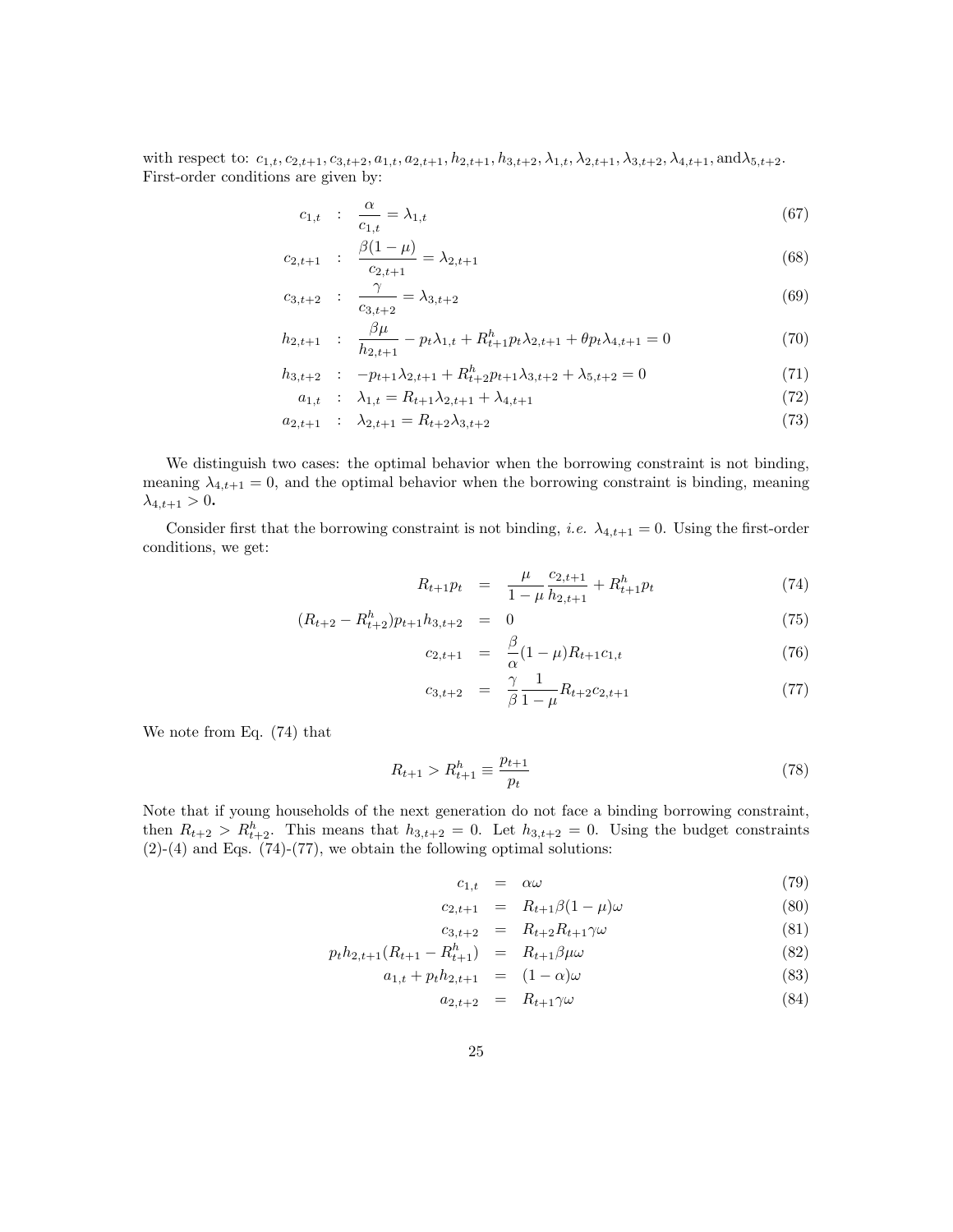As the borrowing constraint is not binding, the following inequality should be satisfied:

$$
\theta p_t h_{2,t+1} + a_{1,t} > 0 \tag{85}
$$

Using Eq. (83), Inequality (85) becomes:

$$
p_t h_{2,t+1} \quad < \quad \frac{(1-\alpha)\omega}{1-\theta} \tag{86}
$$

A binding borrowing constraint means  $\lambda_{4,t+1} > 0$ . Using the first-order conditions, we get:

$$
p_t \left[ (1 - \theta) \frac{\alpha}{\beta (1 - \mu)} \frac{c_{2,t+1}}{c_{1,t}} + \theta R_{t+1} \right] = \frac{\mu}{1 - \mu} \frac{c_{2,t+1}}{h_{2,t+1}} + p_{t+1}
$$
(87)

$$
(R_{t+2} - R_{t+2}^h) p_{t+1} h_{3,t+2} = 0
$$
\n
$$
(88)
$$

$$
c_{3,t+2} = \frac{\gamma}{\beta} \frac{1}{1-\mu} R_{t+2} c_{2,t+1}
$$
 (89)

$$
\theta p_t h_{2,t+1} + a_{1,t} = 0 \tag{90}
$$

Using Eqs. (67), (68) and (72), the borrowing constraint when young is binding if

$$
\frac{\alpha}{\beta(1-\mu)} \frac{c_{2,t+1}}{c_{1,t}} > R_{t+1}
$$
\n(91)

Using Eq. (87), Inequality (91) is equivalent to:

$$
R_{t+1}^h + \frac{\mu}{1-\mu} \frac{c_{2,t+1}}{p_t h_{2,t+1}} \quad > \quad R_{t+1} \tag{92}
$$

As regards (88), one has  $R_{t+2} \ge R_{t+2}^h$ . Using the budget constraints (2)-(4) and Eqs. (87)-(90), we obtain the following optimal solutions:

$$
c_{1,t} = \omega - (1 - \theta)p_t h_{2,t+1} \tag{93}
$$

$$
c_{2,t+1} = \frac{\beta(1-\mu)}{\beta(1-\mu)+\gamma} (R_{t+1}^h - \theta R_{t+1}) p_t h_{2,t+1}
$$
\n(94)

$$
c_{3,t+2} = \frac{\gamma}{\beta(1-\mu)+\gamma} R_{t+2} (R_{t+1}^h - \theta R_{t+1}) p_t h_{2,t+1}
$$
(95)

$$
p_t h_{2,t+1} = \frac{(1-\alpha)\omega}{1-\theta} \tag{96}
$$

$$
(R_{t+2} - R_{t+2}^h) p_{t+1} h_{3,t+2} = 0 \tag{97}
$$

$$
a_{1,t} = -\theta p_t h_{2,t+1} \tag{98}
$$

$$
a_{2,t+1} + p_{t+1}h_{3,t+2} = \frac{\gamma}{\beta(1-\mu)+\gamma}(R_{t+1}^h - \theta R_{t+1})p_th_{2,t+1}
$$
(99)

## 8.2 Proof of Proposition 1

We analyze the function  $g(p)$  given by Eq. (26) over the set  $(p, p_C^*)$ . Recall that  $g(p)$  must satisfy the following inequality  $g(p) < p_C^*$ .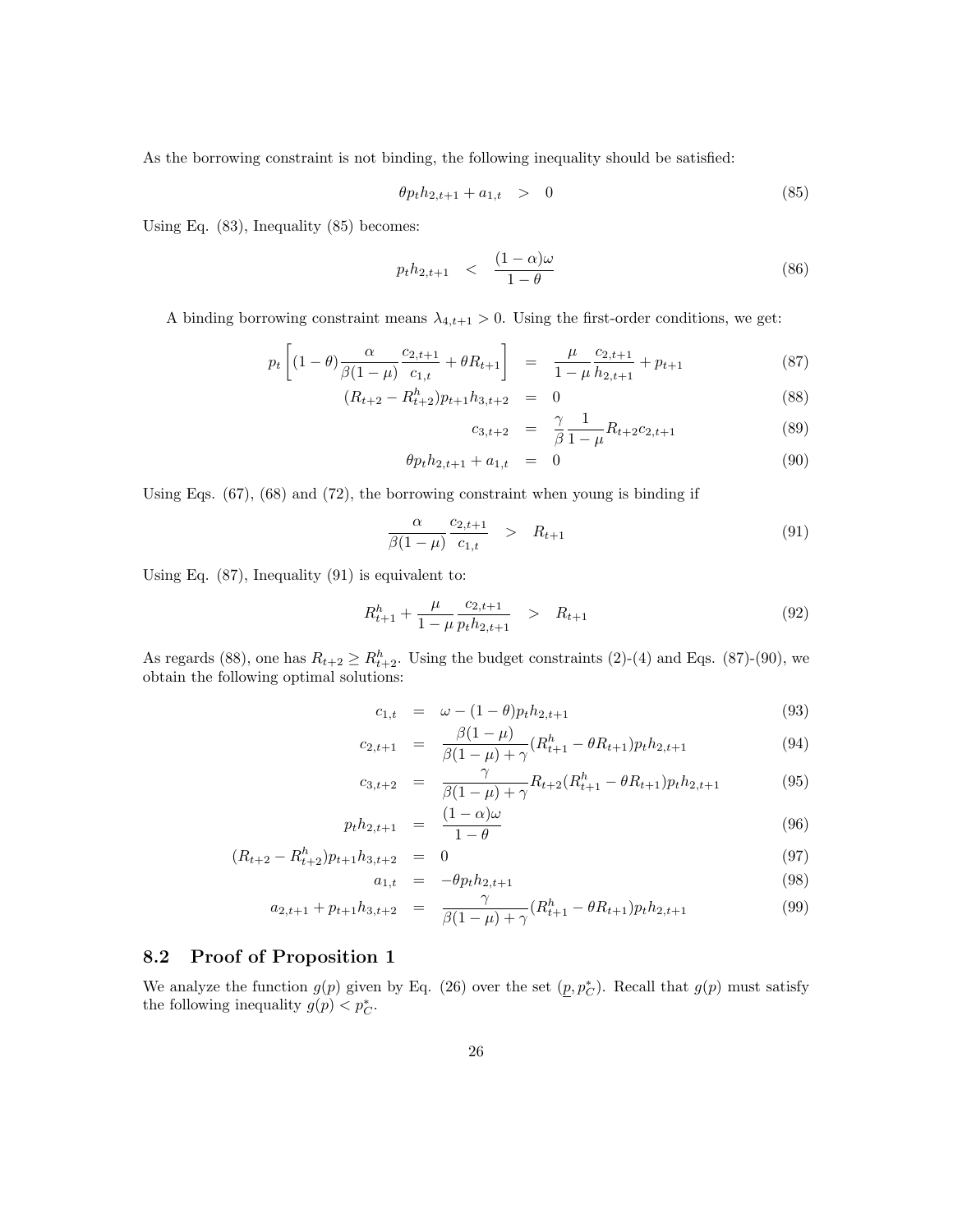As  $\beta + \gamma > \beta \mu + \gamma > \beta \mu$ ,  $p < p$  implies  $g(p) > 0$  for all  $p > p$ . Note that  $g'(p) < 0$ ,  $g''(p) > 0$ and  $\lim_{p\to+\infty}g(p)=p$ . We deduce that  $g(p)>p$ . We determine the following values of  $g(p)$ . From Eq.  $(26)$ , we obtain:

$$
g(\underline{p}) = \frac{\beta(1-\mu)+\gamma}{\beta(1-\mu)}\underline{p} \text{ and } g(p_C^*) = \frac{\beta(1-\mu)+\gamma+\beta\mu\theta}{\beta(1-\mu)+\beta\mu\theta+\gamma\theta}\underline{p} < g(\underline{p})
$$

One has :

$$
g(\underline{p}) - p_C^* = \underline{p} \frac{\beta(1-\mu) + \gamma \overline{\theta} - \theta}{\beta(1-\mu)} \quad \text{with } \overline{\theta} \equiv \frac{\gamma}{\beta(1-\mu) + \gamma}
$$

We deduce that if  $\theta < \overline{\theta} \equiv \gamma/[\beta(1-\mu)+\gamma]$ , then  $g(\underline{p}) > p_C^*$  and if  $\theta \geq \overline{\theta}$ , then  $g(\underline{p}) \leq p_C^*$ . We assume that  $\theta < \overline{\theta}$ . Since  $g(p)$  is a decreasing function, we deduce that there exists a threshold  $p_a > p$  such that  $g(p_a) = p_C^*$ . Note that

$$
p_a=\omega\frac{\beta\mu\theta+\gamma}{\theta}
$$

One also has:

$$
g(p_C^*) - p_C^* = \underline{p} \frac{G(\theta)}{[\beta(1-\mu) + \beta\mu\theta + \theta\gamma](1-\theta)},
$$
  
with 
$$
G(\theta) \equiv -\beta\mu\theta^2 - \theta[\beta(1-\mu) + 2\gamma] + \gamma
$$

 $G(\theta)$  is a concave function with  $G(0) > 0$ . As a consequence, there is a threshold  $\theta_1 > 0$  such that  $\forall \theta > \theta_1, G(\theta) < 0.$  Thus, if  $\theta \leq \theta_1$ , then  $g(p_C^*) \geq p_C^*$ , and if  $\theta > \theta_1$ , then  $g(p_C^*) < p_C^*$ . Since  $g(p)$ is a decreasing function, we deduce that  $g(p) \geq p_C^* \,\forall p \in (p, p_C^*)$  when  $\theta \leq \theta_1$ . As the following inequality  $g(p) < p_C^*$  must be satisfied, we restrict our attention to the case  $\theta > \theta_1$ .

We also derive that:

$$
g(p_C^*) - p_a = -\frac{\beta(1-\mu)G(\theta)}{\beta(1-\mu) + \beta\mu\theta + \theta\gamma\beta(\beta+\gamma)}
$$

Hence, if  $\theta > \theta_1$ , then  $g(p_C^*) > p_a$ .

Note that one has  $\bar{\theta} > \gamma/[\beta(1-\mu) + 2\gamma] \equiv \theta_2$ . The set  $(\theta_1, \theta_2)$  is a non-empty set because

$$
G(\theta_2) = -\beta \mu \theta_2^2 < 0 \tag{100}
$$

Therefore, the set  $(\theta_1, \overline{\theta})$  is a non-empty set.

To sum up, if  $\theta \in (\theta_1, \overline{\theta})$ , then we have  $p_a \leq g(p_C^*) < p_C^* = g(p_a)$ . If  $\theta \in [\overline{\theta}, 1)$ , then we have  $p \le g(p_C^*) \le g(\underline{p}) \le p_C^*$ . To conclude, if  $\theta \in (\theta_1, \overline{\theta})$ , then the intertemporal equilibrium is such that  $p \in [p_a, p_C^*)$  and  $p_a \leq g(p) \leq p_C^*$ . If  $\theta \in [\overline{\theta}, 1)$ , then the intertemporal equilibrium is such that p belongs to  $(\underline{p}, p_C^*)$  and  $p_a < \underline{p} < g(p) \leq p_C^*$ .

From this proof, we also deduce that a steady sate  $p_{NC}^*$ , solution of  $p = g(p)$  exists. Indeed, if p belongs to  $(p_a, p_C^*)$  then  $g(p_a) > p_a$  and  $g(p_C^*) < p_C^*$  and if p belongs to  $(p, p_C^*)$ , then  $g(p) > p_a$  and  $g(p_C^*) < p_C^*$ . Since  $g(p)$  is strictly decreasing, the steady state  $p_{NC}^*$  is unique.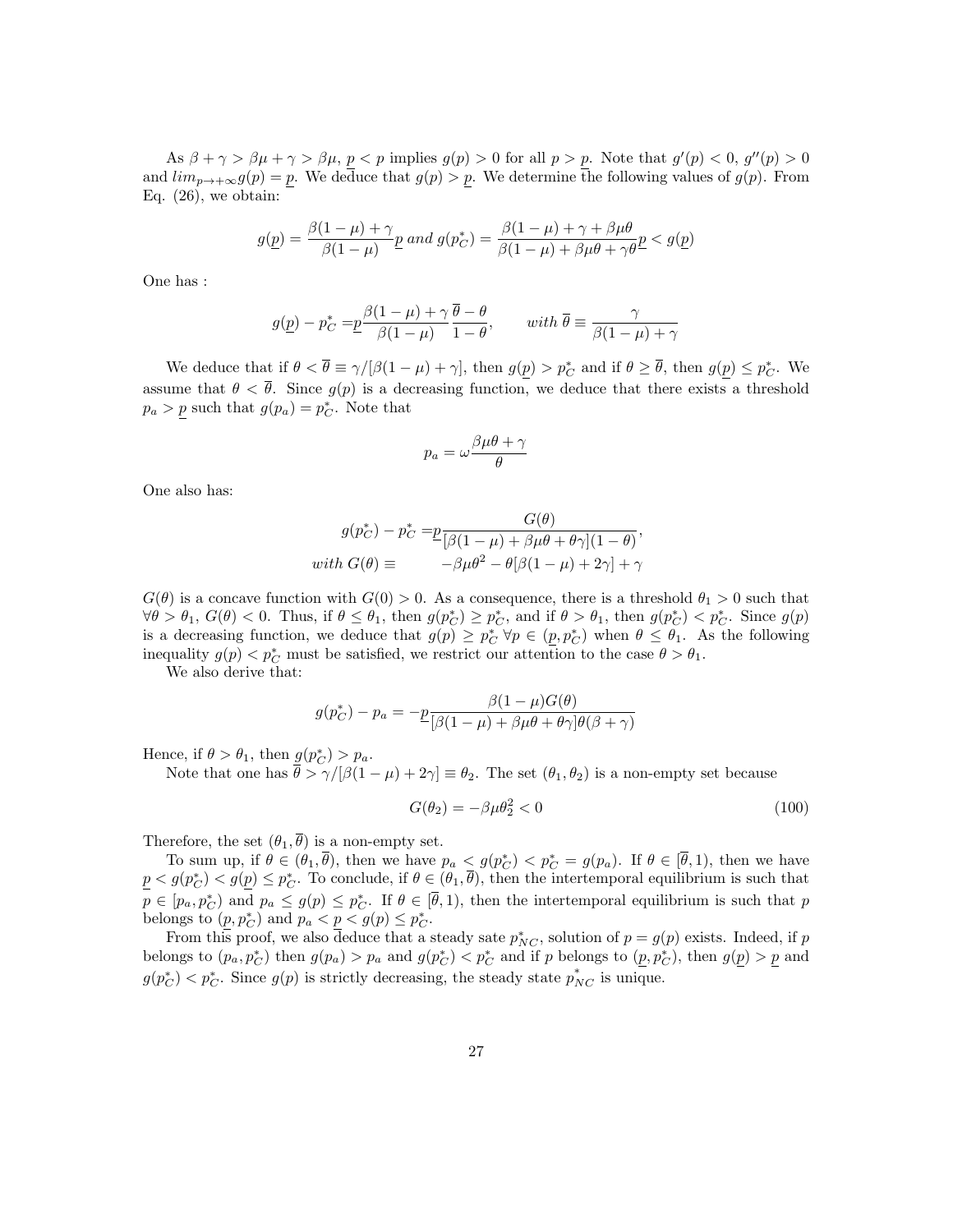We now study the dynamics of this economy. We know that  $g(p_t)$  is a strictly decreasing and convex function on  $p_t \in (\tilde{p}, p_c^*)$ . We also know that the phaseline  $p_{t+1} = g(p_t)$  intersects the 45° line,  $p_{t+1} = p_t$  at a unique point  $p_{NC}^*$ . Note that  $g'(p_{NC}^*)$  is given by:

$$
g'(p_{NC}^*)=-\frac{p_{NC}^*}{p_{NC}^*-\omega\beta\mu}\frac{\gamma\omega}{p_{NC}^*-\omega(\beta\mu+\gamma)}
$$

Since  $p_{NC}^* > p > (\beta \mu + \gamma)\omega$ ,  $g'(p_{NC}^*) > -1$  if and only if

$$
0 < p_{NC}^{*2} - 2\omega(\beta\mu + \gamma)p_{NC}^* + \omega^2(\beta\mu)(\beta\mu + \gamma) \equiv H(p_{NC}^*)
$$

Note that  $p_{NC}^* = g(p_{NC}^*)$  is equivalent to

$$
F(p_{NC}^*) \equiv p_{NC}^{*2} - \omega[\beta(1+\mu) + 2\gamma]p_{NC}^* + \omega^2(\beta\mu)(1-\alpha) = 0
$$

Thus,  $g'(p_{NC}^*) > -1$  if and only if  $H(p_{NC}^*) > F(p_{NC}^*) = 0$ , which is equivalent to

 $p_{NC}^* > \beta \mu \omega$ 

Since  $p_{NC}^* > p > \beta \mu \omega$ , we conclude that  $g'(p_{NC}^*) \in (0,-1)$ . The steady state  $p_{NC}^*$  is stable. Furthermore,  $g : [p_a, p_C^*] \to [g(p_C^*), p_C^*] \subset [p_a, p_C^*]$ , with  $g'(p_t) < 0$  and  $g''(p_t) > 0$ .  $g(p_a) = p_C^*$ gives the maximum value, which is in the interval  $[p_a, p_C^*]$ . Since  $g'(p_a)$  is the derivative with the greatest absolute value on this interval, we will have a contraction for all  $p_t \in (p_a, p_C^*)$ . Proposition 1 follows.

## 8.3 Proof of Proposition 2

Using Eqs. (35) and (94), Inequality (92) is equivalent to  $G(\theta) < 0$  where  $G(\theta)$  is given in the proof of Proposition 1. From the proof of Proposition 1, we know that there is a threshold  $\theta_1 > 0$  such that  $\forall \theta > \theta_1$ ,  $G(\theta) < 0$ . Remind that  $R_C^* > 1$  must be satisfied and implies an upper bound on  $\theta$ , i.e.:

$$
\theta < \frac{\gamma}{\beta(1-\mu)+2\gamma} \equiv \theta_2 \tag{101}
$$

From the proof of Proposition 1, we also know that the set  $(\theta_1, \theta_2)$  is a non-empty set.

## 8.4 Proof of Proposition 3

We analyze the function  $h(p)$  given by Eq. (40) over the set  $(p_C^*, p_d)$ . Since  $p_t > 0 \ \forall t \geq 0$ , then  $p_t > \overline{\overline{p}}$  with  $\overline{\overline{p}} = p\overline{\theta} > 0$ . One has  $h'(p) < 0$ ,  $h''(p) > 0$  and  $\lim_{p\to+\infty} h(p) = p$ . We deduce that  $p_{t+1} = h(p_t) > p > \overline{p}$ . Remind that the intertemporal equilibrium must satisfy the following inequality  $p_t > p_C^*$  and  $p_{t+1} = h(p_t) > p_C^*$ . Note that there exists a value  $p_d > 0$  such that  $p_C^* = h(p_d)$ :

$$
p_d = \underline{p}\frac{\overline{\theta}}{\theta}.
$$

We now determine the following value of  $h(p)$ :

$$
h\left(p_C^*\right) = \underline{p}\frac{1}{1 - (1 - \theta)\overline{\theta}}
$$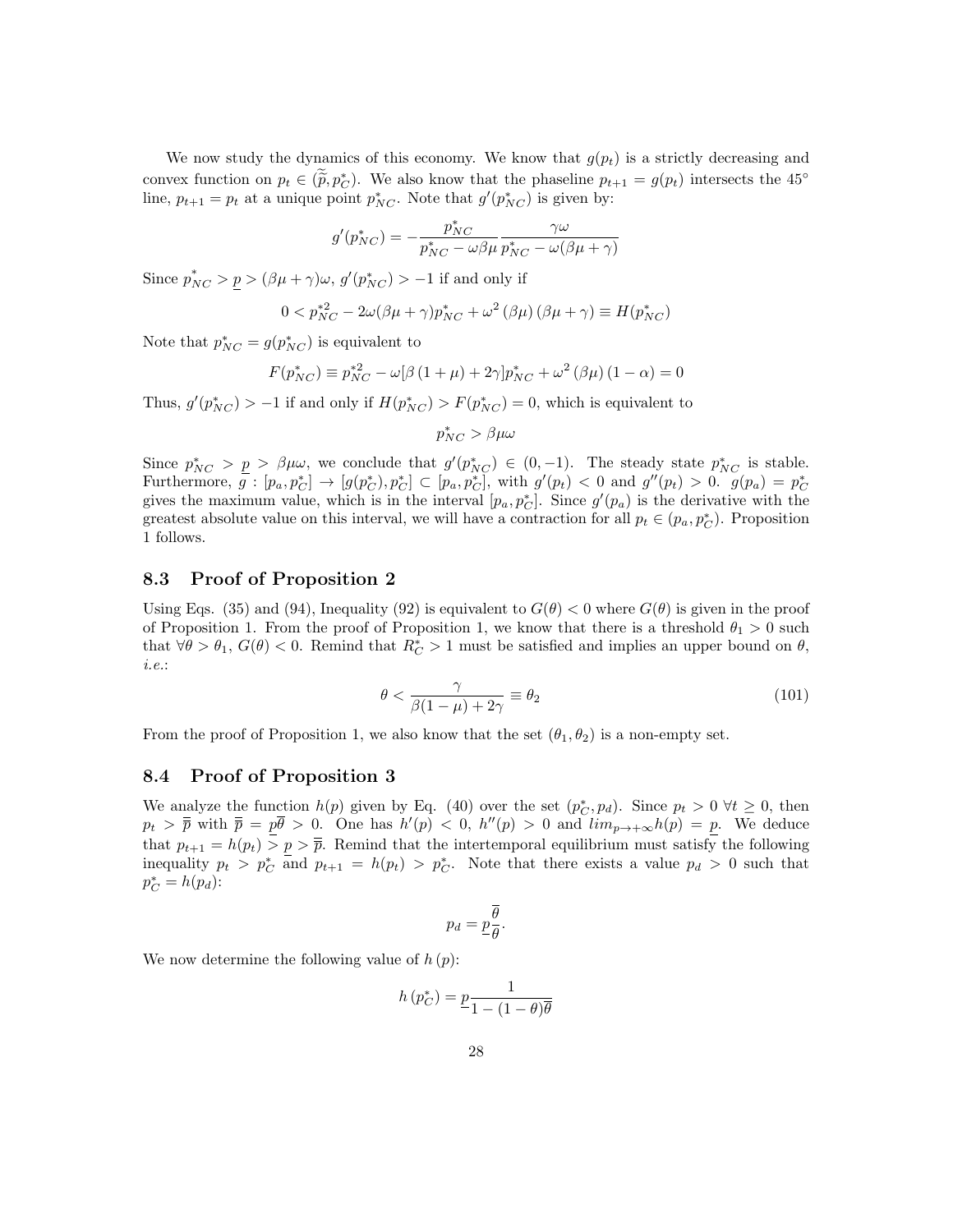Note that

$$
h\left(p_C^*\right) - p_C^* = \underline{p}\frac{\overline{\theta}}{\theta_2} \frac{\theta_2 - \theta}{(1 - \theta)\left[1 - (1 - \theta)\overline{\theta}\right]}
$$

If  $\theta < \theta_2$ , then  $h(p_C^*) > p_C^*$ . As the function  $h(p_t)$  is strictly decreasing on  $(p_C^* + \infty)$ , we deduce that  $p_C^* < p_d$ , and there exists a unique solution  $p_C^* \in (p_C^*, p_d)$  satisfying  $p = h(p)$  given by (43). Note that,

$$
h'(p_C^{**}) = -\frac{\gamma}{\beta(1-\mu)+\gamma} \equiv \overline{\theta} \in (-1,0)
$$
\n(102)

We deduce that the steady state is stable. Furthermore,  $h: [p_C^*, p_d] \to [p_C^*, h(p_C^*)] \subset [p_C^*, p_d]$ , with  $h'(p_t) < 0$  and  $h''(p_t) > 0$ .  $h(p_C^*) < p_d$  gives the maximum value we can obtain on the interval  $[p_C^*, p_d]$ . Since the more negative derivative is  $h'(p_C^*)$ , we will have a contraction on  $(p_C^*, p_d)$ , which proves stability for all  $p_t \in (p_C^*, p_d)$ . Proposition 3 follows.

### 8.5 Proof of Lemma 1

 $c_{2,NC}^*$ ,  $c_{2,C}^*$ ,  $c_{3,NC}^*$ ,  $c_{3,C}^*$  and  $c_{3,C}^{**}$  are respectively the levels of adult households and old households' consumption at the steady states  $p_{NC}^*$ ,  $p_C^*$  and  $p_C^{**}$ . One has:

$$
c_{2,NC}^* = \beta (1 - \mu) R_{NC}^* \omega \tag{103}
$$

$$
c_{2,C}^* = \frac{\beta(1-\mu)}{\gamma} \overline{\theta}(1-\theta R_C^*) p_C^* \tag{104}
$$

$$
c_{2,C}^{**} = \frac{\beta(1-\mu)}{\gamma} \overline{\theta}(1-\theta)p_C^*
$$
\n(105)

$$
c_{3,NC}^* = \gamma R_{NC}^{*2} \omega \tag{106}
$$

$$
c_{3,C}^* = \bar{\theta} R_C^*(1 - \theta R_C^*) p_C^* \tag{107}
$$

$$
c_{3,C}^{**} = \overline{\theta}(1-\theta)p_C^*
$$
\n<sup>(108)</sup>

with 
$$
R_{NC}^* = \frac{p_{NC}^* - p}{\gamma \omega}
$$
 and  $R_C^* = \frac{1}{\theta} - \frac{1}{\overline{\theta}}$  (109)

We deduce from Eqs. (103) and (104) that:

$$
\frac{c_{2,NC}^*}{c_{2,C}^*}=\frac{p_{NC}^*-\underline{p}}{p_C^*-\underline{p}}
$$

Since  $\underline{p} < p_{NC}^* < p_C^*$  when  $\theta \in (\theta_1, \theta_2)$ , one has  $c_{2,NC}^* < c_{2,C}^*$ . From Eqs. (106) and (107), we derive

$$
\frac{c_{3,NC}^*}{c_{3,C}^*} - 1 = \frac{F(p_{NC}^*)}{(p_a - \underline{p})(p_C^* - \underline{p})}
$$

where  $F(p_{NC}^*) = p_{NC}^{*2} - 2p_{NC}^* + (p_a + p_C^*)\underline{p} - p_a p_c$ . At the steady state  $p_{NC}^*$ , one has  $p_{NC}^* = g(p_{NC}^*)$ which is equivalent to  $L(p_{NC}^*) = p_{NC}^{*2} - (\tilde{p} + \underline{p})p_{NC} + \underline{p}\overline{p} = 0$ . Note that

$$
F(p_{NC}^*) - L(p_{NC}^*) = \beta(1 - \mu)(p_C^* - p_{NC}^*).
$$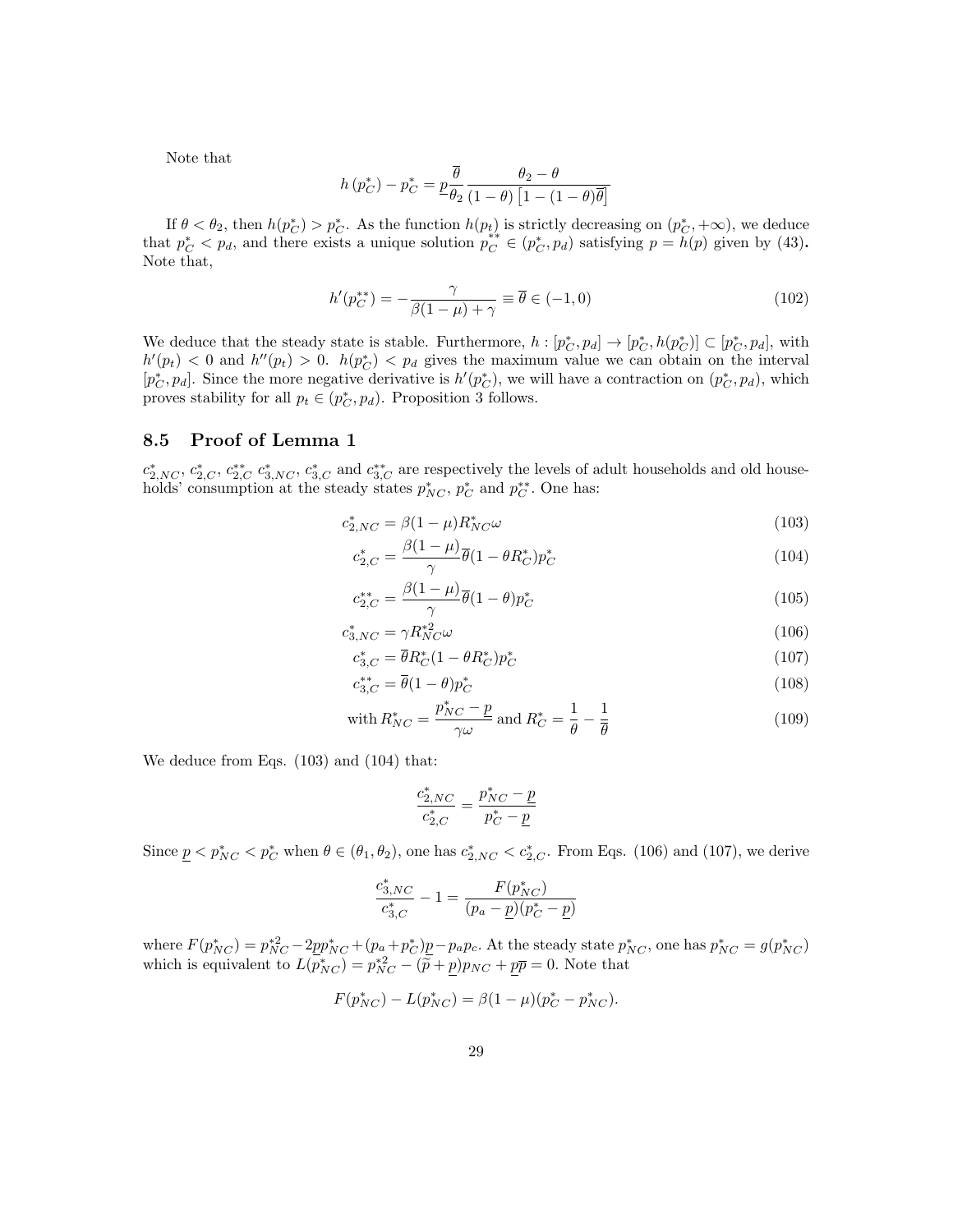Since  $\underline{p} < p_a < p_{NC}^* < p_C^*$  when  $\theta \in (\theta_1, \theta_1)$ , we deduce that  $c_{3,NC}^* > c_{3,C}^*$ .

We deduce from Eqs. (104) and (105) that:

$$
\frac{c_{2,C}^*}{c_{2,C}^{**}} = \frac{1-\theta R_C^*}{1-\theta}
$$

When  $\theta \in (\theta_1, \theta_2)$ , one has  $R_C^* > 1$ . Thus,  $c_{2,C}^* < c_{2,C}^{**}$ . We deduce from Eqs. (107) and (108) that:

$$
\frac{c_{3,C}^*}{c_{3,C}^{**}}-1=(1-\theta)\frac{\theta_2-\theta}{\overline{\theta}\theta_2}
$$

If  $\theta \in (\theta_1, \theta_2)$ , then one has  $c_{3,C}^* > c_{3,C}^{**}$ .

## 8.6 Proof of Global Dynamics

If  $\theta \in (\theta_1, \theta_2)$ , the dynamics of the economy is summarized by theses dynamic equations:

$$
p_{t+1} = \begin{cases} g(p_t) & \forall p_t \in (\underline{p}, p_C^*) \\ p_t & \text{when } p_t = p_C^* \\ h(p_t) & \forall p_t \in (p_C^*, +\infty) \end{cases}
$$
(110)

 $g(p_t)$  and  $h(p_t)$  are given respectively by Eqs. (26) and (40). Recall from previous proofs that both functions are strictly decreasing with  $p_t$  and strictly positive over the set  $[p, +\infty)$ . Note that:

$$
h(p_t) - g(p_t) = \underline{p}\beta\mu\omega\overline{\theta}\frac{p_t - \underline{p}}{(p_t - \overline{p})\left[p_t - \omega\left(\beta\mu + \gamma\right)\right]}
$$

Since  $p_t > p$  along any equilibrium, we deduce that  $h(p_t) > g(p_t)$ .

If  $\theta \in (\bar{\theta}_1, \theta_2)$ , then we know from the Proof of Proposition 8.2 that there exists a value  $p_a > p$ where  $p_a$  is given by  $p_C^* = g(p_a)$  and  $p_{t+1} = g(p_t) \leq p_C^*$  for  $p_t \in (p, p_C^*]$ . Remind from Proposition 3 that there exists a value  $p_d > p_C^*$  such that  $p_C^* = h(p_d)$ . Moreover, we can easily check that  $h(p_C^*) < p_d$  because  $\theta < \theta_2$ . Therefore, using also the proofs of Propositions 1-3, we have  $p < p_a$  $g(p_C^*) < p_C^* = g(p_a) < h(p_C^*) < p_d$ . We would like to know now for which value of  $p_t \in (\overline{p}, \overline{p}_a)$ , if it exists, one has  $g(p_t) > p_d$ . Note that:

$$
g(p) - p_d = p\frac{\beta(1-\mu) + \gamma}{\beta(1-\mu)} \frac{\theta - \theta}{\theta} where \hat{\theta} \equiv \overline{\theta} \frac{\beta(1-\mu)}{\beta(1-\mu) + \gamma} < \theta_2 < \overline{\theta}
$$

Hence, if  $\theta \in (\theta, \theta_2)$ , then  $g(p) > p_d$ . Thus, there exists a value  $p_b \in (p, p_a)$  such that  $p_d = g(p_b)$ .

Since  $p < p_a$ , we deduce that there exists a value  $\hat{p} > p_d$  such that  $p_a = h(\hat{p})$  with:

$$
\widehat{p} = \underbrace{p \frac{\theta}{\overline{\theta} - \theta} \frac{\beta \mu \theta + \gamma}{\beta (1 - \mu) + \gamma}}
$$

Therefore, there exists also a value  $p_B > \hat{p}$  such that  $h(p_B) = p_b$  when  $\theta \in (\hat{\theta}, \theta_2)$ . Using these results, we can derive the figure on global dynamics.

Finally, from the proofs of Propositions 1-3, we know that there is stability in the intervals  $(p_a, p_C^*)$  and  $(p_C^*, p_d)$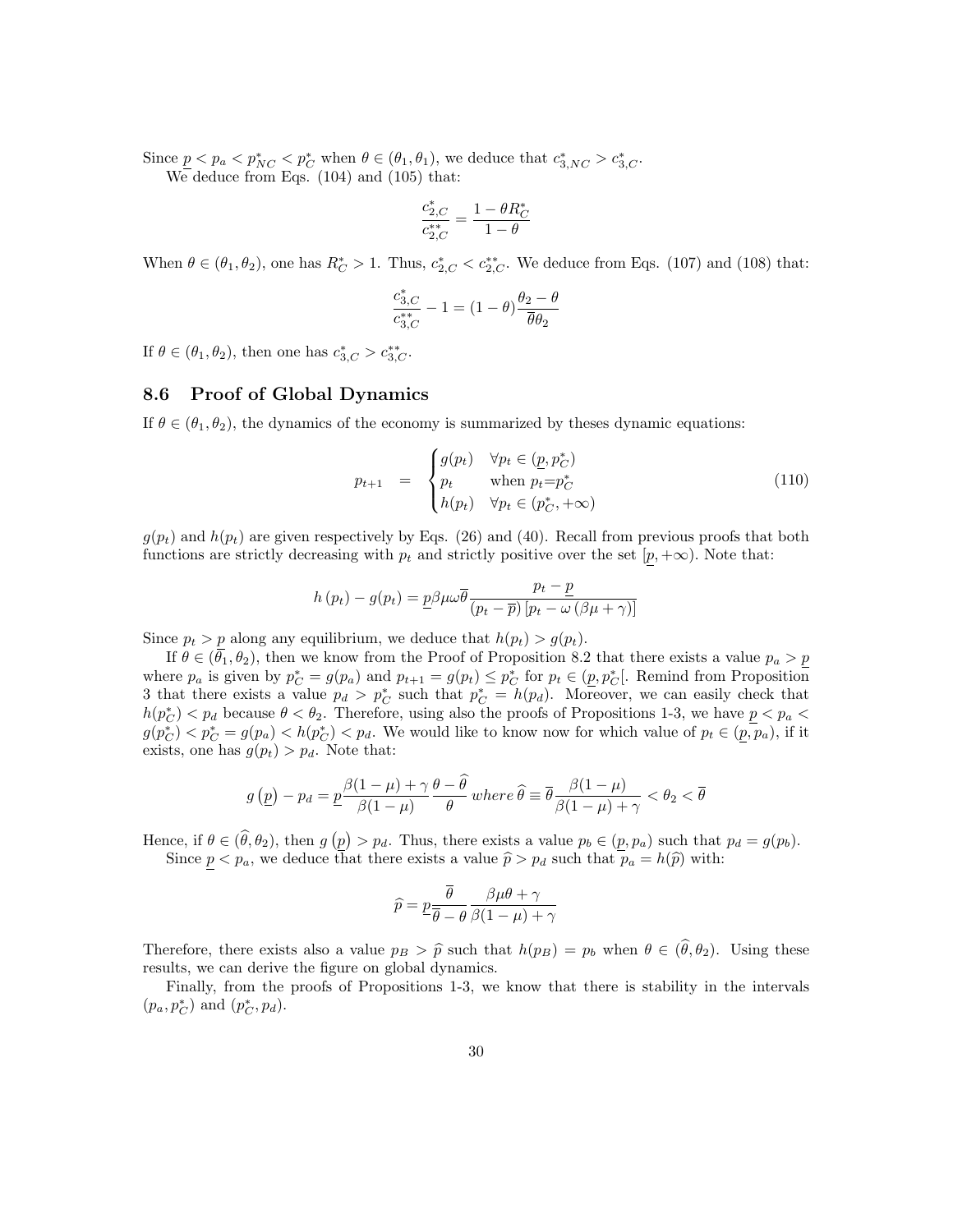## 8.7 Proof of Proposition 6

A condition for the existence of a steady state with a housing demand bubble  $x^* > x_C$  if  $\Omega > sA$ . We know that  $\Omega = x_C[\overline{\theta} - \theta(1 + \overline{\theta})]$ . As  $1 + \overline{\theta} = \overline{\theta}/\theta_2$ ,  $\Omega$  rewrites  $\Omega = x_C(\theta_2 - \theta)\overline{\theta}/\theta_2$ . Remind that  $x_C = (\beta + \gamma)(1 - s)\tilde{A}/(1 - \theta)$ . Hence,  $\Omega > sA$  is equivalent to

$$
(1-s)(1-\alpha)\frac{\overline{\theta}}{\theta_2}\frac{\theta_2-\theta}{1-\theta} > s
$$
\n(111)

If  $\theta \in (\theta_1, \theta_2)$ , then the LHS of (111) is positive.  $\Omega > sA$  is satisfied if  $\theta \in (\theta_1, \theta_2)$  and

$$
s < \overline{s} \equiv \frac{(\beta + \gamma)\overline{\theta}(\theta_2 - \theta)/[\theta_2(1 - \theta)]}{1 + (\beta + \gamma)\overline{\theta}(\theta_2 - \theta)/[\theta_2(1 - \theta)]}
$$

To determine the stability of the steady state  $(g^*, x^*)$ , we compute the Jacobian matrix J associated to the dynamic system (63)-(64):

$$
J=\left(\begin{array}{cc} -\frac{x_{C}\overline{\theta}(1-\theta)}{sA} & -1\\ \frac{x^*}{sA}\frac{x_{C}\overline{\theta}(1-\theta)}{sA} & 1+\frac{x^*}{sA} \end{array}\right)
$$

The characteristic polynomial associated to the Jacobian matrix  $J$  is given by:

$$
P(\lambda) = \lambda^2 - T\lambda + D
$$

where  $T$  and  $D$  are respectively the trace and the determinant of the Jacobian matrix  $J$ :

$$
D = -\frac{x_C \overline{\theta}(1 - \theta)}{sA} < 0
$$
\n
$$
T = 1 + D + \frac{x^*}{sA}
$$

From Eq. (65), we deduce that:

$$
x^* = x_C(1 - \theta)(1 + \overline{\theta}) - sA
$$

Hence, we get:

$$
P(1) = -\frac{x^*}{sA} < 0
$$
\n
$$
P(-1) = 1 + x_C(1 - \theta) \frac{1 - \overline{\theta}}{sA} > 0
$$

One eigenvalue of J is in  $(-1,1)$  and the other in  $(1,+\infty)$ . Therefore, the steady state  $(g^*,x^*)$  is a saddle. As  $g_t$  is predetermined variable, we can conclude that there exists a unique equilibrium path converging to this BGP.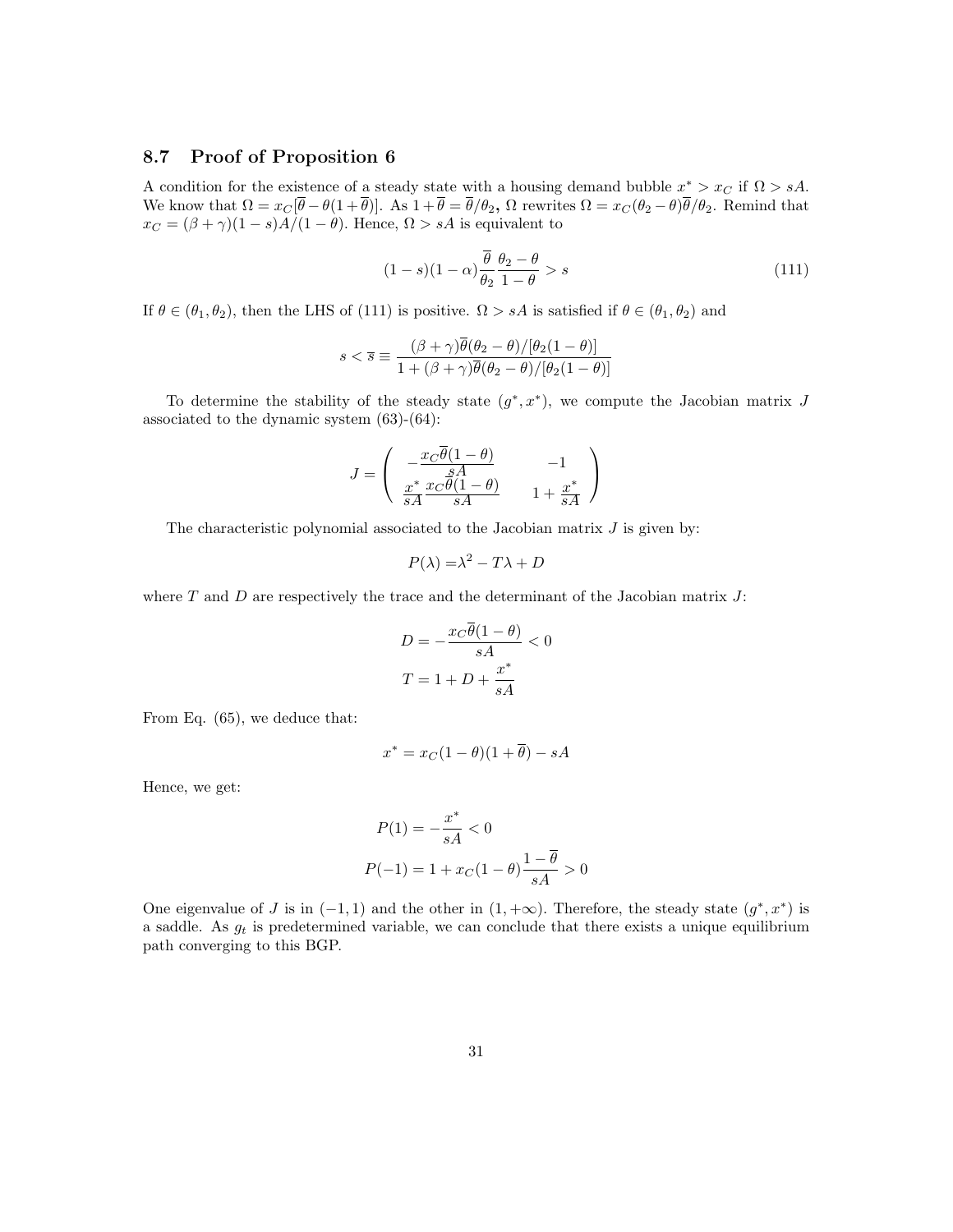# References

- [1] Aghion P., Bacchetta P. and A. Banerjee (2004), "Financial development and the instability of open economies", Journal of Monetary Economics (51), p. 1077-1106.
- [2] Ameriks J. and S. P. Zeldes (2001), "How do household portfolio shares vary with age?", working paper, Columbia Business School.
- [3] Arce O. and D. Lopez-Salido (2011), "Housing bubbles", American Economic Journal: Macroeconomics (3), p. 212-241.
- [4] Azariadis C. and B. Smith (1998), "Financial intermediation and regime switching in business cycles", American Economic Review (88), p. 516-536.
- [5] Basco S. (2014), "Globalization and financial development: A model of the dot-com and the housing bubbles", *Journal of International Economics* (92), p.78-94.
- [6] Bernanke B. (2008), "Housing and housing finance played a central role in precipitating the current crisis", Remarks by Federal Reserve Chairman at the Federal Reserve System Conference on Housing and Mortgage Markets, Washington, D.C. December 8.
- [7] Bonchi J. (2022), "Asset price bubbles and monetary policy: Revisiting the nexus at the zero lower bound", Review of Economic Dynamics, in Press.
- [8] Brunnermeier M. K. and M. Oehmke (2013), "Bubbles, financial crises, and systemic risk", Handbook of the Economics of Finance (2), p. 1221-1288.
- [9] Causa O., N. Woloszko and D. Leite (2019), "Housing, wealth accumulation and wealth distribution: Evidence and stylized facts", OECD Economics Department Working Papers, No. 1588, OECD Publishing, Paris.
- [10] Chen K. and Y. Wen (2017), "The great housing boom of China", American Economic Journal: Macroeconomics **(9)**, p. 73-114.
- [11] Clain-Chamosset-Yvrard L. and T. Seegmuller (2015), "Rational bubbles and macroeconomic fluctuations: The (de-)stabilizing role of monetary policy", *Mathematical Social Sciences* (75), p. 1-15.
- [12] Clain-Chamosset-Yvrard L. and T. Seegmuller (2019), "Bubble on real estate: The role of altruism and fiscal policy", *Studies in Nonlinear Dynamics*  $\mathscr$  *Econometrics* 2019 (23), p. 1-18.
- [13] Cocco J. F. (2004), "Portfolio choice in the presence of housing", Review of Financial Studies  $(18)$ , p. 535-567.
- [14] Davis M. and S. Van Nieuwerburgh (2015), "Housing, finance and the macroeconomy", Handbook of Regional and Urban Economics (5), p. 753-811.
- [15] De La Croix D. and P. Michel (2002), A Theory of Economic Growth Dynamics and Policy in Overlapping Generations. Cambridge University Press, Cambridge.
- [16] Farhi E. and J. Tirole (2012), "Bubbly liquidity", Review of Economic Studies (79), p. 678-70.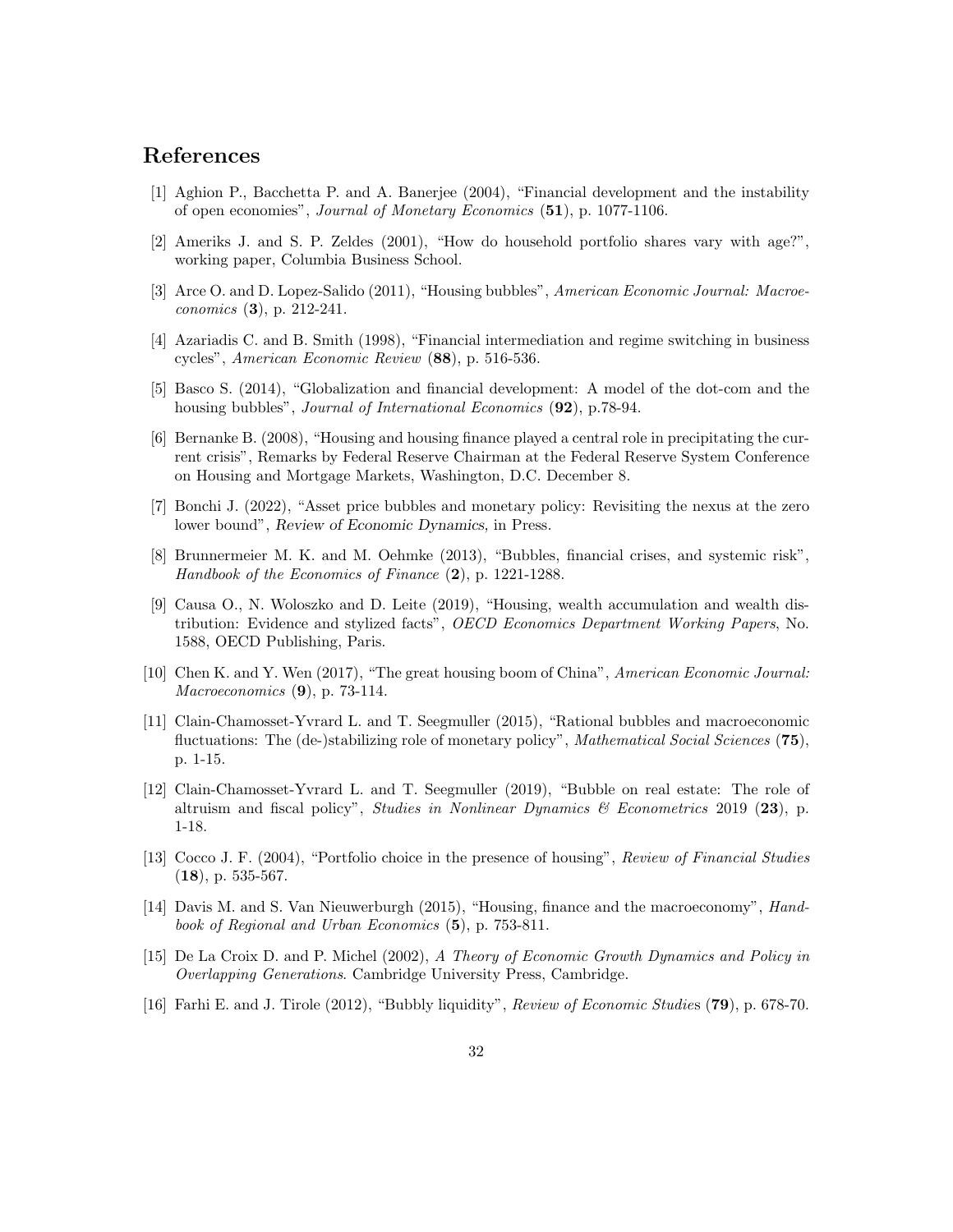- [17] Fernandez-Villaverde J. and D. Krueger (2007), "Consumption over the life cycle: Facts from consumer expenditure survey data", Review of Economics and Statistics (89), p. 552-565.
- [18] Fischer S. (2017), "Housing and financial stability", Remarks by Federal Reserve Vice Chairman S. Fischer at the DNB-Riksbank Macroprudential Conference Series, Amsterdam, Netherlands, June 20.
- [19] Gali J. (2014), "Monetary policy and rational asset price bubbles", American Economic Review (104), p. 721-752.
- [20] Graczyk A. and T. Phan (2019), "Regressive welfare effects of housing bubbles," Macroeconomic Dynamics, p. 1-26.
- [21] Guerrieri L. and M. Iacoviello (2017), "Collateral constraints and macroeconomic asymmetries", Journal of Monetary Economics (90), p. 28-49.
- [22] Guerron-Quintana P. A., Hirano T. and R. Jinnai (2018), "Recurrent bubbles, economic fluctuations, and growth", Bank of Japan Working Paper Series 18-E-5.
- [23] Hillebrand M. and T. Kikuchi (2015), "A mechanism for booms and busts in housing prices", Journal of Economic Dynamics & Control  $(51)$ , p. 204-217.
- [24] Hirano T. and N. Yanagawa (2017), "Asset bubbles, endogenous growth, and financial frictions", Review of Economic Studies (84), p. 406-443.
- [25] Iacoviello M. (2005), "House prices, borrowing constraints, and monetary policy in the business cycle", American Economic Review (95), p. 739-764.
- [26] Kamihigashi T. (2008), "The spirit of capitalism, stock market bubbles and output fluctuations", International Journal of Economic Theory (4), p. 3-28.
- [27] Leung C. (2004), "Macroeconomics and housing: A review of the literature", Journal of Housing Economics (13), p. 249-267.
- [28] Martin A. and J. Ventura (2012), "Economic growth with bubbles", American Economic Review (102), p. 3033-58
- [29] Martin A. and J. Ventura (2018), "The macroeconomics of rational bubbles: a user's guide", Annual Review of Economics (10), p. 505-539.
- [30] Martin A, E Moral-Benito, and T Schmitz (2021), "The financial transmission of housing bubbles: Evidence from Spain", American Economic Review, (111), p. 1013-53.
- [31] Mian A. and A. Sufi (2011), "House prices, home equity-based borrowing, and the US household leverage crisis", American Economic Review (101), p. 2132-2156.
- [32] Miao J. (2014), "Introduction to economic theory of bubbles", Journal of Mathematical Economics (53), p. 130-136.
- [33] Miao J. and P. Wang (2018), "Asset bubbles and credit constraint", American Economic Review (108), p. 2590-2628.